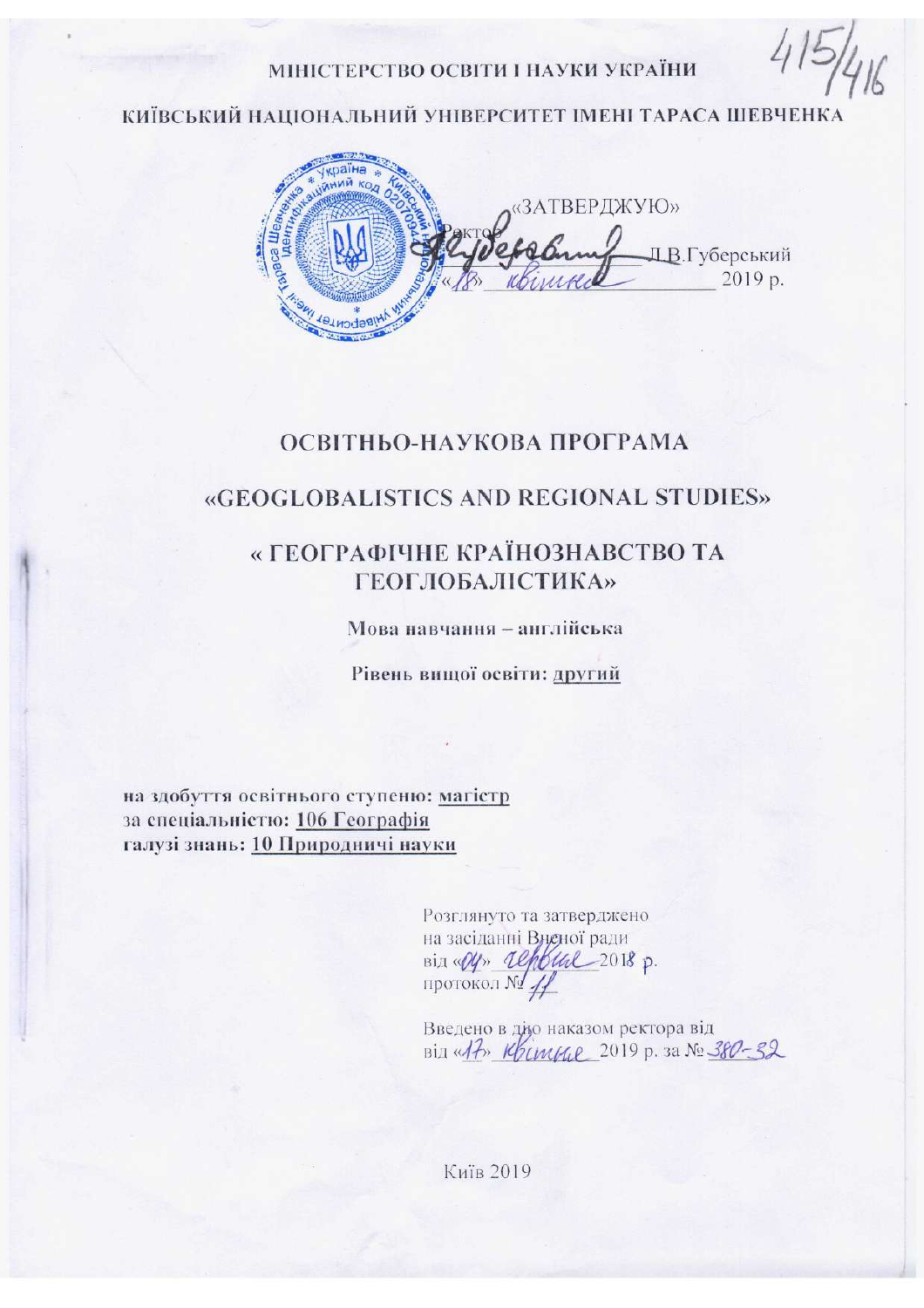## **INFORMATION ABOUT EXTERNAL APROBATION**

А. Review (representatives of academic circles (high educational institutions, national and branch academies of science, etc.) – **Lisovskyi S.A.**, D.Sc.in Geography, Sebior Reseracher, Chief of the Nature Management and Balanced Development Department of the Institute of Geography of the National Academy of Science of Ukraine

B. Professional Associations reviews – **Davydyuk M.I.** (Ph.D in Political Sciences), Director of the Analytic Centre "Polityka"

C. Labour market representatives review – **Vdovychenko V.A.**, Foreign Policy Council "Ukrainian Prism", Ph.D in History, Associate Professor of the Chair Romand Philology and comparative-typologic linguistics of Boris Grynchenko Kyiv University,

## **ІНФОРМАЦІЯ ПРО ЗОВНІШНЮ АПРОБАЦІЮ**

А. Рецензії (представників академічної спільноти (ЗВО, національної та галузевої академій наук, тощо) **– Лісовський С.А.,** д. геогр. н., ст. н. с., завідувач відділу природокористування та збалансованого розвитку Інститут географії НАН України

Б. Відгуки представників професійних асоціацій – **Давидюк М.І. (**ступінь Ph.D у галузі політології), директор Аналітичного центру «Політика»

B. Відгуки представників ринку праці – **Вдовиченко В.А.,** експерт Ради зовнішньої політики «Українська призма»,к.істор. н., доцент кафедри романської філології та порівняльно-типологічного мовознавства Київського університету імені Бориса Грінченка,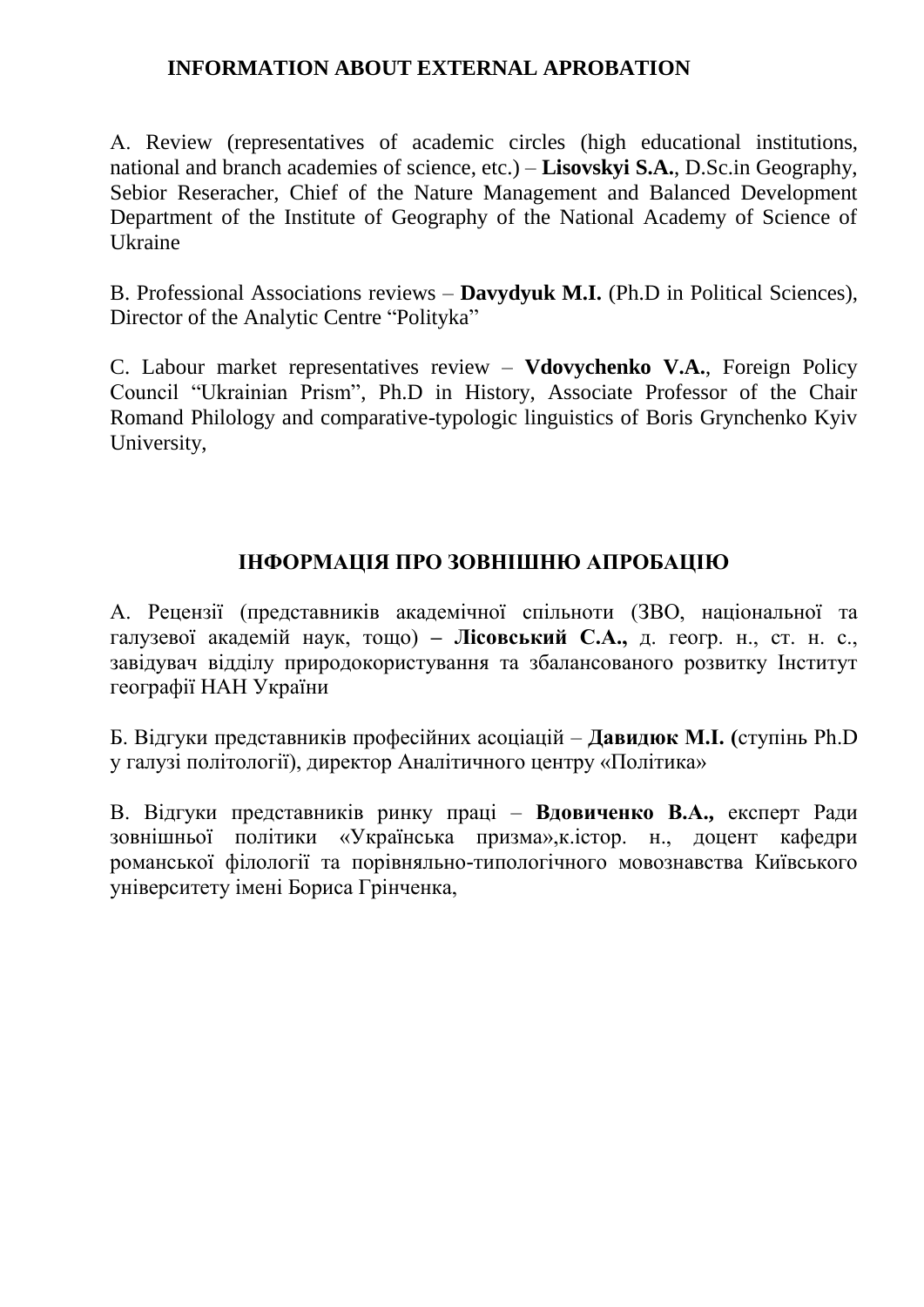# **INTRODUCTION**

Developed by a working group in the composion as follows:

|    | Surname, name,<br>patronymic of<br>the head and<br>members of the<br>project team | <b>Position title</b><br>(for the part-time<br>employees - the<br>place of the main<br>work, the title of<br>the position) | The name of the<br>institution that<br>the teacher<br>graduated from<br>(year of<br>graduation,<br>specialty,<br>qualification<br>according to the<br>document on<br>higher<br>education) | Degree,<br>the cipher and the<br>name of the scientific<br>specialty, the topic of<br>the dissertation, the<br>academic rank, by<br>which department<br>(specialty) has been<br>assigned                                                               | <b>Experi</b><br>ence of<br>scientif<br>ic-<br>pedago<br>gical<br>and /<br>or<br>scientif<br>ic work | <b>Information on scientific</b><br>activity (main topical<br>publications, research work,<br>participation in conferences<br>and seminars, work with<br>postgraduate students and<br>doctoral students, tutorship<br>of students' scientific work)                                                                                                                                                                                                                                                                                                                                                                                                                                                                                                                                       | <b>Information about teacher's</b><br>advanced training (name of<br>the institution, type of<br>document, subject, date of<br>issue)                                                                                                                                                                                                                                                                                                                                                                                                                                                                                                                                                                    |
|----|-----------------------------------------------------------------------------------|----------------------------------------------------------------------------------------------------------------------------|-------------------------------------------------------------------------------------------------------------------------------------------------------------------------------------------|--------------------------------------------------------------------------------------------------------------------------------------------------------------------------------------------------------------------------------------------------------|------------------------------------------------------------------------------------------------------|-------------------------------------------------------------------------------------------------------------------------------------------------------------------------------------------------------------------------------------------------------------------------------------------------------------------------------------------------------------------------------------------------------------------------------------------------------------------------------------------------------------------------------------------------------------------------------------------------------------------------------------------------------------------------------------------------------------------------------------------------------------------------------------------|---------------------------------------------------------------------------------------------------------------------------------------------------------------------------------------------------------------------------------------------------------------------------------------------------------------------------------------------------------------------------------------------------------------------------------------------------------------------------------------------------------------------------------------------------------------------------------------------------------------------------------------------------------------------------------------------------------|
| 1. | $\overline{2}$ .                                                                  | $\overline{3}$ .                                                                                                           | 4.                                                                                                                                                                                        | 5.                                                                                                                                                                                                                                                     | 6.                                                                                                   | $\overline{7}$ .                                                                                                                                                                                                                                                                                                                                                                                                                                                                                                                                                                                                                                                                                                                                                                          | 8.                                                                                                                                                                                                                                                                                                                                                                                                                                                                                                                                                                                                                                                                                                      |
|    | 1. Kiptenko Viktoriia,<br>chairman of project<br>group                            | Docent of the Chair<br>of Regional Studies<br>and Tourism Taras<br>Shevchenko<br>University of Kyiv                        | <b>Taras</b><br>Shevchenko<br>National<br>of<br>University<br>Kyiv<br>(1989;<br>Geography;<br>geographer,<br>methodistof<br>excursions<br>business.<br>Teacher)                           | Candidate of<br>geographic science;<br>specialty $11.00.02 -$<br>economic and social<br>geography;<br>«Territorial<br>organization of the<br>international tourism<br>complex of Ukraine;<br>Docent of the Chair of<br>Regional Studies and<br>Tourism | $\overline{23}$<br>years                                                                             | Author of about 100 scientific<br>and<br>educational-<br>methodological papers/works:<br><b>Monographs:</b><br>1. The Geopolitical Trial of<br>Tourism in Modern Ukraine<br>$(co\text{-}author$ )/<br>Tourism<br>and<br>Geopoiltics.:<br>Issues<br>and<br>Concepts from Central and<br>Eastern Europe // Monograph.<br>Edited by Derek Hall. CABI<br>International.<br>Oxfordshire,<br>UK -Boston, USA. - 2017. -<br>$P. 51 - 86.$<br>2. Destination<br>Ukraine:<br>of<br>Tourism<br>Litmus<br>the<br>transition<br>$(co\text{-}author)$<br>Tourism<br>in<br>the<br>Green<br>$\frac{1}{2}$<br>Monograph.<br>Economy<br>Maharaj Vijay<br>Edited by<br>Reddy and Keith Wilkens.<br>Routledge, UK. $-$ 2015., P.<br>210-224.<br>3. Geography of Tourism of<br>Ukraine<br>$(co\text{-}author$ | Internships:<br>1. University of Edinburgh, UK<br>- Critical thinking in Global<br>Challenges $-2013$ .<br>2. Pennsylvania State<br>University, USA - Maps and<br>Geospatial revolution - 2013<br>3. University of Illinois at<br>Urbana-Campaign, USA -<br>Introduction to Sustainability,<br>2013<br>4. Georgetown University, USA<br>- Globalization's Winners and<br>Losers: Challenges for<br>Developed and Developing<br>Countries, 2013<br>5. University of Texas System,<br>$USA - Age of Globalization,$<br>2014.<br>6. Stanford University, USA -<br>Organizational Analysis, 2014<br>7. Critical perspectives on<br>management. Ie business school,<br>Madri, 2014.<br>8. Pennsylvania State |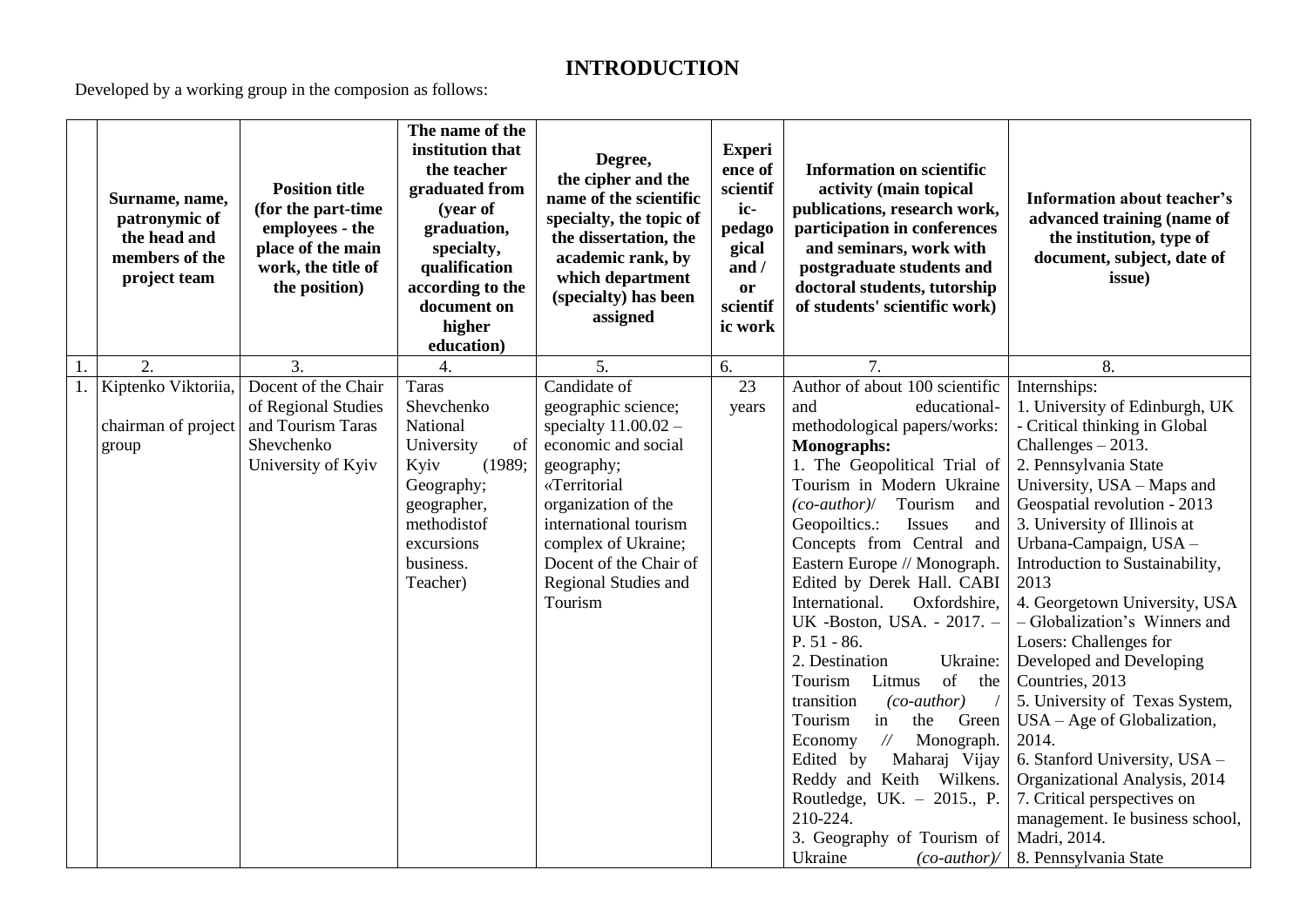|  |  |  | Geography of Tourism of                 | University, USA - Geospatial    |
|--|--|--|-----------------------------------------|---------------------------------|
|  |  |  | Central and Eastern Europe              | Intelligence and geospatial     |
|  |  |  | Countries // Monograph.                 | Revolution $-2015$              |
|  |  |  | Edited by Jerzy Wyrzykowski             | 9. Sciences Po, France - Espace |
|  |  |  | and Krzysztof Widawski.                 | mondial, a French vision of     |
|  |  |  | University of Wroclaw -                 | Global Studies, 2017            |
|  |  |  | $2012. - P. 445 - 488.$                 | 10. Certificate (qualification  |
|  |  |  | Globalni<br>$\overline{4}$ .<br>vyklyky | exam English under the          |
|  |  |  | suchasnosti:<br>suspilno-               | programme of additional (to     |
|  |  |  | geografichny vymir: (Global             | high) education of foreign      |
|  |  |  | challenges of nowadays:                 | language for scientific and     |
|  |  |  | human<br>geographic                     | professional purposes), Taras   |
|  |  |  | dimension)<br>monograph/                | Shevchenko National University  |
|  |  |  | ed.V.K.Kiptenko,                        | of Kyiv                         |
|  |  |  | B.P.Yatsenko (co-author) -              |                                 |
|  |  |  | Kyiv, 2012. - 255 p.                    |                                 |
|  |  |  | Globalizatsiya<br>5.                    |                                 |
|  |  |  | svitovogo<br>gospodarstva:              |                                 |
|  |  |  | geoprostorovyii<br>vymir                |                                 |
|  |  |  | of<br>world<br>(Globalization           |                                 |
|  |  |  | economy:<br>geospatial                  |                                 |
|  |  |  | dimension) monograph /ed.               |                                 |
|  |  |  | O.O.Lyubitseva,<br>By                   |                                 |
|  |  |  | V.K.Babrytska (Kiptenko),               |                                 |
|  |  |  | B.P.Yatsenko (co-auther) -              |                                 |
|  |  |  | Kyiv, 2010. - 160 p.                    |                                 |
|  |  |  | 6. Svitove gospodarstvo v               |                                 |
|  |  |  | umovach<br>globalizatsiyi               |                                 |
|  |  |  | (World<br>Economy<br>under              |                                 |
|  |  |  | globalization) monograph /              |                                 |
|  |  |  | ed.by<br>Ya.B.Oliyinyk,                 |                                 |
|  |  |  | B.P.Yatsenko, V.K.Babrytska             |                                 |
|  |  |  | (Kiptenko) $(co\text{-}author$ ) – K.:  |                                 |
|  |  |  | ВПЦ<br>«Київський                       |                                 |
|  |  |  | університет», 2004. - 145 р.            |                                 |
|  |  |  | <b>Text books and tutorials:</b>        |                                 |
|  |  |  | 1.Geografichne                          |                                 |
|  |  |  | krainoznavstvo<br>Regional              |                                 |
|  |  |  | Stuides): text-book / ed.by             |                                 |
|  |  |  | Ya.B.Oliyinyk, B.P.Yatsenko             |                                 |
|  |  |  | $(co\text{-}author)$ – Kyiv, 2016.-     |                                 |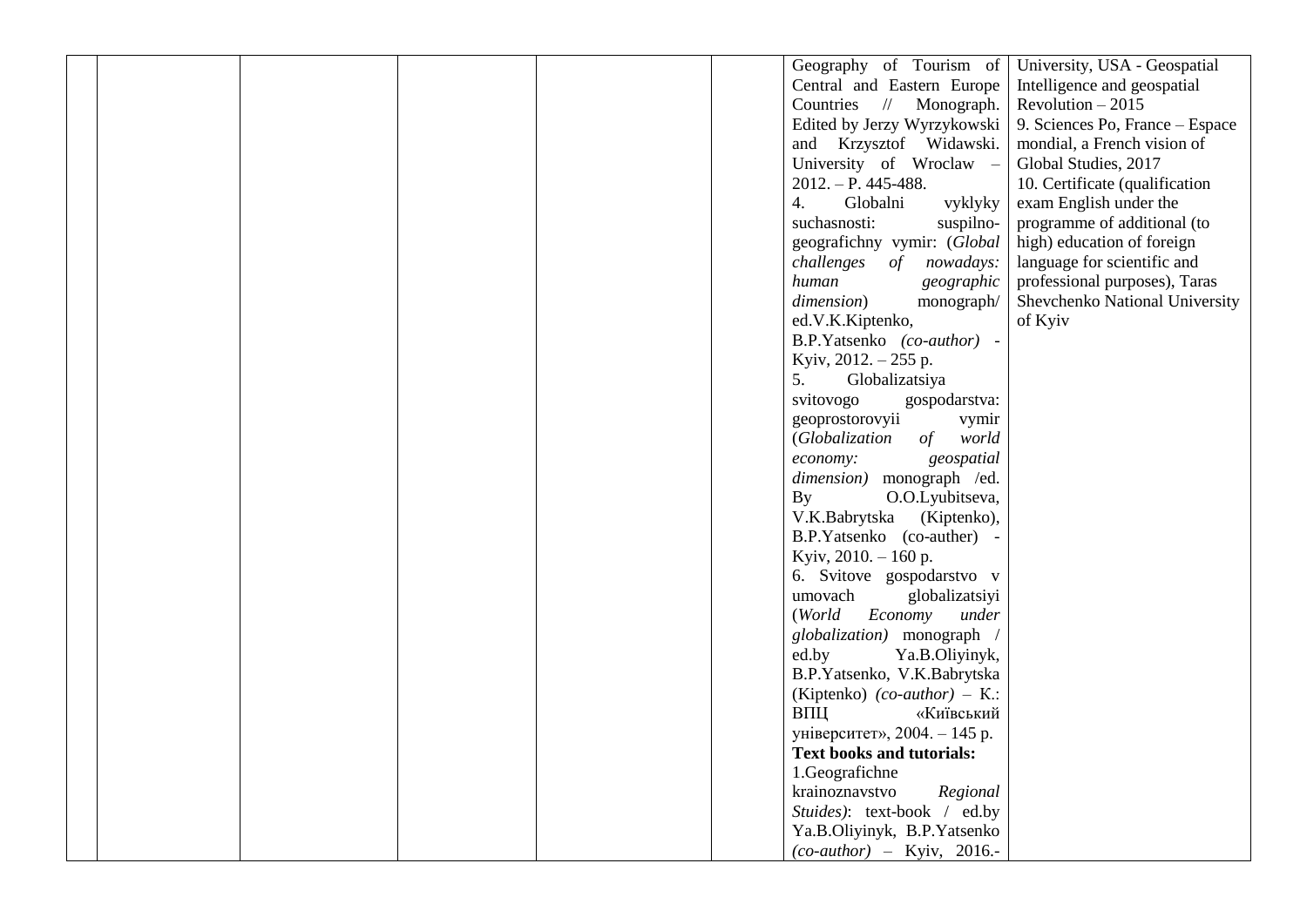| 911 p.                              |
|-------------------------------------|
| 2.<br>Geografia<br>svitovogo        |
| gospodarstva (z osnovamy            |
| ekonomiky) (Geography of            |
| World Economy (with basis of        |
| economics): text-book/ed.by         |
| Ya.B.Oliyinyk, I.G.Smyrnov          |
| (co-authorKyiv, $2011 - 640$ p.     |
| 3. Krainoznavstvo: osnovy           |
|                                     |
| teoriyi (Regional Studies:          |
| theory basis) (co-author) $-$       |
| Kyiv 2009. - 312 p.                 |
| <b>Key papers:</b>                  |
| 1. Globalization: the               |
| Geographical<br>Nexus//             |
| Bulletin of Taras Shevchenko        |
| National University of Kyiv.        |
| Geography. Kyiv, 2017 - P.          |
| $27-41.$                            |
| 2.Regional<br>Geography             |
| Discourse in "Geography and         |
| Tourism"<br>Journal during          |
| 2007-2014<br>$(co\text{-}author$ // |
| tourism:<br>Geografia<br>ta         |
| collection of scientific papers,    |
| Kyiv, 2014.- Isuue $29 - P.25$ -    |
| 38.                                 |
| 3.Genetychna<br>tyopolgia           |
| mikro-natsiyi<br>(virtualnykh       |
| derzhav) (genetic typology of       |
| micro-nations (virtual states)      |
|                                     |
| // Geografia ta tourism:            |
| collection of scientific papers,    |
| Kyiv, 2014, Issue 27 - P. 173-      |
| 184.                                |
| Suchasni<br>oznaky<br>4.            |
| tsyfrovoiyi<br>transformatsii:      |
| electronna komertsia v sviti ta     |
| Ukraini (Modern features of         |
| digital transformation: e-          |
| commerce in the world and           |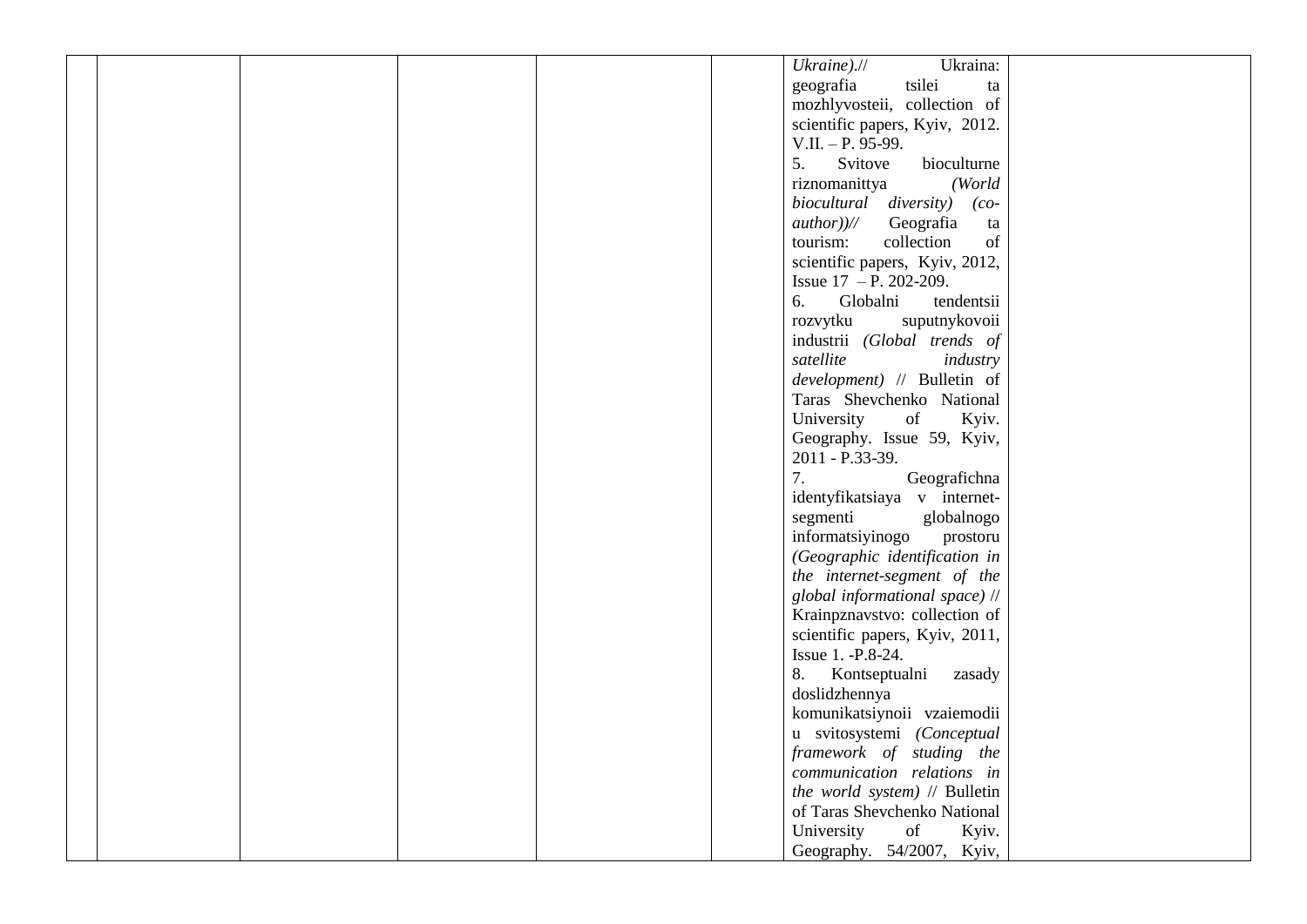| 2007-P. 12-15.                              |
|---------------------------------------------|
| 9. Svitosystema yak globalna                |
| iednist<br>geoprostorova                    |
| genetychnoii<br>ta                          |
| funktsionalnoii vzaiemodiyi                 |
| v systemi liudyna-pryroda                   |
| (World-system as a global                   |
| geospatial unit of genetic and              |
| functional interaction in                   |
| human-nature                                |
| $system$ //<br>Bulletin of Taras Shevchenko |
|                                             |
| National University of Kyiv.                |
| Geography. 52/2006. Kyiv,                   |
| $2006. - P. 17-19.$                         |
| 10. Kontseptualna<br>sutnist                |
| globalizatsii yak suspilno                  |
| geografichnogo<br>protsesu                  |
| (Conceptual framework of                    |
| globalization as a geographic               |
| process)//Geographia<br>ta                  |
| suchasnist: collection<br>of                |
| scientific papers of the                    |
| National pedagogic university               |
| named<br>after                              |
| M.P.Dragomanov,<br>Kyiv,                    |
| Issue 13, 2005. -P.27-41.                   |
| Other foreign publications:                 |
| 1. New Media and Travel and                 |
| Tourism Consumer Habits:                    |
| of<br>Case<br>Ukraine<br>$\frac{1}{2}$      |
| of<br>Proceedings<br>the                    |
| International<br>Scientific                 |
| Conference<br>"Topical                      |
| problems of modern science".                |
| June 16, 2017, Warsaw,                      |
| Poland. Vol.3. - P.9-12.                    |
| 2. Digital transformation of                |
| travel and tourism industry of              |
| Ukraine in Tourism Role/The                 |
| Regional Economy: Regional                  |
| Tourism Product - Theory                    |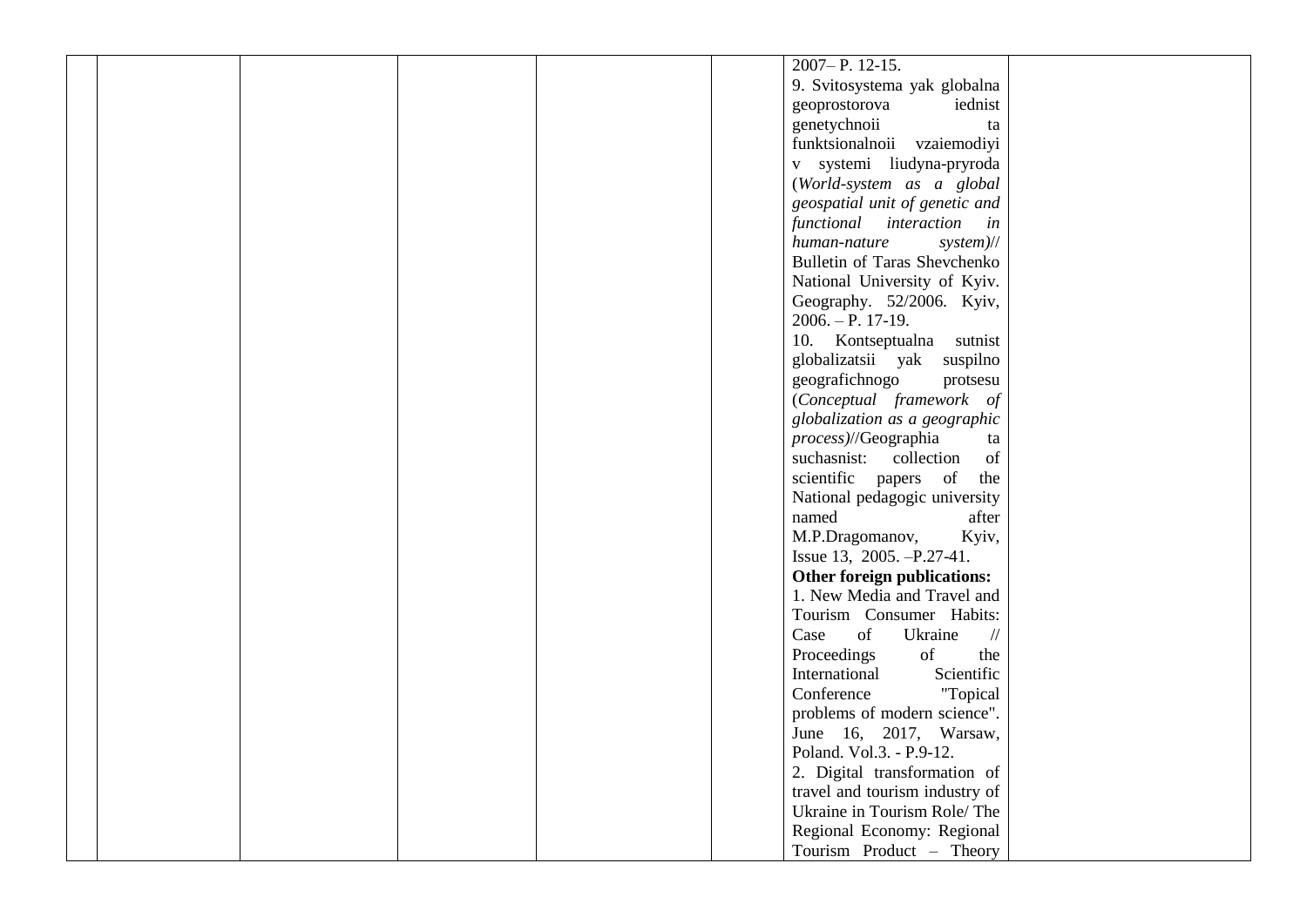|    |            |              |          |          |                                     |                       |       | and Practice. - University of                         |                               |
|----|------------|--------------|----------|----------|-------------------------------------|-----------------------|-------|-------------------------------------------------------|-------------------------------|
|    |            |              |          |          |                                     |                       |       | Business in Wroclaw. $-2013$                          |                               |
|    |            |              |          |          |                                     |                       |       | $- P. 57-66.3$                                        |                               |
|    |            |              |          |          |                                     |                       |       |                                                       |                               |
|    |            |              |          |          |                                     |                       |       | 3. Evropeyskaya identichnost                          |                               |
|    |            |              |          |          |                                     |                       |       | internet-segmente<br>$\mathbf{V}$                     |                               |
|    |            |              |          |          |                                     |                       |       | informatsyonnogo                                      |                               |
|    |            |              |          |          |                                     |                       |       | (European<br>prostranstva                             |                               |
|    |            |              |          |          |                                     |                       |       | <i>identity</i> in the <i>internet</i> -              |                               |
|    |            |              |          |          |                                     |                       |       | segment of informational                              |                               |
|    |            |              |          |          |                                     |                       |       | space) / Geografia: problem                           |                               |
|    |            |              |          |          |                                     |                       |       | obrazovania<br>nauki<br>$\mathbf{I}$<br>$\frac{1}{2}$ |                               |
|    |            |              |          |          |                                     |                       |       | collection of scientific papers                       |                               |
|    |            |              |          |          |                                     |                       |       | LXV Gertsynovskiye chtenia,                           |                               |
|    |            |              |          |          |                                     |                       |       |                                                       |                               |
|    |            |              |          |          |                                     |                       |       | StPetersburg, $2012. - P.300$                         |                               |
|    |            |              |          |          |                                     |                       |       | 303.                                                  |                               |
|    |            |              |          |          |                                     |                       |       | 4.<br>Fuktsionalno-                                   |                               |
|    |            |              |          |          |                                     |                       |       | struktura<br>komponentnaya                            |                               |
|    |            |              |          |          |                                     |                       |       | mirosistemy (Fuctional and                            |                               |
|    |            |              |          |          |                                     |                       |       | components structure of the                           |                               |
|    |            |              |          |          |                                     |                       |       | worl-system) // Geografia:                            |                               |
|    |            |              |          |          |                                     |                       |       | problem nauki I obrazovania                           |                               |
|    |            |              |          |          |                                     |                       |       | // collection of scientific                           |                               |
|    |            |              |          |          |                                     |                       |       | papers LXIV Gertsynovskiye                            |                               |
|    |            |              |          |          |                                     |                       |       | chtenia, StPetersburg, 2011. -                        |                               |
|    |            |              |          |          |                                     |                       |       | P.280-283.                                            |                               |
|    |            |              |          |          |                                     |                       |       |                                                       |                               |
|    |            |              |          |          |                                     |                       |       | Participates international and                        |                               |
|    |            |              |          |          |                                     |                       |       | all-Ukrainian<br>scientific                           |                               |
|    |            |              |          |          |                                     |                       |       | conferences. Consults masters                         |                               |
|    |            |              |          |          |                                     |                       |       | and post-graduate students (3                         |                               |
|    |            |              |          |          |                                     |                       |       | candidate<br>of<br>science                            |                               |
|    |            |              |          |          |                                     |                       |       |                                                       |                               |
|    |            |              |          |          |                                     |                       |       | Together<br>prepared).<br>with                        |                               |
|    |            |              |          |          |                                     |                       |       | docent O.O.Motuzenko (chair                           |                               |
|    |            |              |          |          |                                     |                       |       | of Geography of Ukraine                               |                               |
|    |            |              |          |          |                                     |                       |       | participates GRAGE: Green                             |                               |
|    |            |              |          |          |                                     |                       |       | and Gray in Europe: elderly                           |                               |
|    |            |              |          |          |                                     |                       |       | living in urban areas (Horizon                        |                               |
|    |            |              |          |          |                                     |                       |       | $-2020$ ).                                            |                               |
| 2. | Yatsenko   | <b>Boris</b> |          |          | Professor, Chair of Leningrad State | Dioctor of Gegraphy,  | 47    | Author of about 300 scientific                        | 1. Harvard University, USA in |
|    | Pavlovych, |              | Regional | Studies  | University, 1963.                   | $11.00.02$ – economic | years | works, 35 monographs in                               | 2015.                         |
|    |            |              | and      | Tourism, | East<br>Studies.                    | and social geography, |       | particular.                                           |                               |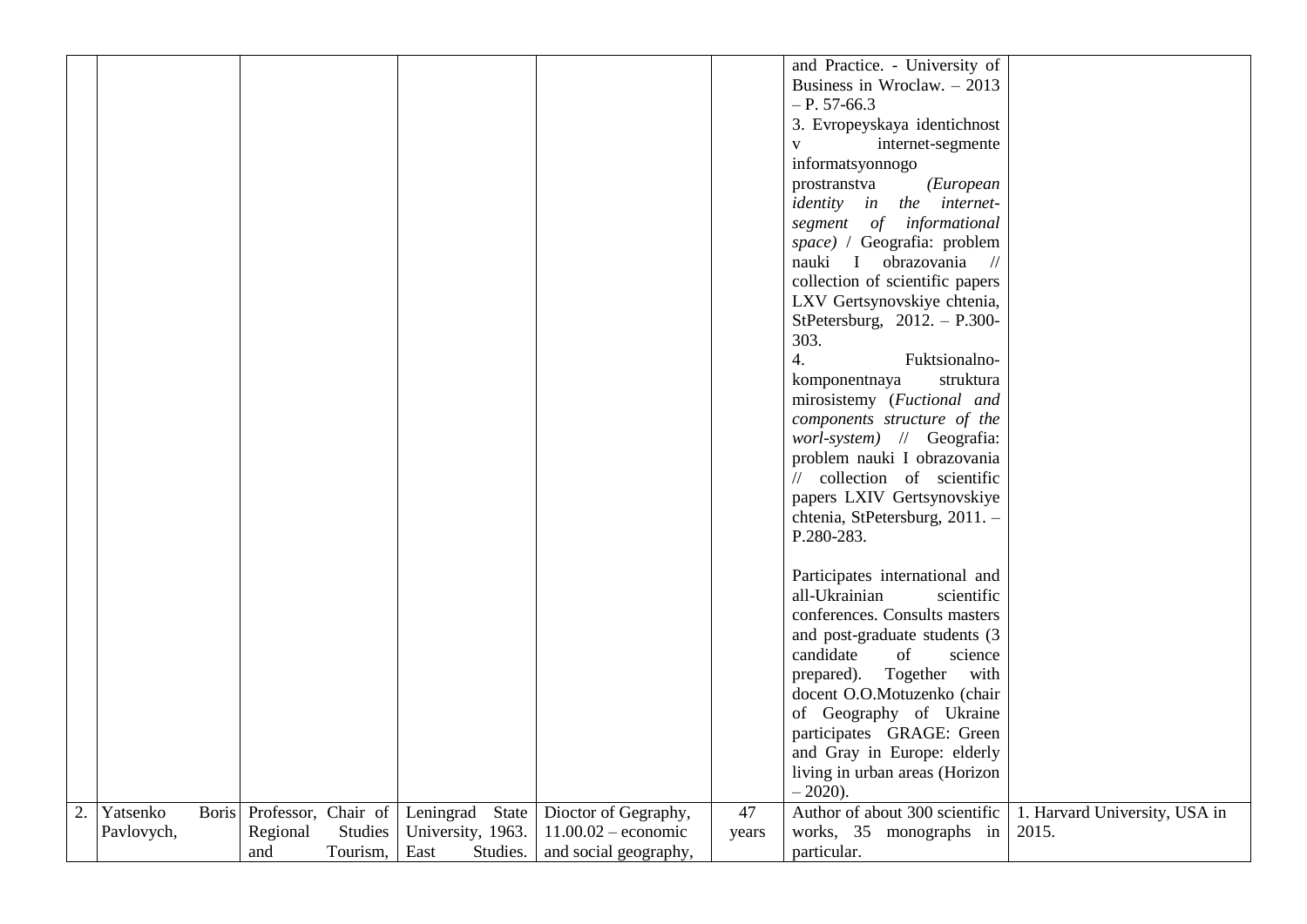| Geography Faculty,<br>Economic-<br>Professor, Chair of<br><b>Monographs:</b><br>Taras Shevc henko<br>Regional Studies and<br>Globalni<br>geographer<br>1.<br>vyklyky<br>group<br>National University<br>suchasnosti:<br>Tourism. D.Sc. thesis<br>suspilno-<br>(2001) Structure of the<br>geografichny vymir: (Global<br>of Kyiv<br>Economy of Japan.<br>challenges of<br>nowadays:<br>human<br>geographic<br>dimension)<br>monograph/<br>ed.V.K.Kiptenko,<br>B.P.Yatsenko (co-author) -<br>Kyiv, 2012. - 255 p.<br>5.<br>Globalizatsiya<br>svitovogo<br>gospodarstva:<br>geoprostorovyii<br>vymir<br>(Globalization<br>of<br>world<br>geospatial<br>economy:<br>dimension) monograph /ed.<br>By<br>O.O.Lyubitseva,<br>V.K.Babrytska<br>(Kiptenko),<br>B.P.Yatsenko (co-auther) -<br>Kyiv, 2010. - 160 p.<br>6. Svitove gospodarstvo v<br>globalizatsiyi<br>umovach<br>(World Economy<br>under<br>globalization) monograph<br>ed.by<br>Ya.B.Oliyinyk,<br>B.P.Yatsenko, V.K.Babrytska<br>(Kiptenko) $(co\text{-}author$ ) – K.:<br>ВПЦ<br>«Київський<br>університет», 2004. - 145 р.<br><b>Text-books and tutorials:</b><br>1.<br>Geografichne<br>krainoznavstvo<br>Regional<br>Stuides): text-book / ed.by<br>Ya.B.Oliyinyk, B.P.Yatsenko<br>$(co\text{-}author)$ – Kyiv, 2016.-<br>911 p.<br>2. Krainoznavstvo: osnovy<br>teoriyi (Regional Studies:<br>theory basis) (co-author) $-$<br>Kyiv 2009. - 312 p.<br>3. Political Geography and |                   |  |  |  |
|--------------------------------------------------------------------------------------------------------------------------------------------------------------------------------------------------------------------------------------------------------------------------------------------------------------------------------------------------------------------------------------------------------------------------------------------------------------------------------------------------------------------------------------------------------------------------------------------------------------------------------------------------------------------------------------------------------------------------------------------------------------------------------------------------------------------------------------------------------------------------------------------------------------------------------------------------------------------------------------------------------------------------------------------------------------------------------------------------------------------------------------------------------------------------------------------------------------------------------------------------------------------------------------------------------------------------------------------------------------------------------------------------------------------------------------------|-------------------|--|--|--|
|                                                                                                                                                                                                                                                                                                                                                                                                                                                                                                                                                                                                                                                                                                                                                                                                                                                                                                                                                                                                                                                                                                                                                                                                                                                                                                                                                                                                                                            | member of project |  |  |  |
|                                                                                                                                                                                                                                                                                                                                                                                                                                                                                                                                                                                                                                                                                                                                                                                                                                                                                                                                                                                                                                                                                                                                                                                                                                                                                                                                                                                                                                            |                   |  |  |  |
|                                                                                                                                                                                                                                                                                                                                                                                                                                                                                                                                                                                                                                                                                                                                                                                                                                                                                                                                                                                                                                                                                                                                                                                                                                                                                                                                                                                                                                            |                   |  |  |  |
|                                                                                                                                                                                                                                                                                                                                                                                                                                                                                                                                                                                                                                                                                                                                                                                                                                                                                                                                                                                                                                                                                                                                                                                                                                                                                                                                                                                                                                            |                   |  |  |  |
|                                                                                                                                                                                                                                                                                                                                                                                                                                                                                                                                                                                                                                                                                                                                                                                                                                                                                                                                                                                                                                                                                                                                                                                                                                                                                                                                                                                                                                            |                   |  |  |  |
|                                                                                                                                                                                                                                                                                                                                                                                                                                                                                                                                                                                                                                                                                                                                                                                                                                                                                                                                                                                                                                                                                                                                                                                                                                                                                                                                                                                                                                            |                   |  |  |  |
|                                                                                                                                                                                                                                                                                                                                                                                                                                                                                                                                                                                                                                                                                                                                                                                                                                                                                                                                                                                                                                                                                                                                                                                                                                                                                                                                                                                                                                            |                   |  |  |  |
|                                                                                                                                                                                                                                                                                                                                                                                                                                                                                                                                                                                                                                                                                                                                                                                                                                                                                                                                                                                                                                                                                                                                                                                                                                                                                                                                                                                                                                            |                   |  |  |  |
|                                                                                                                                                                                                                                                                                                                                                                                                                                                                                                                                                                                                                                                                                                                                                                                                                                                                                                                                                                                                                                                                                                                                                                                                                                                                                                                                                                                                                                            |                   |  |  |  |
|                                                                                                                                                                                                                                                                                                                                                                                                                                                                                                                                                                                                                                                                                                                                                                                                                                                                                                                                                                                                                                                                                                                                                                                                                                                                                                                                                                                                                                            |                   |  |  |  |
|                                                                                                                                                                                                                                                                                                                                                                                                                                                                                                                                                                                                                                                                                                                                                                                                                                                                                                                                                                                                                                                                                                                                                                                                                                                                                                                                                                                                                                            |                   |  |  |  |
|                                                                                                                                                                                                                                                                                                                                                                                                                                                                                                                                                                                                                                                                                                                                                                                                                                                                                                                                                                                                                                                                                                                                                                                                                                                                                                                                                                                                                                            |                   |  |  |  |
|                                                                                                                                                                                                                                                                                                                                                                                                                                                                                                                                                                                                                                                                                                                                                                                                                                                                                                                                                                                                                                                                                                                                                                                                                                                                                                                                                                                                                                            |                   |  |  |  |
|                                                                                                                                                                                                                                                                                                                                                                                                                                                                                                                                                                                                                                                                                                                                                                                                                                                                                                                                                                                                                                                                                                                                                                                                                                                                                                                                                                                                                                            |                   |  |  |  |
|                                                                                                                                                                                                                                                                                                                                                                                                                                                                                                                                                                                                                                                                                                                                                                                                                                                                                                                                                                                                                                                                                                                                                                                                                                                                                                                                                                                                                                            |                   |  |  |  |
|                                                                                                                                                                                                                                                                                                                                                                                                                                                                                                                                                                                                                                                                                                                                                                                                                                                                                                                                                                                                                                                                                                                                                                                                                                                                                                                                                                                                                                            |                   |  |  |  |
|                                                                                                                                                                                                                                                                                                                                                                                                                                                                                                                                                                                                                                                                                                                                                                                                                                                                                                                                                                                                                                                                                                                                                                                                                                                                                                                                                                                                                                            |                   |  |  |  |
|                                                                                                                                                                                                                                                                                                                                                                                                                                                                                                                                                                                                                                                                                                                                                                                                                                                                                                                                                                                                                                                                                                                                                                                                                                                                                                                                                                                                                                            |                   |  |  |  |
|                                                                                                                                                                                                                                                                                                                                                                                                                                                                                                                                                                                                                                                                                                                                                                                                                                                                                                                                                                                                                                                                                                                                                                                                                                                                                                                                                                                                                                            |                   |  |  |  |
|                                                                                                                                                                                                                                                                                                                                                                                                                                                                                                                                                                                                                                                                                                                                                                                                                                                                                                                                                                                                                                                                                                                                                                                                                                                                                                                                                                                                                                            |                   |  |  |  |
|                                                                                                                                                                                                                                                                                                                                                                                                                                                                                                                                                                                                                                                                                                                                                                                                                                                                                                                                                                                                                                                                                                                                                                                                                                                                                                                                                                                                                                            |                   |  |  |  |
|                                                                                                                                                                                                                                                                                                                                                                                                                                                                                                                                                                                                                                                                                                                                                                                                                                                                                                                                                                                                                                                                                                                                                                                                                                                                                                                                                                                                                                            |                   |  |  |  |
|                                                                                                                                                                                                                                                                                                                                                                                                                                                                                                                                                                                                                                                                                                                                                                                                                                                                                                                                                                                                                                                                                                                                                                                                                                                                                                                                                                                                                                            |                   |  |  |  |
|                                                                                                                                                                                                                                                                                                                                                                                                                                                                                                                                                                                                                                                                                                                                                                                                                                                                                                                                                                                                                                                                                                                                                                                                                                                                                                                                                                                                                                            |                   |  |  |  |
|                                                                                                                                                                                                                                                                                                                                                                                                                                                                                                                                                                                                                                                                                                                                                                                                                                                                                                                                                                                                                                                                                                                                                                                                                                                                                                                                                                                                                                            |                   |  |  |  |
|                                                                                                                                                                                                                                                                                                                                                                                                                                                                                                                                                                                                                                                                                                                                                                                                                                                                                                                                                                                                                                                                                                                                                                                                                                                                                                                                                                                                                                            |                   |  |  |  |
|                                                                                                                                                                                                                                                                                                                                                                                                                                                                                                                                                                                                                                                                                                                                                                                                                                                                                                                                                                                                                                                                                                                                                                                                                                                                                                                                                                                                                                            |                   |  |  |  |
|                                                                                                                                                                                                                                                                                                                                                                                                                                                                                                                                                                                                                                                                                                                                                                                                                                                                                                                                                                                                                                                                                                                                                                                                                                                                                                                                                                                                                                            |                   |  |  |  |
|                                                                                                                                                                                                                                                                                                                                                                                                                                                                                                                                                                                                                                                                                                                                                                                                                                                                                                                                                                                                                                                                                                                                                                                                                                                                                                                                                                                                                                            |                   |  |  |  |
|                                                                                                                                                                                                                                                                                                                                                                                                                                                                                                                                                                                                                                                                                                                                                                                                                                                                                                                                                                                                                                                                                                                                                                                                                                                                                                                                                                                                                                            |                   |  |  |  |
|                                                                                                                                                                                                                                                                                                                                                                                                                                                                                                                                                                                                                                                                                                                                                                                                                                                                                                                                                                                                                                                                                                                                                                                                                                                                                                                                                                                                                                            |                   |  |  |  |
|                                                                                                                                                                                                                                                                                                                                                                                                                                                                                                                                                                                                                                                                                                                                                                                                                                                                                                                                                                                                                                                                                                                                                                                                                                                                                                                                                                                                                                            |                   |  |  |  |
|                                                                                                                                                                                                                                                                                                                                                                                                                                                                                                                                                                                                                                                                                                                                                                                                                                                                                                                                                                                                                                                                                                                                                                                                                                                                                                                                                                                                                                            |                   |  |  |  |
|                                                                                                                                                                                                                                                                                                                                                                                                                                                                                                                                                                                                                                                                                                                                                                                                                                                                                                                                                                                                                                                                                                                                                                                                                                                                                                                                                                                                                                            |                   |  |  |  |
|                                                                                                                                                                                                                                                                                                                                                                                                                                                                                                                                                                                                                                                                                                                                                                                                                                                                                                                                                                                                                                                                                                                                                                                                                                                                                                                                                                                                                                            |                   |  |  |  |
|                                                                                                                                                                                                                                                                                                                                                                                                                                                                                                                                                                                                                                                                                                                                                                                                                                                                                                                                                                                                                                                                                                                                                                                                                                                                                                                                                                                                                                            |                   |  |  |  |
|                                                                                                                                                                                                                                                                                                                                                                                                                                                                                                                                                                                                                                                                                                                                                                                                                                                                                                                                                                                                                                                                                                                                                                                                                                                                                                                                                                                                                                            |                   |  |  |  |
|                                                                                                                                                                                                                                                                                                                                                                                                                                                                                                                                                                                                                                                                                                                                                                                                                                                                                                                                                                                                                                                                                                                                                                                                                                                                                                                                                                                                                                            |                   |  |  |  |
|                                                                                                                                                                                                                                                                                                                                                                                                                                                                                                                                                                                                                                                                                                                                                                                                                                                                                                                                                                                                                                                                                                                                                                                                                                                                                                                                                                                                                                            |                   |  |  |  |
|                                                                                                                                                                                                                                                                                                                                                                                                                                                                                                                                                                                                                                                                                                                                                                                                                                                                                                                                                                                                                                                                                                                                                                                                                                                                                                                                                                                                                                            |                   |  |  |  |
|                                                                                                                                                                                                                                                                                                                                                                                                                                                                                                                                                                                                                                                                                                                                                                                                                                                                                                                                                                                                                                                                                                                                                                                                                                                                                                                                                                                                                                            |                   |  |  |  |
|                                                                                                                                                                                                                                                                                                                                                                                                                                                                                                                                                                                                                                                                                                                                                                                                                                                                                                                                                                                                                                                                                                                                                                                                                                                                                                                                                                                                                                            |                   |  |  |  |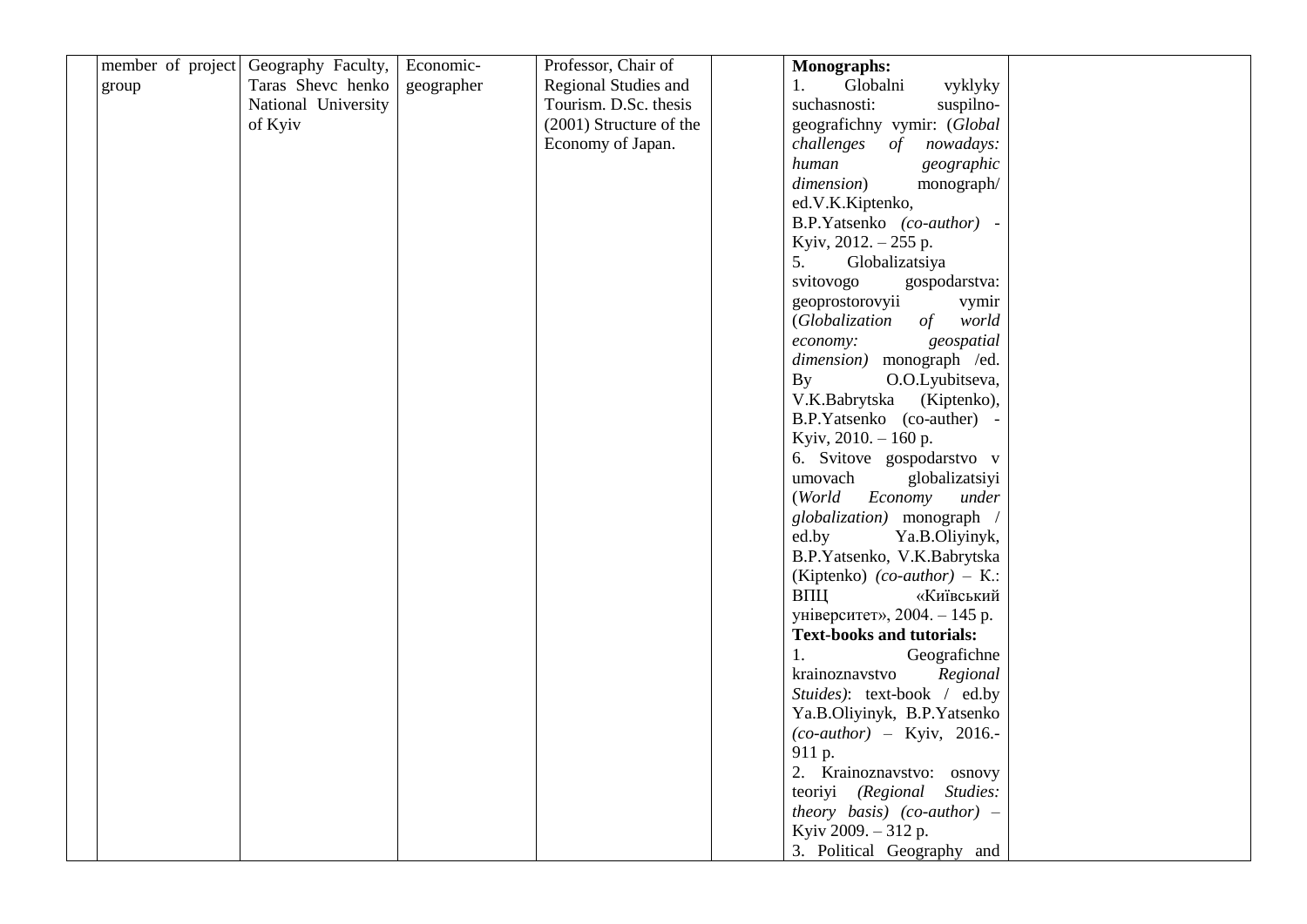|  |  |  | Geopolitics/ text-book, ed.by         |  |
|--|--|--|---------------------------------------|--|
|  |  |  | Ytsenko B.P, Kyiv, 2007. -            |  |
|  |  |  | 255 p.                                |  |
|  |  |  | Key scientific papers:                |  |
|  |  |  | 1. USA kak factor syly v              |  |
|  |  |  | geokofliktnykh situatsiayakh          |  |
|  |  |  |                                       |  |
|  |  |  | v Asii (2001-2015) (USA as a          |  |
|  |  |  | factor in the geoconflict             |  |
|  |  |  | situations in Asia (2001-             |  |
|  |  |  | $2015$ ), $\mathcal N$ Geografia ta   |  |
|  |  |  | tourism:<br>collection<br>of          |  |
|  |  |  | scientific papers. Kyiv, 2016         |  |
|  |  |  | Issue 37.                             |  |
|  |  |  | 2. Politychna<br>geografia:           |  |
|  |  |  | suchasni polya I napryamy             |  |
|  |  |  | doslidzhen'<br>(Political             |  |
|  |  |  |                                       |  |
|  |  |  | Geography: modern poles               |  |
|  |  |  | and directions of explosion) //       |  |
|  |  |  | Geografia I economica in              |  |
|  |  |  | school, 2015, No.9, - P. 31-          |  |
|  |  |  | 36.                                   |  |
|  |  |  | 3. Contemporary trends of             |  |
|  |  |  | political geography//                 |  |
|  |  |  | Geografia<br>tourism:<br>$\mathbf{I}$ |  |
|  |  |  | ciollection<br>of<br>dcientific       |  |
|  |  |  | papeers, Isuue 29, Kyiv,              |  |
|  |  |  |                                       |  |
|  |  |  | 2014.                                 |  |
|  |  |  |                                       |  |
|  |  |  | Professor Yatsenko B.P. is the        |  |
|  |  |  | deputy chairman of<br>the             |  |
|  |  |  | society of cultural<br>ties           |  |
|  |  |  | "Ukraine-Japan". He tutors            |  |
|  |  |  | masters and post-graduates            |  |
|  |  |  | (11 candidates and 1 doctor in        |  |
|  |  |  | Geography<br>defended);               |  |
|  |  |  | participates<br>international         |  |
|  |  |  |                                       |  |
|  |  |  | congresses and conferences of         |  |
|  |  |  | the International Geographic          |  |
|  |  |  | Union<br>and<br>European              |  |
|  |  |  | Geographiv Union.                     |  |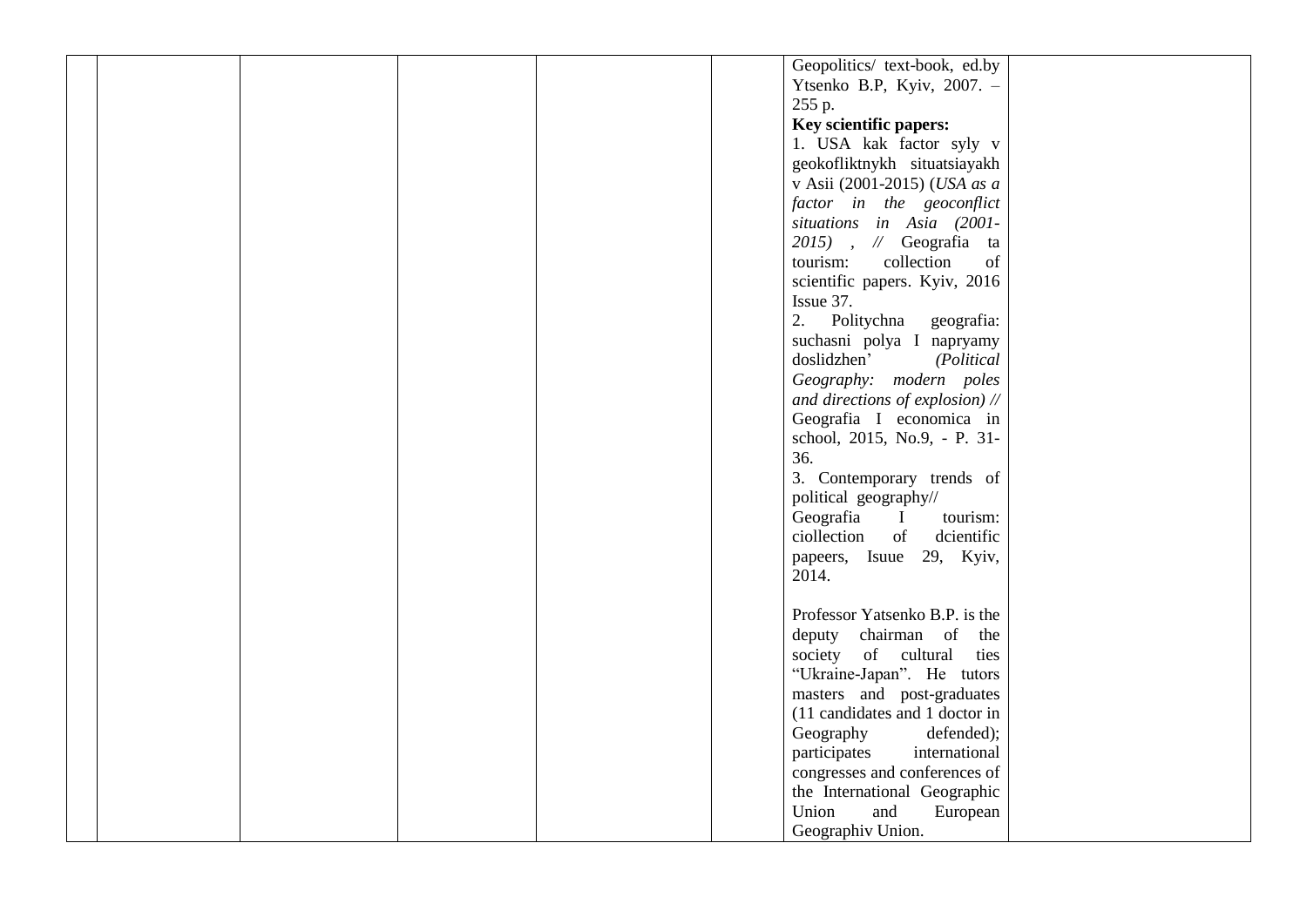| 3. Lyubitseva<br>Olga | Chairman, professor | Taras            | D.Sc. in Geography,    | 34    |                                           | Author of about 200 scientific 1. Academic Internship in |
|-----------------------|---------------------|------------------|------------------------|-------|-------------------------------------------|----------------------------------------------------------|
| Oleksandrivna,        | of the Chair of     | Shevchenko       | $11.00.02 -$ economic  | years | papers and methodological                 | Vincent Pol University in Lublin                         |
|                       | Studies<br>Regional | National         | and social geography;  |       | tutorials, author and co-author           | (Poland) 01.02.-28.02.2018p.                             |
| member<br>of          | and Tourism of      | University<br>of | professor of the Chair |       | of about 30 monographs and                |                                                          |
| project group         | Taras Shevchenko    | Kyiv, 1977 p.    | of Regional Studies    |       | text-books                                |                                                          |
|                       | National University | (geographer,     | and Tourism; D.Sc.     |       | Монографії:                               |                                                          |
|                       | of Kyiv             | teacher<br>of    | thesis<br>(2003)       |       | 1. Strategichni<br>otsinky ta             |                                                          |
|                       |                     | geography).      | Geospatial             |       | vektory<br>sotsialno-                     |                                                          |
|                       |                     |                  | organization<br>of     |       | ekonomichnogo<br>rozvytku                 |                                                          |
|                       |                     |                  | tourism process        |       | Ukrainy<br>umovakh<br>$\mathbf{V}$        |                                                          |
|                       |                     |                  |                        |       | Ievrointyegratsii ta svitovogo            |                                                          |
|                       |                     |                  |                        |       | partnerstva<br><i>(Strategic</i>          |                                                          |
|                       |                     |                  |                        |       | evaluation and vectors of                 |                                                          |
|                       |                     |                  |                        |       | social<br>and<br>economic                 |                                                          |
|                       |                     |                  |                        |       | development of Ukraine under              |                                                          |
|                       |                     |                  |                        |       | conditions<br>of<br>European              |                                                          |
|                       |                     |                  |                        |       | world<br>integration<br>and               |                                                          |
|                       |                     |                  |                        |       | (co-author).<br>partnership               |                                                          |
|                       |                     |                  |                        |       | Monograph/edited<br>by                    |                                                          |
|                       |                     |                  |                        |       | V.Yatsenko.-Agenda                        |                                                          |
|                       |                     |                  |                        |       | Publishing House, Coventry,               |                                                          |
|                       |                     |                  |                        |       | United Kingdom, 2017-357 c.               |                                                          |
|                       |                     |                  |                        |       | <b>Text-books and tutorials:</b>          |                                                          |
|                       |                     |                  |                        |       | 1. Geografichne                           |                                                          |
|                       |                     |                  |                        |       | krainoznavstvo<br>Regional                |                                                          |
|                       |                     |                  |                        |       | Stuides): text-book / ed.by               |                                                          |
|                       |                     |                  |                        |       | Ya.B.Oliyinyk, B.P.Yatsenko               |                                                          |
|                       |                     |                  |                        |       | $(co\text{-}author)$ – Kyiv, 2016.-       |                                                          |
|                       |                     |                  |                        |       | 911 p.                                    |                                                          |
|                       |                     |                  |                        |       | 2.<br>Geografia<br>svitovogo              |                                                          |
|                       |                     |                  |                        |       | gospodarstva (z<br>osnovamy               |                                                          |
|                       |                     |                  |                        |       | ekonomiky) (Geography of                  |                                                          |
|                       |                     |                  |                        |       | World Economy (with basis of              |                                                          |
|                       |                     |                  |                        |       | economics):<br>text-book/ed.by            |                                                          |
|                       |                     |                  |                        |       | Ya.B.Oliyinyk, I.G.Smyrnov                |                                                          |
|                       |                     |                  |                        |       | $(co\text{-}authorKyiv, 2011 - 640 p.$    |                                                          |
|                       |                     |                  |                        |       | Key scientific papers:<br>Gumaniaryzatsia |                                                          |
|                       |                     |                  |                        |       | geografichnoii                            |                                                          |
|                       |                     |                  |                        |       | osvity.<br>Klasychny<br>universytet       |                                                          |
|                       |                     |                  |                        |       | u                                         |                                                          |
|                       |                     |                  |                        |       | konetksti vyklykjiv epokhy                |                                                          |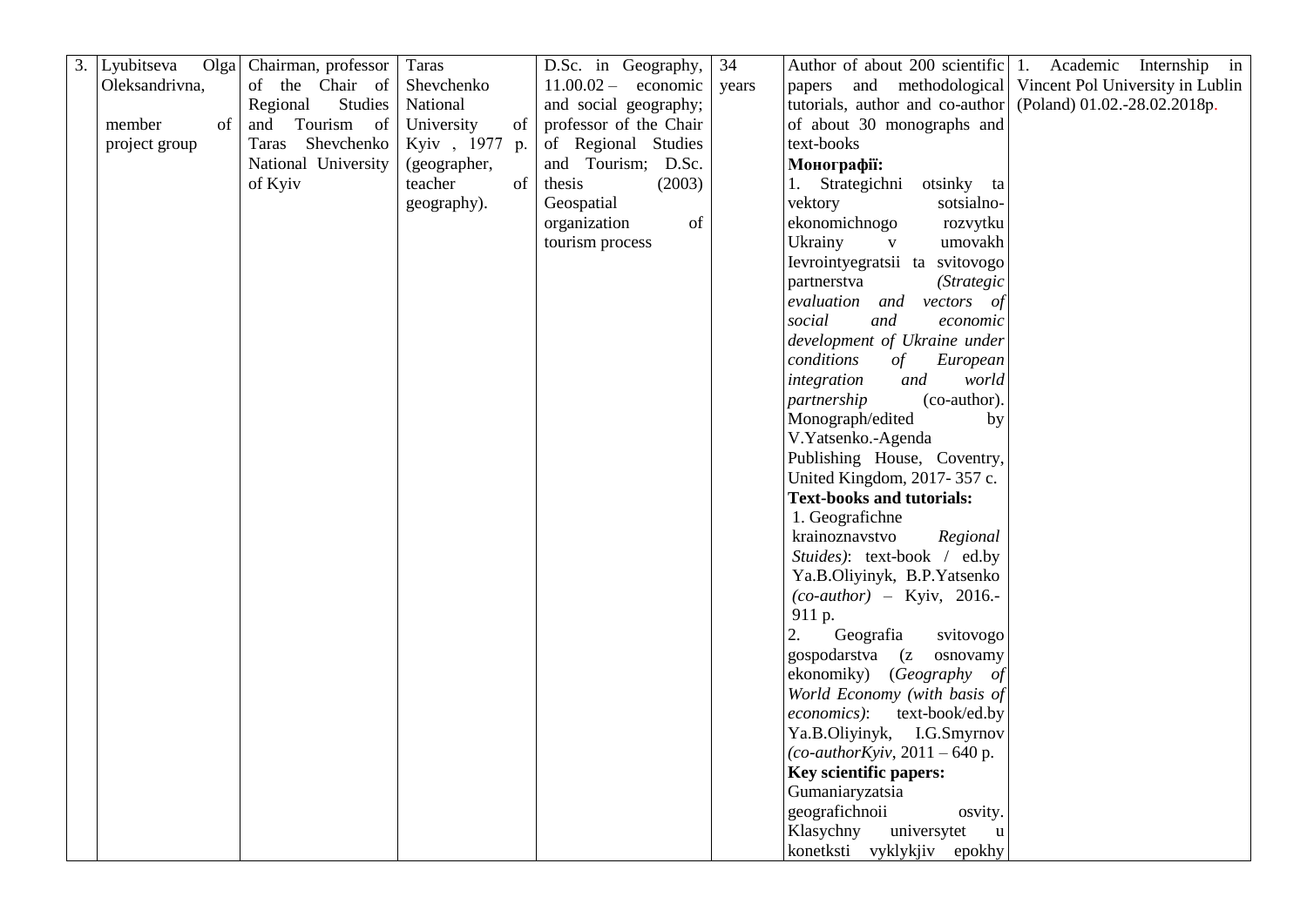|    |                                                                        |                                                                                                                     |                                                                                                                                           |                                                                                                                                                                                                      |             | (Humanization of education.<br>Classic University in the<br>Context of Challenges of the<br>Epoch): Ukrainian-Polish<br>scientific conference, Kyiv 22-<br>23 September 2016, Kyiv,<br>2016.- P.391.<br>Other publications abroad:<br>1. Religious landscape of Kyiv:<br>Stages of formation and current<br>status.<br>Central European Conference<br>of Historical Geographers<br>Prague, Czechia / August 31-<br>September 2, 2016/. Abstract<br>book. - Prague, 2016.-P. 19.                                                                                                                                                                                                                                                    |                                                                                                                                                                                                                                                                                 |
|----|------------------------------------------------------------------------|---------------------------------------------------------------------------------------------------------------------|-------------------------------------------------------------------------------------------------------------------------------------------|------------------------------------------------------------------------------------------------------------------------------------------------------------------------------------------------------|-------------|------------------------------------------------------------------------------------------------------------------------------------------------------------------------------------------------------------------------------------------------------------------------------------------------------------------------------------------------------------------------------------------------------------------------------------------------------------------------------------------------------------------------------------------------------------------------------------------------------------------------------------------------------------------------------------------------------------------------------------|---------------------------------------------------------------------------------------------------------------------------------------------------------------------------------------------------------------------------------------------------------------------------------|
| 4. | Braychevskyii<br>YHulian<br>Serhiyovych,<br>member of project<br>group | Docent of the Chair<br>of Regioanl Studies<br>and Tourism,<br>Taras Shevchenko<br>National University<br>of Ukraine | Taras<br>Shevchenko<br>National<br>University<br>of<br>Ukraine in 2002<br>master<br>in<br>11.00.02<br>economic<br>and<br>social geography | Candidate<br>of<br>Geographic sciences;<br>$11.00.02$ - economic<br>and social geography<br>$(2007)$ – Functionaing<br>of the EU system in<br>the world economy<br>(human<br>geographic<br>analysis) | 15<br>years | Author and co-author of over<br>20 scientific and methodics<br>tutorials<br>Monographs:<br>1. Svitove gospodarstvo v<br>umovach<br>globalizatsiyi<br>(World<br>Economy<br>under<br>globalization) monograph /<br>ed.by<br>Ya.B.Oliyinyk,<br>B.P.Yatsenko, V.K.Babrytska<br>(Kiptenko) $(co\text{-}author$ ) – K.:<br>ВПЦ<br>«Київський<br>університет», 2004. - 145 р.<br><b>Text-books nd tutorials:</b><br>Geografichne<br>$1_{\cdot}$<br>Regional<br>krainoznavstvo<br>Stuides): text-book / ed.by<br>Ya.B.Oliyinyk, B.P.Yatsenko<br>$(co\text{-}author)$ – Kyiv, 2016.-<br>911 p.<br>2. Political Geography and<br>Geopolitics/ text-book, ed.by<br>Ytsenko B.P, (co-author)<br>Kyiv, 2007. - 255 p.<br>Key scientific papers: | Internships:<br>1.<br>Certificate<br><i>(qualification)</i><br>under<br>English<br>exam<br>the<br>programme of additional (to<br>high) education of foreign<br>language for scientific and<br>professional purposes), Taras<br>Shevchenko National University<br>of Kyiv, 2013. |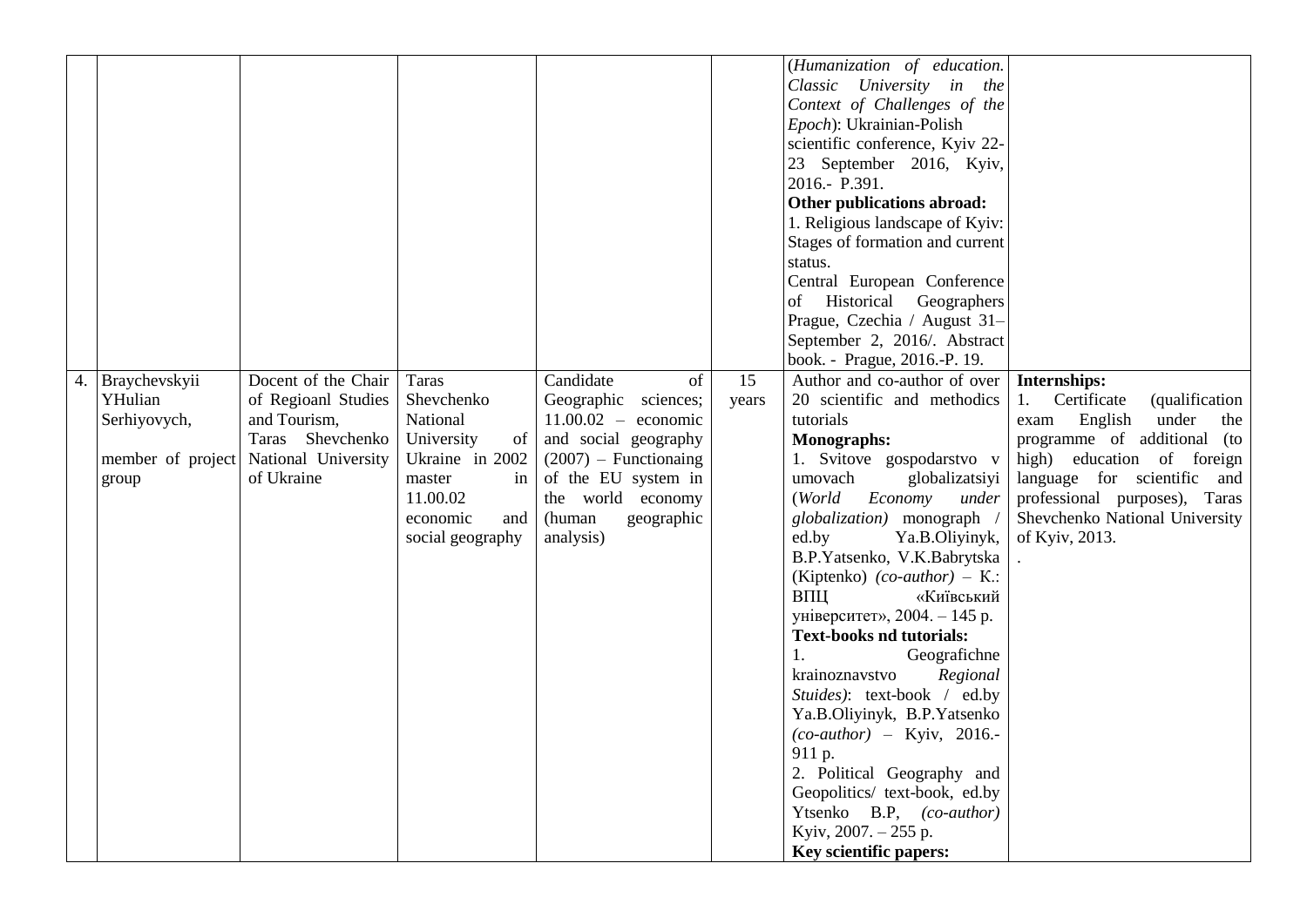|                                                                 |                                                                                                                     |                                                                                                                           |                                                                                                                                                                                                                        |    | 1.Geoigrafia<br>zovnishnioii<br>torgivli ta geoeconomichnyi<br>vybir Ukrainy (Geography of<br>foreign<br>trade<br>and<br>choice<br>geoeconomic<br>$\phi f$<br>Ukraine) // Geografia<br>ta<br>Tourism:<br>collection<br>of<br>scientific papers, Kyiv, 2014,<br>Issue 28.<br>2. Kontseptsia mistsya yak<br>chynnyka<br>electoralnoi<br>regionalna<br>povedinky<br>ta<br>politychna polyaryzatsyia v<br>Ukraini (Concept of place as<br>a factor of electoral behavior<br>and<br>regional<br>political<br>polarization in Ukraine)//<br>Economicyhna ta sotsialna<br>collection<br>geografia:<br>of<br>scientific papers, Kyiv, 2013.<br>Represents the chair of<br><b>Regional Studies and Tourism</b><br>in Juniors' Academy of<br>Sciences, is a member of jury<br>school Olympics<br>of<br>in<br>Prepares the<br>geography. |                                                                                                                                                                                                                                                                                                                       |
|-----------------------------------------------------------------|---------------------------------------------------------------------------------------------------------------------|---------------------------------------------------------------------------------------------------------------------------|------------------------------------------------------------------------------------------------------------------------------------------------------------------------------------------------------------------------|----|-------------------------------------------------------------------------------------------------------------------------------------------------------------------------------------------------------------------------------------------------------------------------------------------------------------------------------------------------------------------------------------------------------------------------------------------------------------------------------------------------------------------------------------------------------------------------------------------------------------------------------------------------------------------------------------------------------------------------------------------------------------------------------------------------------------------------------|-----------------------------------------------------------------------------------------------------------------------------------------------------------------------------------------------------------------------------------------------------------------------------------------------------------------------|
|                                                                 |                                                                                                                     |                                                                                                                           |                                                                                                                                                                                                                        |    | national team of school<br>students to the international<br>Olympics in geography.                                                                                                                                                                                                                                                                                                                                                                                                                                                                                                                                                                                                                                                                                                                                            |                                                                                                                                                                                                                                                                                                                       |
| 5. Malynovska<br>Oksana Yuriivna,<br>member of project<br>group | Docent of the Chair<br>of Regioanl Studies<br>and Tourism,<br>Taras Shevchenko<br>National University<br>of Ukraine | Taras<br>Shevchenko<br>National<br>University of<br><b>Ukraine</b> (1996,<br>tourism manager,<br>teacher of<br>geography) | Candidate<br>of<br>geographic<br>science;<br>2002 thesis «Political<br>geographic aspects of<br>formation<br>and<br>functioning of western<br>state border of Ukraine<br>$11.00.02 -$ economic<br>and social geography | 21 | Author and co-author of over<br>60<br>scientific<br>and<br>methiodological works:<br><b>Text-books and tutorials:</b><br>Geografichne<br>1.<br>krainoznavstvo<br>Regional<br>Stuides): text-book / ed.by<br>Ya.B.Oliyinyk, B.P.Yatsenko<br>$(co\text{-}author)$ - Kyiv, 2016.-<br>911 p.<br>2.<br>Turystychne                                                                                                                                                                                                                                                                                                                                                                                                                                                                                                                 | Internships:<br>1. University of Macerata<br>(Italy), Erasmus + KA, 2017.<br>2. Certificate (qualification<br>exam English under the<br>programme of additional (to<br>high) education of foreign<br>language for scientific and<br>professional purposes), Taras<br>Shevchenko National University<br>of Kyiv, 2013. |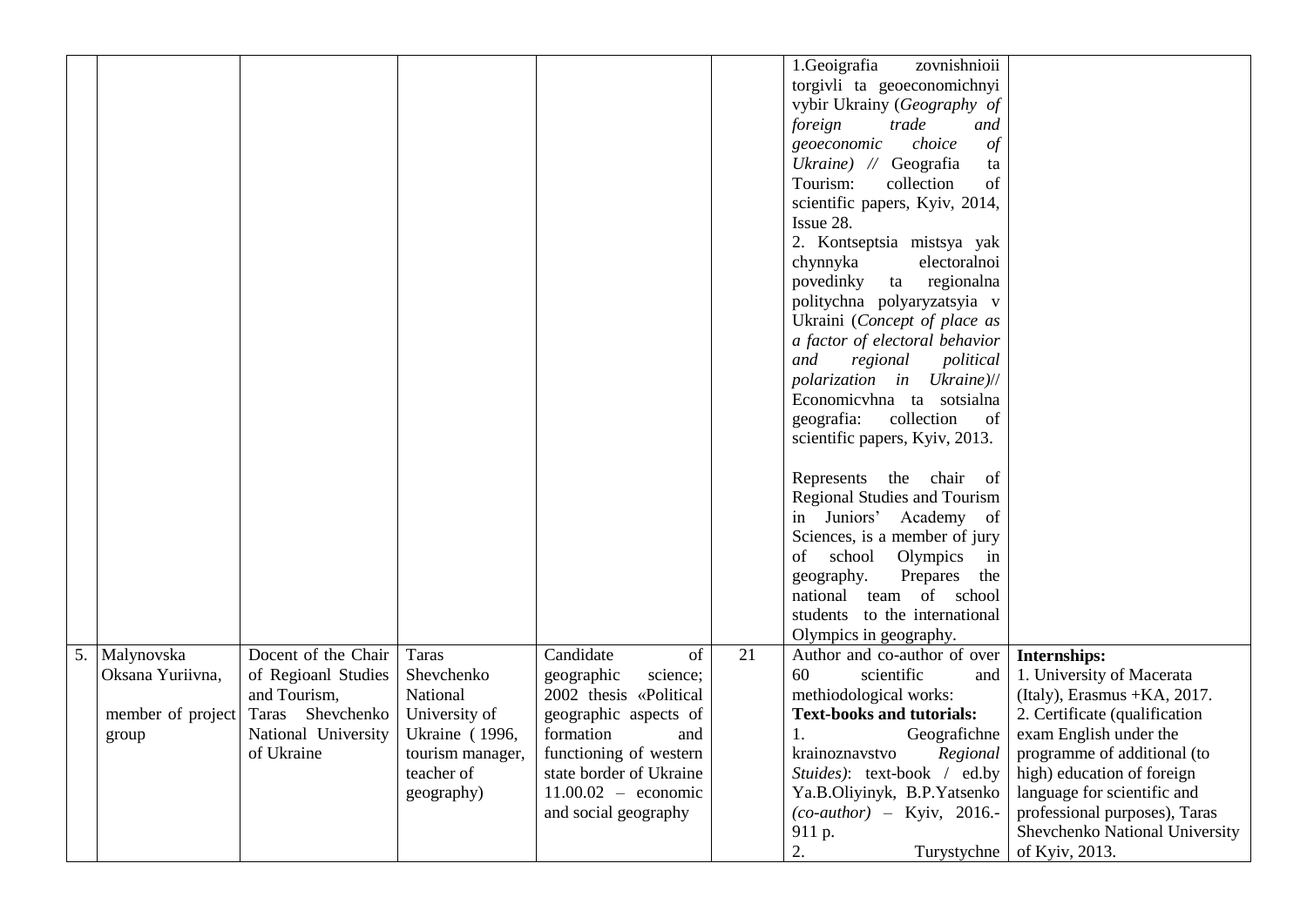|  |  |  | krainoznavstvo:<br>tutorial            |  |
|--|--|--|----------------------------------------|--|
|  |  |  |                                        |  |
|  |  |  | (Tourism Regional Studies)             |  |
|  |  |  | (co-author) - Kherson, 2016.           |  |
|  |  |  | $-808$ p.                              |  |
|  |  |  | Key scientific papers:                 |  |
|  |  |  | 1. New Media and Travel and            |  |
|  |  |  | Tourism Consumer Habits:               |  |
|  |  |  | of<br>Case<br>Ukraine<br>$\frac{1}{2}$ |  |
|  |  |  | Proceedings<br>of<br>the               |  |
|  |  |  | Scientific<br>International            |  |
|  |  |  | Conference<br>"Topical                 |  |
|  |  |  | problems of modern science".           |  |
|  |  |  | June 16, 2017, Warsaw,                 |  |
|  |  |  | Poland. Vol.3. - P.9-12.               |  |
|  |  |  |                                        |  |
|  |  |  | 2. Doslidzhennya tempiv                |  |
|  |  |  | pryrostu kilkosti                      |  |
|  |  |  | mizhderzhavnykh konfliktiv u           |  |
|  |  |  | regionakh svitu (za period             |  |
|  |  |  | 2001-2013) Study of                    |  |
|  |  |  | dynamics of inter-state                |  |
|  |  |  | conflicts in world regions             |  |
|  |  |  | $(during 2001-2013)$ //                |  |
|  |  |  | Geografia ta Tourism:                  |  |
|  |  |  | collection of scientific papers,       |  |
|  |  |  | Issue 31, 2015, P. 125-131             |  |
|  |  |  | 3. Proyav globalizatsyinykh            |  |
|  |  |  | procesiv u centralnii Europi           |  |
|  |  |  | (manifestation of                      |  |
|  |  |  | globalization processes in             |  |
|  |  |  | Central Europe) (co-author)//          |  |
|  |  |  | Ukraina: geografichni                  |  |
|  |  |  |                                        |  |
|  |  |  | problemy stalogo rozvytku:             |  |
|  |  |  | collection of scientific papers,       |  |
|  |  |  | Kyiv, $2004 - Volume 3$ .              |  |

The Programme elaborated taking into account the requirements of:

The Project of the educational standard of specialty 106 – Geography for «master» level.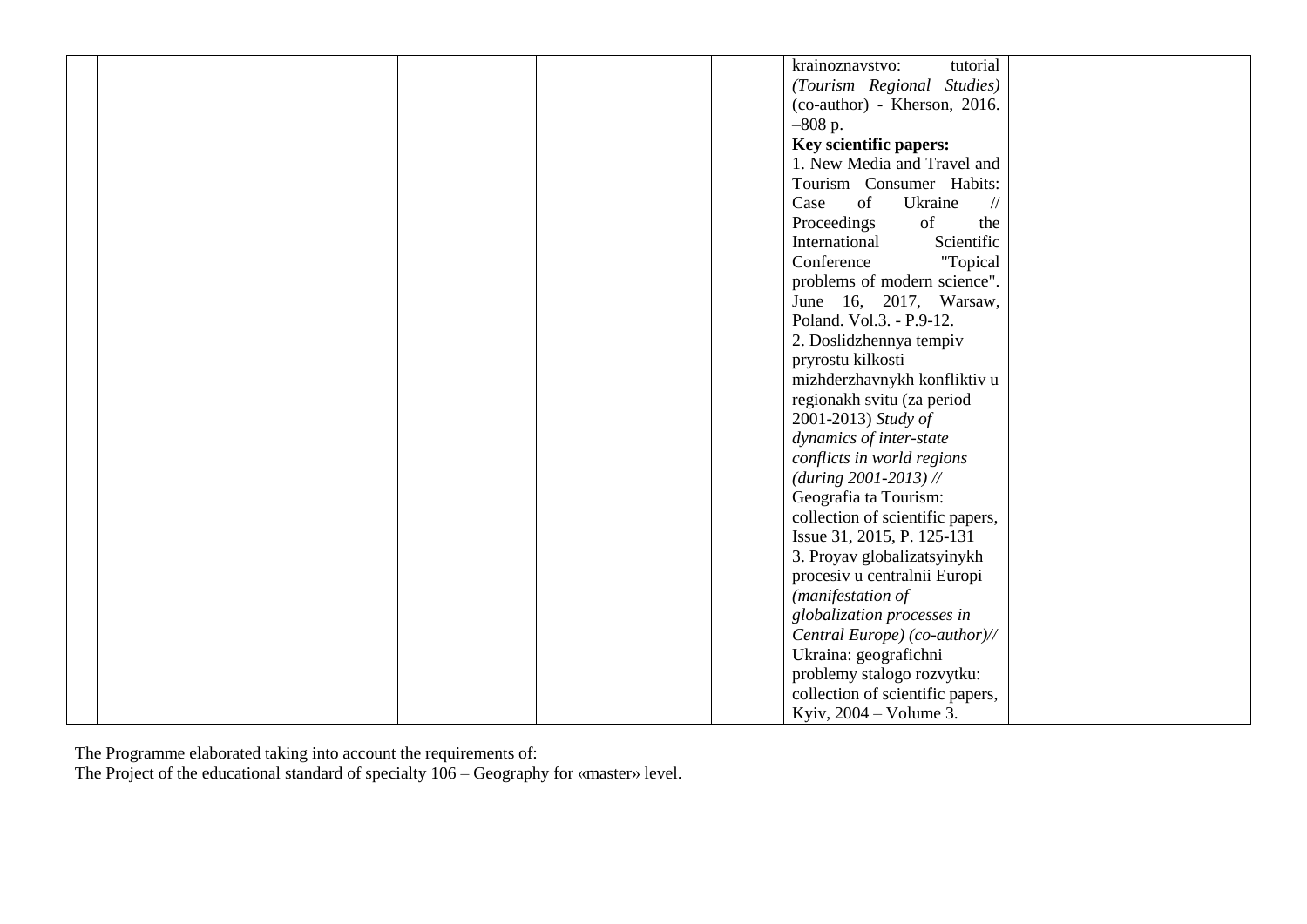## **ПЕРЕДМОВА**

Розроблено робочою групою у складі:

|    | Прізвище, ім'я,<br>по батькові<br>керівника та<br>членів<br>проектної<br>групи | Найменування<br>посади<br>(для сумісників -<br>місце основної<br>роботи,<br>найменування<br>посади)           | Найменування<br>закладу, який<br>закінчив<br>викладач<br>(рік<br>закінчення,<br>спеціальність,<br>кваліфікація<br>згідно з<br>документом<br>про вищу<br>освіту) | Науковий ступінь,<br>шифрі<br>найменування<br>наукової<br>спеціальності, тема<br>дисертації, вчене<br>звання, за якою<br>кафедрою<br>(спеціальністю)<br>присвоєно                                                                     | Стаж<br>науков<br>$0 -$<br>педаго<br>гічної<br>та/або<br>науков<br>oï<br>роботи | Інформація про наукову<br>діяльність (основні<br>публікації за напрямом,<br>науково-дослідна робота,<br>участь у конференціях і<br>семінарах, робота з<br>аспірантами та<br>докторантами,<br>керівництво науковою<br>роботою студентів)                                                                                                                                                                                                                                                                                                                                                                                                                                                                                                                 | Відомості про підвищення<br>кваліфікації викладача<br>(найменування закладу, вид<br>документа, тема, дата<br>видачі)                                                                                                                                                                                                                                                                                                                                                                                                                                                                                                                                                                                                   |
|----|--------------------------------------------------------------------------------|---------------------------------------------------------------------------------------------------------------|-----------------------------------------------------------------------------------------------------------------------------------------------------------------|---------------------------------------------------------------------------------------------------------------------------------------------------------------------------------------------------------------------------------------|---------------------------------------------------------------------------------|---------------------------------------------------------------------------------------------------------------------------------------------------------------------------------------------------------------------------------------------------------------------------------------------------------------------------------------------------------------------------------------------------------------------------------------------------------------------------------------------------------------------------------------------------------------------------------------------------------------------------------------------------------------------------------------------------------------------------------------------------------|------------------------------------------------------------------------------------------------------------------------------------------------------------------------------------------------------------------------------------------------------------------------------------------------------------------------------------------------------------------------------------------------------------------------------------------------------------------------------------------------------------------------------------------------------------------------------------------------------------------------------------------------------------------------------------------------------------------------|
| 1. | 2.                                                                             | 3.                                                                                                            | $\overline{4}$ .                                                                                                                                                | 5.                                                                                                                                                                                                                                    | 6.                                                                              | $\overline{7}$ .                                                                                                                                                                                                                                                                                                                                                                                                                                                                                                                                                                                                                                                                                                                                        | 8.                                                                                                                                                                                                                                                                                                                                                                                                                                                                                                                                                                                                                                                                                                                     |
|    | 1 Кіптенко Вікторія<br>Костянтинівна,<br>голова проектної<br>групи             | Доцент кафедри<br>країнознавства та<br>туризму<br>географічного<br>факультету КНУ<br>імені Тараса<br>Шевченка | Київський<br>державний<br>університет ім.<br>Т.Г. Шевченка<br>(1989;<br>Географія;<br>Географ,<br>методист<br>екскурсійної<br>справи.<br>Викладач)              | Кандидат геогр.<br>наук; спеціальність<br>$11.00.02 -$<br>економічна та<br>соціальна географія;<br>«Територіальна<br>організація<br>комплексу<br>міжнеародного<br>туризму України»;<br>доцент кафедри<br>країнознавства та<br>туризму | 23                                                                              | 100<br>наукових<br>Автор<br>навчально-методичних<br>праць:<br>Монографії:<br>1. The Geopolitical Trial of<br>Tourism in Modern Ukraine<br>$(co\text{-}author$ )/<br>Tourism<br>and<br>Geopoiltics.:<br>Issues<br>and<br>Concepts from Central and<br>Eastern Europe // Monograph.<br>Edited by Derek Hall. CABI<br>Oxfordshire,<br>International.<br>UK -Boston, USA. - 2017. -<br>$P. 51 - 86.$<br>2. Destination<br>Ukraine:<br>of<br>Tourism<br>Litmus<br>the<br>transition<br>$(co\text{-}author)$<br>in<br>Green<br>Tourism<br>the<br>$\frac{1}{2}$<br>Monograph.<br>Economy<br>Maharaj Vijay<br>Edited by<br>Reddy and Keith Wilkens.<br>Routledge, UK. $-$ 2015., P.<br>210-224.<br>3. Geography of Tourism of<br>Ukraine<br>$(co\text{-}author$ | кваліфікації<br>Підвищення<br>(сертифіковані курси):<br>1. University of Edinburgh, UK<br>- Critical thinking in Global<br>Challenges $-2013$ .<br>2. Pennsylvania State<br>University, USA - Maps and<br>Geospatial revolution - 2013<br>3. University of Illinois at<br>Urbana-Campaign, USA -<br>Introduction to Sustainability,<br>2013<br>4. Georgetown University, USA<br>- Globalization's Winners and<br>Losers: Challenges for<br>Developed and Developing<br>Countries, 2013<br>5. University of Texas System,<br>$USA - Age$ of Globalization,<br>2014.<br>6. Stanford University, USA -<br>Organizational Analysis, 2014<br>7. Critical perspectives on<br>management. Ie business school,<br>Madri, 2014. |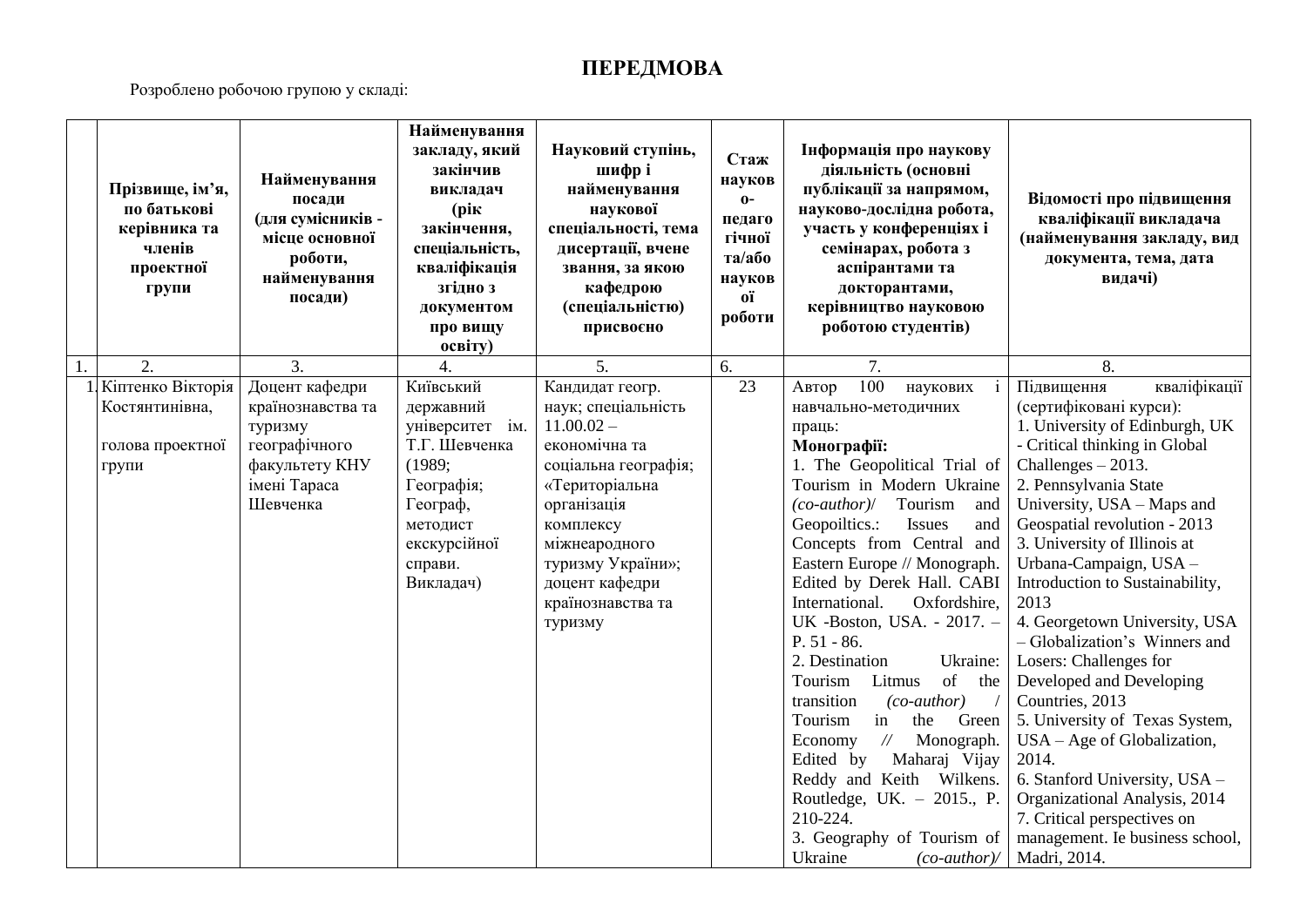|  |  |  | Geography of Tourism of        | 8. Pennsylvania State           |
|--|--|--|--------------------------------|---------------------------------|
|  |  |  | Central and Eastern Europe     | University, USA - Geospatial    |
|  |  |  | Countries // Monograph.        | Intelligence and geospatial     |
|  |  |  | Edited by Jerzy Wyrzykowski    | Revolution $-2015$              |
|  |  |  | and Krzysztof Widawski.        | 9. Sciences Po, France - Espace |
|  |  |  | University of Wroclaw -        | mondial, a French vision of     |
|  |  |  | $2012. - P. 445 - 488.$        | Global Studies, 2017            |
|  |  |  | Глобальні<br>4.<br>виклики     | 10. Сертифікат                  |
|  |  |  | сучасності:<br>суспільно       | (кваліфікаційний іспит з        |
|  |  |  | географічний<br>вимір:         | англійської мови за             |
|  |  |  | монографія/<br>3a<br>ред.      | програмою додаткової (до        |
|  |  |  | В.К.Кіптенко, Б.В.Яценка (у    | вищої) освіти іноземної мови    |
|  |  |  | співавторстві) - К.: ВПЦ       | для наукових і професійних      |
|  |  |  | «Київський<br>університет»,    | цілей), КНУ імені Тараса        |
|  |  |  | $2012. - 255$ c.               | Шевченка, інститут філології,   |
|  |  |  | 5.<br>Глобалізація             | 2013 p.                         |
|  |  |  | світового<br>господарства:     |                                 |
|  |  |  | геопросторовий<br>вимір:       |                                 |
|  |  |  | монографія /кол. авт.; за      |                                 |
|  |  |  | О.О.Любіцевої,<br>ред.         |                                 |
|  |  |  | В.К.Бабарицької (Кіптенко),    |                                 |
|  |  |  | $E.\Pi.$<br>Яценка<br>$\alpha$ |                                 |
|  |  |  | співавторстві) - К.: ВПЦ       |                                 |
|  |  |  | «Київський<br>університет»,    |                                 |
|  |  |  | $2010. - 160$ c.               |                                 |
|  |  |  | 6. Світове господарство в      |                                 |
|  |  |  | глобалізації:<br>умовах        |                                 |
|  |  |  | Монографія / кол. авт.; за     |                                 |
|  |  |  | Я.Б.Олійника,<br>ред.          |                                 |
|  |  |  | Б.П.Яценка,                    |                                 |
|  |  |  | В.К.Бабарицької (Кіптенко)     |                                 |
|  |  |  | (у співавторстві) – К.: ВПЦ    |                                 |
|  |  |  | «Київський університет»,       |                                 |
|  |  |  | $2004. - 145$ c.               |                                 |
|  |  |  |                                |                                 |
|  |  |  | Підручники та навчальні        |                                 |
|  |  |  | посібники:                     |                                 |
|  |  |  | 1. Географічне                 |                                 |
|  |  |  | країнознавство: підручник /    |                                 |
|  |  |  | Я.Б.Олійник,<br>Б.П.Яценко,    |                                 |
|  |  |  | О.О.Любіцева; за наук.ред.     |                                 |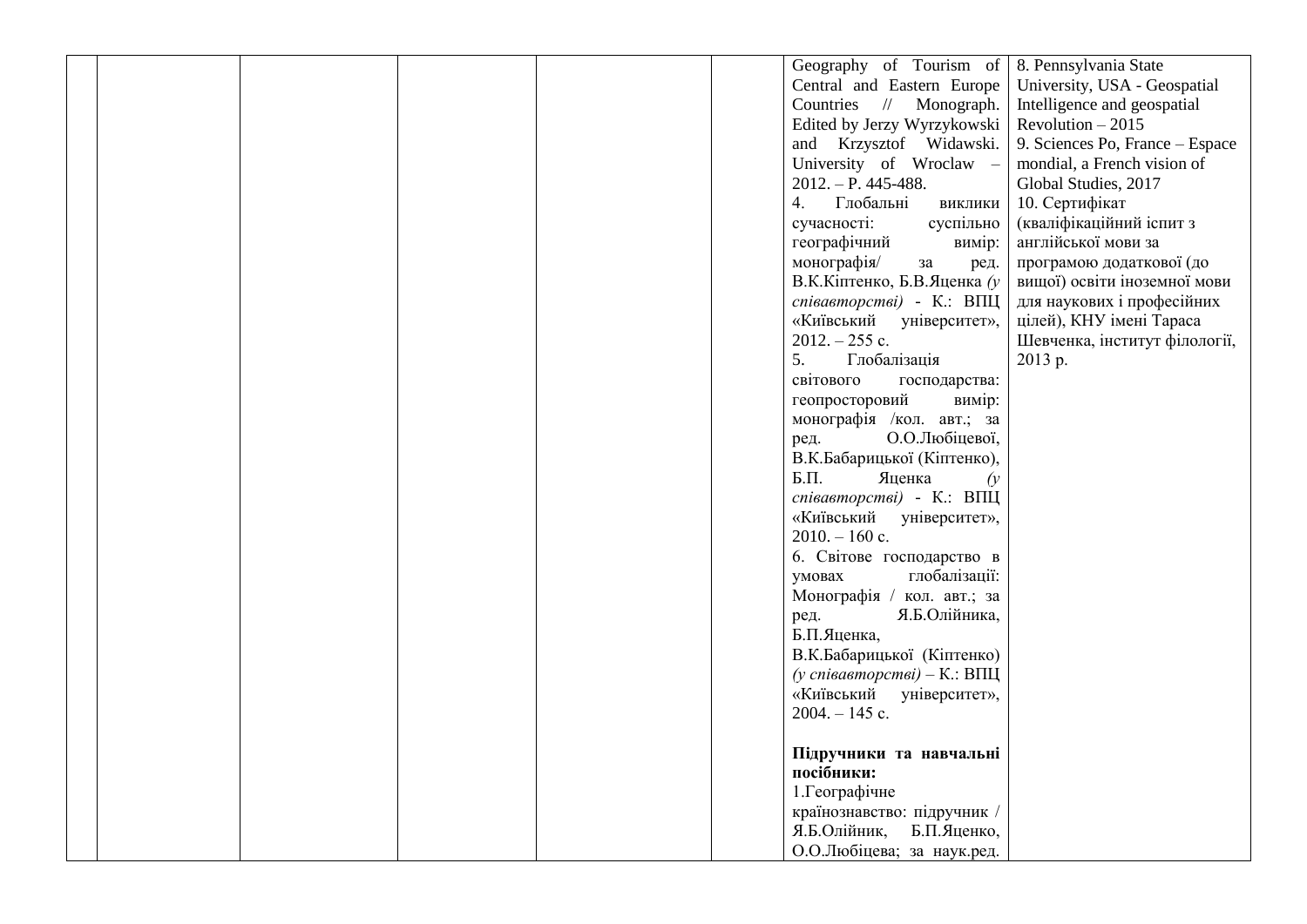|  |  |  | Я.Б.Олійника,<br>проф.                 |  |
|--|--|--|----------------------------------------|--|
|  |  |  | Б.П.Яценка<br>$\alpha$                 |  |
|  |  |  |                                        |  |
|  |  |  | співавторстві) - К.: ВПЦ»              |  |
|  |  |  | Київський<br>університет»,             |  |
|  |  |  | 2016.-911 c.                           |  |
|  |  |  | Географія<br>2.<br>світового           |  |
|  |  |  | господарства (з основами               |  |
|  |  |  | економіи):<br>навч.посіб.              |  |
|  |  |  | Я.Б.Олійник та ін.; за ред.            |  |
|  |  |  | Я.Б.Олійника, І.Г.Смирова.             |  |
|  |  |  | співавторстві)<br>$\alpha$             |  |
|  |  |  | К.: Знання, 2011 - 640 с.              |  |
|  |  |  | 5. Країнознавство: основи              |  |
|  |  |  | $\tau$ eopiï (y cnieaemopcmei) -       |  |
|  |  |  | К.:Либідь, - 2009. - 312 с.            |  |
|  |  |  | Основні наукові статті:                |  |
|  |  |  | 1. Globalization: the                  |  |
|  |  |  | Geographical<br>Nexus<br>$\frac{1}{2}$ |  |
|  |  |  | Вісник<br>Київського                   |  |
|  |  |  |                                        |  |
|  |  |  | національного університету             |  |
|  |  |  | імені Тараса Шевченка.                 |  |
|  |  |  | Географія. Київ -2017 - С.             |  |
|  |  |  | $27-41.$                               |  |
|  |  |  | 2.Regional<br>Geography                |  |
|  |  |  | Discourse in "Geography and            |  |
|  |  |  | Tourism"<br>Journal during             |  |
|  |  |  | 2007-2014<br>$(co\text{-}author$ )//   |  |
|  |  |  | Географія<br>та<br>туризм:             |  |
|  |  |  | наук.зб. - Київ, Альфа-ПІК,            |  |
|  |  |  | 2014.- Вип.29 - С.25-38.               |  |
|  |  |  | 3. Генетична<br>типологія              |  |
|  |  |  | (віртуальних<br>мікро-націй            |  |
|  |  |  | держав)// Географія<br>та              |  |
|  |  |  | туризм: Науковий збірник -             |  |
|  |  |  | Київ, 2014. - Вип.27. - С.             |  |
|  |  |  | 173-184.                               |  |
|  |  |  | 4. Сучасні ознаки цифрової             |  |
|  |  |  | трансформації: електронна              |  |
|  |  |  | комерція в світі та Україні.//         |  |
|  |  |  | Україна: географія цілей та            |  |
|  |  |  | можливостей. Зб.наук.праць             |  |
|  |  |  |                                        |  |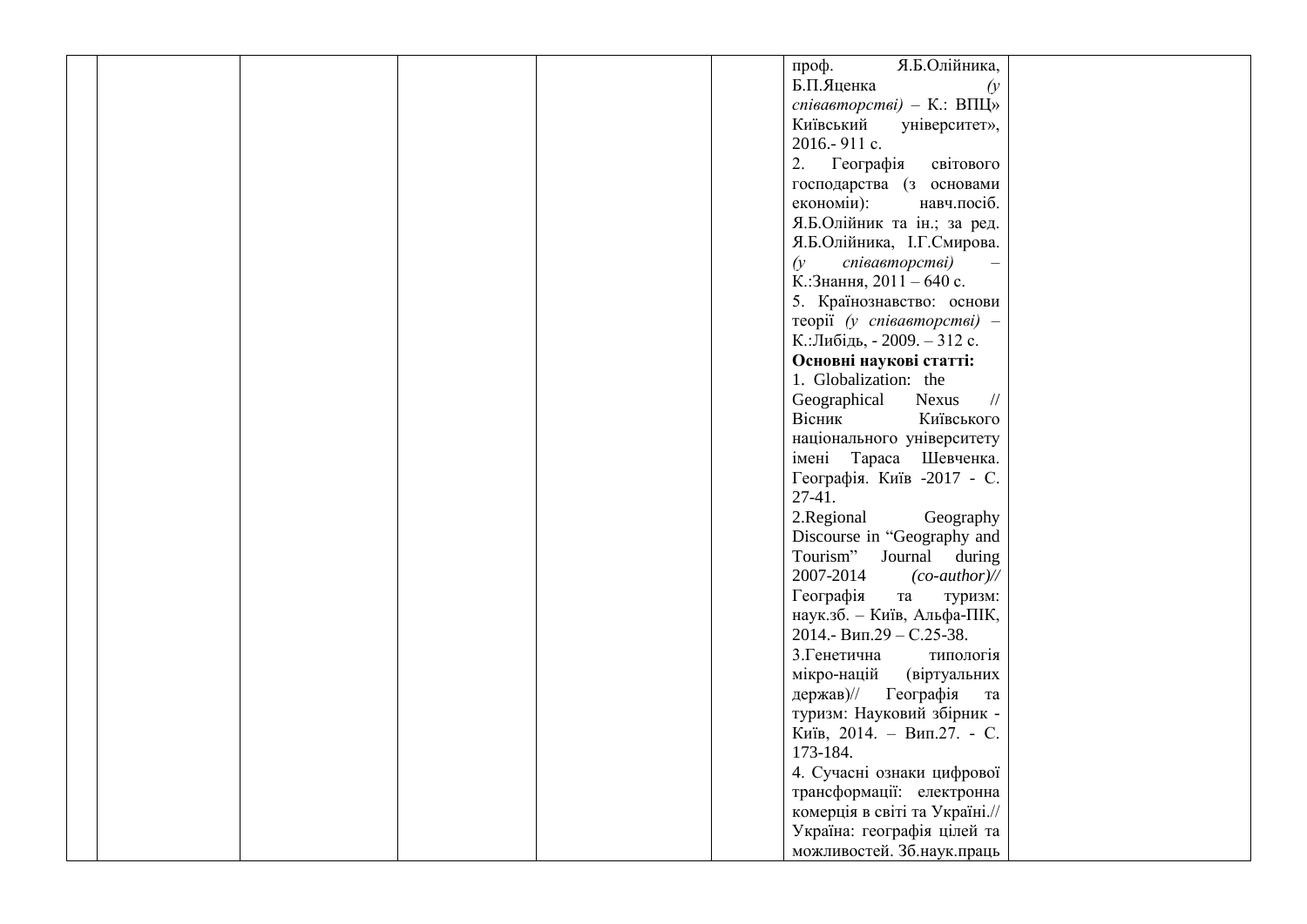|  |  |  | - К: ФОП «Лиссико М.М.»,                                |  |
|--|--|--|---------------------------------------------------------|--|
|  |  |  | 2012. T.II. - C. 95-99.                                 |  |
|  |  |  |                                                         |  |
|  |  |  | 5. Світове біокультурне                                 |  |
|  |  |  | різноманіття<br>$\alpha$                                |  |
|  |  |  | співавторстві)// Географія                              |  |
|  |  |  | та туризм: наук.зб. - К.:                               |  |
|  |  |  | Альтерпрес, 2012. - Вип.17                              |  |
|  |  |  | $-C. 202-209.$                                          |  |
|  |  |  | 6. Глобальні<br>тенденції                               |  |
|  |  |  | супутникової<br>розвитку                                |  |
|  |  |  | Вісник<br>індустрії.<br>$\frac{1}{2}$                   |  |
|  |  |  | національного<br>Київського                             |  |
|  |  |  | університету імені Тараса                               |  |
|  |  |  | Шевченка.<br>Географія.                                 |  |
|  |  |  | Вип.59. - 2011 - С.33-39.                               |  |
|  |  |  | 7.<br>Географічна                                       |  |
|  |  |  | ідентифікація в інтернет-                               |  |
|  |  |  | сегменті<br>глобального                                 |  |
|  |  |  | інформаційного простору //                              |  |
|  |  |  |                                                         |  |
|  |  |  | Країнознавство: наук.зб. -<br>К.: Київський міжнародний |  |
|  |  |  |                                                         |  |
|  |  |  | університет. $-2011$ . $-$                              |  |
|  |  |  | $B$ ип.1. – С.8-24.                                     |  |
|  |  |  | 8. Концептуальні засади                                 |  |
|  |  |  | дослідження                                             |  |
|  |  |  | комунікаційної взаємодії у                              |  |
|  |  |  | $\frac{1}{2}$<br>світосистемі.<br>Вісник                |  |
|  |  |  | Київського національного                                |  |
|  |  |  | університету імені Тараса                               |  |
|  |  |  | Шевченка.<br>Географія.                                 |  |
|  |  |  | 54/2007. – K.: PBII                                     |  |
|  |  |  | «Київський університет. -                               |  |
|  |  |  | $2007. - C. 12-15.$                                     |  |
|  |  |  | 9.<br>Світосистема<br>ЯК                                |  |
|  |  |  | глобальна<br>геопросторва                               |  |
|  |  |  | єдність<br>генетичної<br>та                             |  |
|  |  |  | функціональної взаємодії в                              |  |
|  |  |  | системі людина-природа.//                               |  |
|  |  |  | Київського<br>Вісник                                    |  |
|  |  |  | національного університету                              |  |
|  |  |  | Тараса Шевченка.<br>імені                               |  |
|  |  |  |                                                         |  |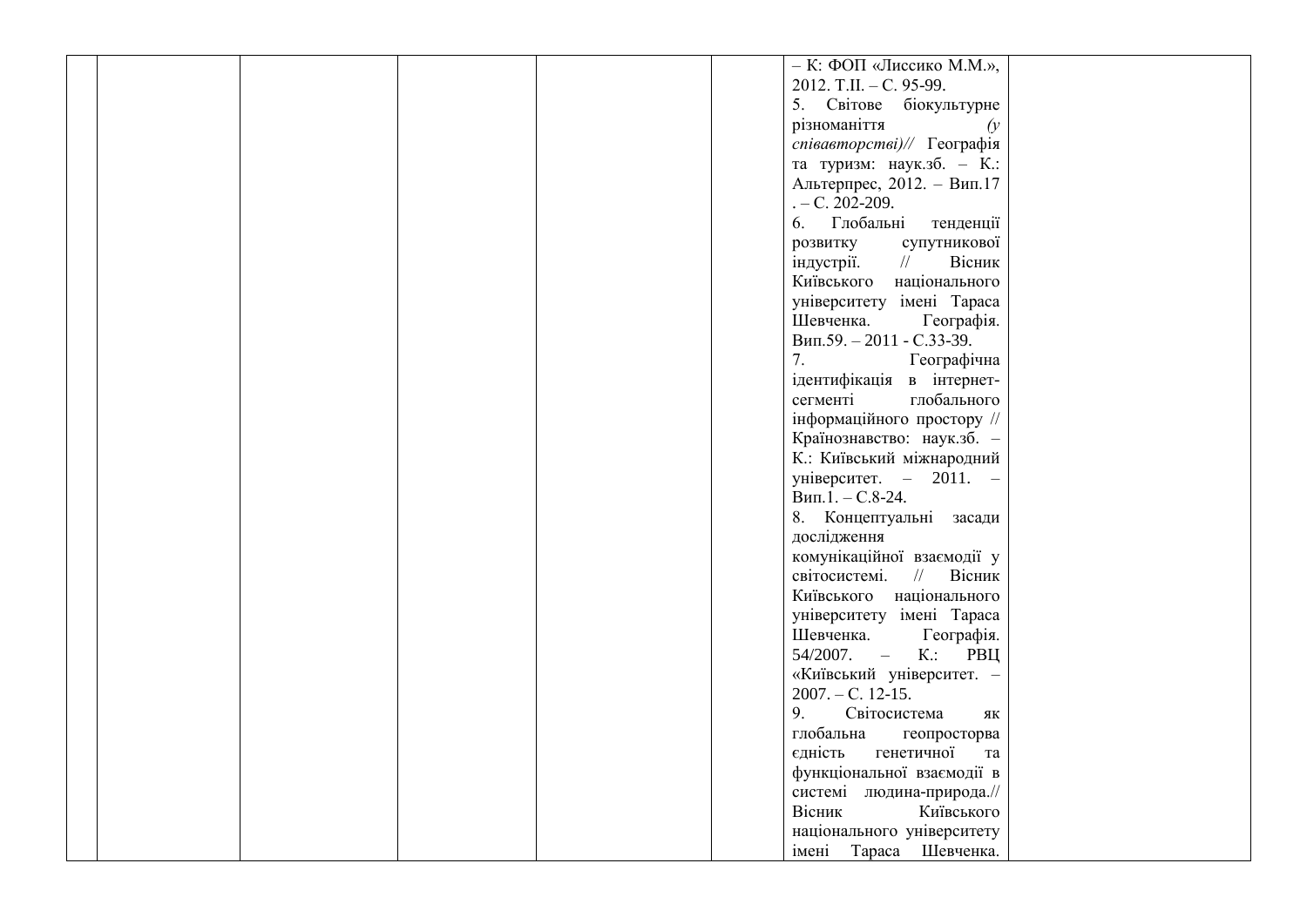|  |  |  | Географія. $52/2006.$ – К.:                    |  |
|--|--|--|------------------------------------------------|--|
|  |  |  | РВЦ<br>«Київський                              |  |
|  |  |  | університет. - 2006. - С. 17-                  |  |
|  |  |  | 19.                                            |  |
|  |  |  | 10. Концептуальна сутність                     |  |
|  |  |  | глобалізації як суспільно-                     |  |
|  |  |  | географічного                                  |  |
|  |  |  | процесу.//Географія<br>$\mathbf{i}$            |  |
|  |  |  | сучасність:<br>зб.наук.пр.                     |  |
|  |  |  | Національного                                  |  |
|  |  |  | педагогічного унівеситету                      |  |
|  |  |  | ім.М.П.Драгоманова. - К. -                     |  |
|  |  |  | $2005. - B$ ип.13. - С. 27-41.                 |  |
|  |  |  | Іноземні видання:                              |  |
|  |  |  | 1. New Media and Travel and                    |  |
|  |  |  | Tourism Consumer Habits:                       |  |
|  |  |  | Case<br>of<br>Ukraine<br>$/\!/$                |  |
|  |  |  | of<br>Proceedings<br>the                       |  |
|  |  |  | Scientific<br>International                    |  |
|  |  |  | Conference<br>"Topical                         |  |
|  |  |  | problems of modern science".                   |  |
|  |  |  | June 16, 2017, Warsaw,                         |  |
|  |  |  | Poland. Vol.3. - P.9-12.                       |  |
|  |  |  | 2. Digital transformation of                   |  |
|  |  |  | travel and tourism industry of                 |  |
|  |  |  |                                                |  |
|  |  |  | Ukraine in Tourism Role/The                    |  |
|  |  |  | Regional Economy: Regional                     |  |
|  |  |  | Tourism Product - Theory                       |  |
|  |  |  | and Practice. - University of                  |  |
|  |  |  | Business in Wroclaw. $-2013$                   |  |
|  |  |  | $-P. 57-66.3$                                  |  |
|  |  |  | 3.<br>Европейская                              |  |
|  |  |  | идентичность в интернет-                       |  |
|  |  |  | сегменте информационного                       |  |
|  |  |  | пространства/ География:                       |  |
|  |  |  | проблемы<br>науки<br>$\boldsymbol{\mathrm{M}}$ |  |
|  |  |  | образования// Науч.сб. LXV                     |  |
|  |  |  | Герценовские чтения. -                         |  |
|  |  |  | СПб: Астерион, 2012. -                         |  |
|  |  |  | C.300-303.                                     |  |
|  |  |  | 4.<br>Функционально-                           |  |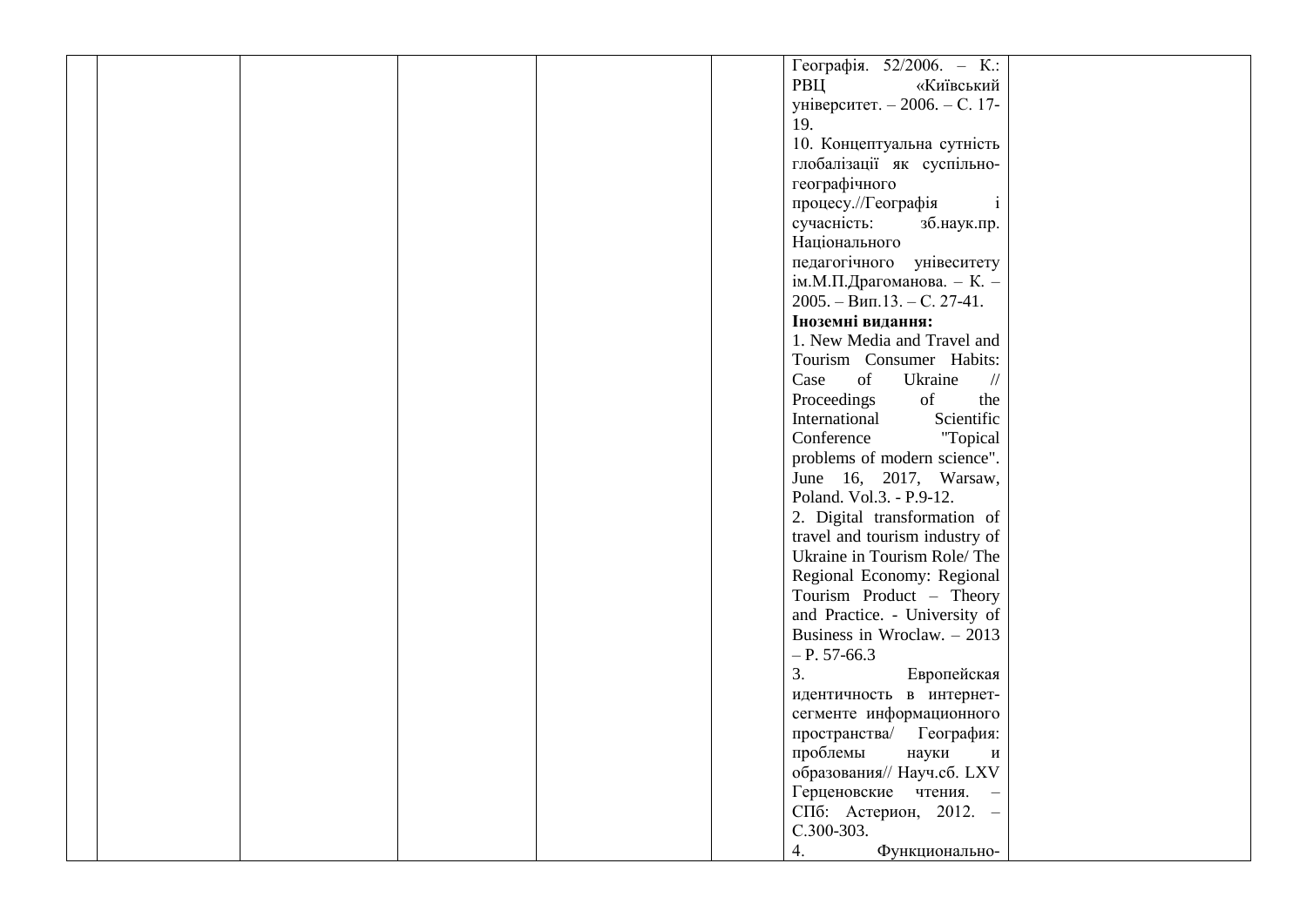|    |                                                            |                                                                                                                    |                                                                                                                                |                                                                                                                                                                                                                     |    | компонентная<br>структура<br>миросистемы//География:<br>проблемы<br>науки<br>И<br><b>LXIV</b><br>образования:<br>Герценовские<br>чтения.<br>$\equiv$<br>СПб: Астерион, 2011. -<br>C.280-283.<br>Бере участь у міжнародних<br>та всеукраїнських наукових<br>$\mathbf{i}$<br>науково-практичних<br>конференціях.<br>Kepye<br>роботою<br>магістрантів,<br>аспірантів<br>(захищено<br>$\overline{\mathbf{3}}$<br>кандидата геогр. наук) |                                                                        |
|----|------------------------------------------------------------|--------------------------------------------------------------------------------------------------------------------|--------------------------------------------------------------------------------------------------------------------------------|---------------------------------------------------------------------------------------------------------------------------------------------------------------------------------------------------------------------|----|-------------------------------------------------------------------------------------------------------------------------------------------------------------------------------------------------------------------------------------------------------------------------------------------------------------------------------------------------------------------------------------------------------------------------------------|------------------------------------------------------------------------|
|    |                                                            |                                                                                                                    |                                                                                                                                |                                                                                                                                                                                                                     |    | К. геогр.н., доц. Кіптенко<br>В.К., разом з к.геогр.н., доц.<br>Мотузенко О.О. (кафедра<br>географії України) бере<br>участь у проекті GRAGE:<br>Green and Gray in Europe:<br>elderly living in urban areas<br>рамках<br>(B)<br>проекту<br>«Горизонт - 2020).                                                                                                                                                                       |                                                                        |
| 2. | Яценко<br>Борис<br>Павлович,<br>проектної<br>член<br>групи | Професор кафедри<br>країнознавства та<br>туризму<br>географічного<br>факультету КНУ<br>імені<br>Tapaca<br>Шевченка | Ленінградський<br>державний<br>університет,<br>1963 p.,<br>Сходознавець;<br>1963 Економіко-<br>географ.<br>Диплом<br>TNo537086 | Доктор географічних<br>наук, 11.00.02 -<br>економічна та<br>соціальна географія;<br>професор кафедри<br>країнознавства та<br>туризму. Докторська<br>дисертація (2001 р.):<br>«Структура<br>господарства<br>Японії». | 47 | близько<br>300<br>Автор<br>наукових робіт, зокрема 35<br>монографій.<br>Монографії:<br>Глобальні<br>1.<br>виклики<br>сучасності:<br>суспільно<br>географічний<br>вимір:<br>монографія/<br>за<br>ред.<br>В.К.Кіптенко, Б.В.Яценка (у<br>співавторстві) - К.: ВПЦ<br>«Київський<br>університет»,<br>$2012. - 255$ c.<br>2.<br>Глобалізація<br>світового<br>господарства:<br>геопросторовий<br>вимір:<br>монографія /кол. авт.; за     | 1. Стажування в<br>Гарвардському університеті<br>$(CIIIA) - 2015$ pik. |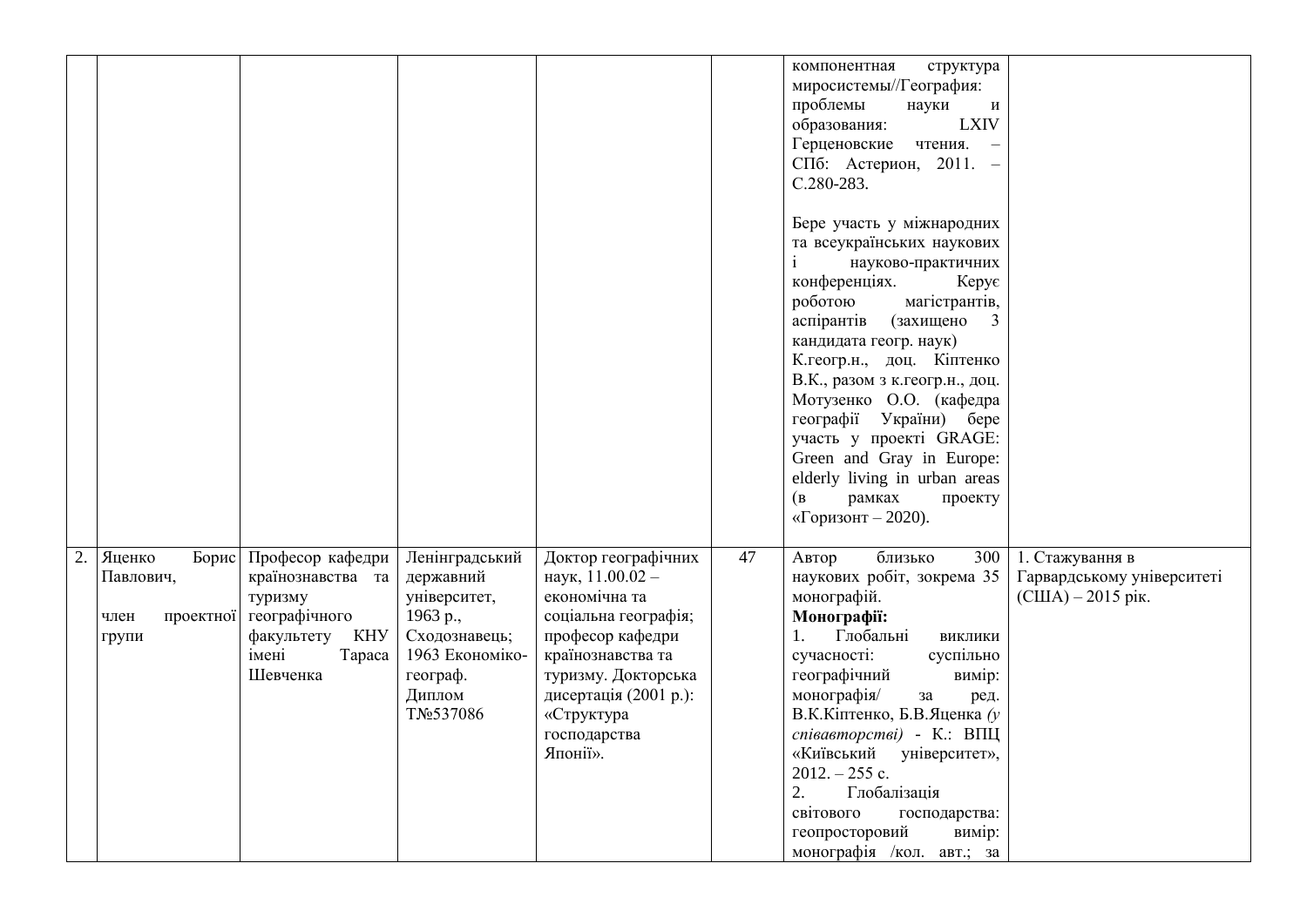| ред.             | О.О.Любіцевої,                   |
|------------------|----------------------------------|
|                  | В.К.Бабарицької (Кіптенко),      |
| $\mathbf{L}$     | Яценка<br>$\hat{y}$              |
|                  |                                  |
|                  | співавторстві) - К.: ВПЦ         |
|                  | «Київський університет»,         |
| $2010. - 160$ c. |                                  |
|                  | 3. Світове господарство в        |
| умовах           | глобалізації:                    |
|                  | Монографія / кол. авт.; за       |
| ред.             | Я.Б.Олійника,                    |
| Б.П.Яценка,      |                                  |
|                  | В.К.Бабарицької (Кіптенко)       |
|                  | (у співавторстві) – К.: ВПЦ      |
|                  | «Київський університет»,         |
| $2004. - 145$ c. |                                  |
|                  | Підручники та навчальні          |
| посібники:       |                                  |
| 1. Географічне   |                                  |
|                  | країнознавство: підручник /      |
|                  | Я.Б.Олійник, Б.П.Яценко,         |
|                  | О.О.Любіцева; за наук.ред.       |
| проф.            | Я.Б.Олійника,                    |
|                  |                                  |
|                  | Б.П.Яценка. - К.: ВПЦ»           |
| Київський        | університет»,                    |
| 2016.-911 c.     |                                  |
|                  | 2. Країнознавство: основи        |
|                  | $\tau$ eopiï (y cnieaemopcmei) - |
|                  | К.:Либідь, - 2009. - 312 с       |
|                  | 3. Політична географія та        |
|                  | геополітика/ навч. Посіб за      |
|                  | ред. Яценка Б.П. - К.Ж           |
|                  | Либідь, 2007. - 255 с.           |
|                  | Основні наукові статті:          |
|                  | 1. США як фактор сили в          |
|                  | геоконфліктних ситуаціях в       |
|                  | Азії (2001-2015). Географія      |
| та               | Науковий<br>туризм:              |
|                  | збірник. - К.: Альфа-Пік,        |
|                  | 2016, №37, 294 с.                |
|                  | 2. Політична географія:          |
|                  | сучасні поля і напрями           |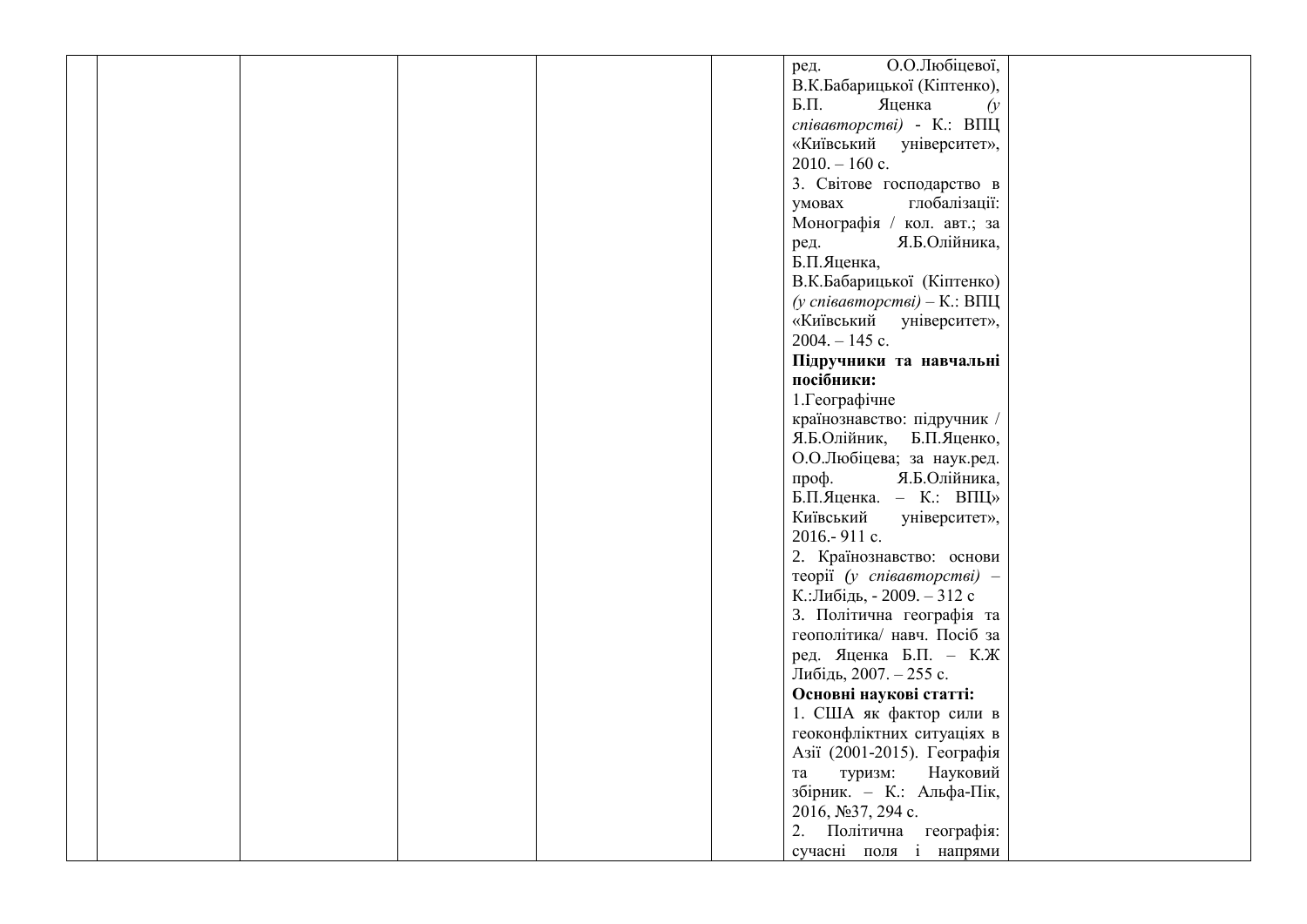|    |                |                              |                                   |                                             |    | Географія<br>досліджень.<br>$\mathbf{i}$<br>економіка в рідній школі. -<br>$2015. - N29$ , crop. 31-36.<br>3. Contemporary trends of<br>political geography.<br>Географія і туризм: Збірник<br>наукових праць, Випуск 29,<br>К.: Альтерпрес, 2014<br>Яценко<br>$\mathbf{L}$ . E.<br>Проф.<br>заступником<br>голови<br>товариства<br>культурних<br>зв'язків «Україна -- Японія».<br>Керує роботою<br>магістрантів,<br>аспірантів<br>(захищено 11 кандидатів і 1<br>доктор географічних наук)<br>Бере участь у міжнародних<br>конгресах та конференціях<br>Міжнародного<br>Союзу та<br>географічного<br>Європейського |                                                            |
|----|----------------|------------------------------|-----------------------------------|---------------------------------------------|----|---------------------------------------------------------------------------------------------------------------------------------------------------------------------------------------------------------------------------------------------------------------------------------------------------------------------------------------------------------------------------------------------------------------------------------------------------------------------------------------------------------------------------------------------------------------------------------------------------------------------|------------------------------------------------------------|
| 3. | Любіцева Ольга | Завідувач                    | Київський                         | Доктор географічних                         | 34 | географічного Союзу<br>Автор понад 200 наукових 1.                                                                                                                                                                                                                                                                                                                                                                                                                                                                                                                                                                  | Сертифікат<br>про                                          |
|    | Олександрівна, | кафедрою,                    | державний                         | $11.00.02 -$<br>наук,                       |    | статей і методичних праць,                                                                                                                                                                                                                                                                                                                                                                                                                                                                                                                                                                                          | проходження<br>наукового                                   |
|    |                | професор кафедри             | університет                       | економічна та                               |    | автор і співавтор понад 30                                                                                                                                                                                                                                                                                                                                                                                                                                                                                                                                                                                          | стажування у Вищій Школі                                   |
|    | член проектної | країнознавства та<br>туризму | Tapaca<br>імені<br>Шевченка, 1977 | соціальна географія;<br>професор<br>кафедри |    | монографій та навчальних<br>посібників.                                                                                                                                                                                                                                                                                                                                                                                                                                                                                                                                                                             | Соціально-Природничій<br>iм.<br>Вінцента Поля (м.Люблін) з |
|    | групи          | географічного                | (географ,<br>p.                   | країнознавства<br>та                        |    | Монографії:                                                                                                                                                                                                                                                                                                                                                                                                                                                                                                                                                                                                         | 01.02.-28.02.2018p.                                        |
|    |                | факультету КНУ               | викладач                          | туризму; докторська                         |    | 1. Стратегічні<br>оцінки та                                                                                                                                                                                                                                                                                                                                                                                                                                                                                                                                                                                         |                                                            |
|    |                | імені<br>Tapaca              | географії).                       | дисертація (2003 р.):                       |    | вектори<br>соціально-                                                                                                                                                                                                                                                                                                                                                                                                                                                                                                                                                                                               |                                                            |
|    |                | Шевченка                     | Диплом<br>$B-$                    | «Геопросторова                              |    | економічного<br>розвитку                                                                                                                                                                                                                                                                                                                                                                                                                                                                                                                                                                                            |                                                            |
|    |                |                              | 1No625016                         | організація                                 |    | України<br>умовах<br>$\, {\bf B} \,$                                                                                                                                                                                                                                                                                                                                                                                                                                                                                                                                                                                |                                                            |
|    |                |                              |                                   | туристичного                                |    | Євроінтеграції та світового                                                                                                                                                                                                                                                                                                                                                                                                                                                                                                                                                                                         |                                                            |
|    |                |                              |                                   | процесу»                                    |    | партнерства:<br>колективна                                                                                                                                                                                                                                                                                                                                                                                                                                                                                                                                                                                          |                                                            |
|    |                |                              |                                   |                                             |    | монографія/ за заг.ред. д.е.н.,                                                                                                                                                                                                                                                                                                                                                                                                                                                                                                                                                                                     |                                                            |
|    |                |                              |                                   |                                             |    | проф. В.Яценка, 357 с. -                                                                                                                                                                                                                                                                                                                                                                                                                                                                                                                                                                                            |                                                            |
|    |                |                              |                                   |                                             |    | Monograph/edited<br>by<br>V.Yatsenko.-Agenda                                                                                                                                                                                                                                                                                                                                                                                                                                                                                                                                                                        |                                                            |
|    |                |                              |                                   |                                             |    | Publishing House, Coventry,                                                                                                                                                                                                                                                                                                                                                                                                                                                                                                                                                                                         |                                                            |
|    |                |                              |                                   |                                             |    | United Kingdom, 2017C.                                                                                                                                                                                                                                                                                                                                                                                                                                                                                                                                                                                              |                                                            |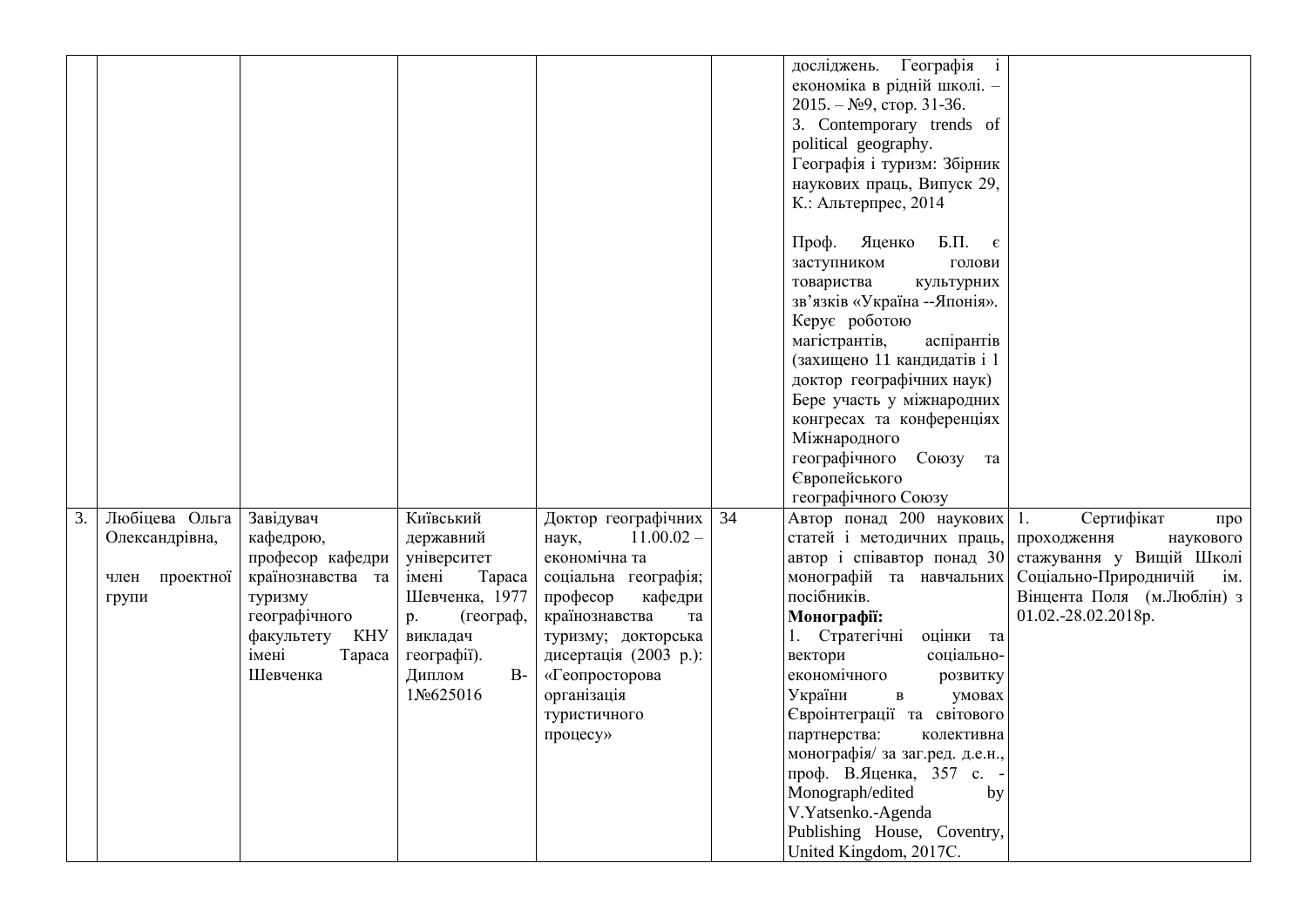| Підручники та навчальні<br>посібники:<br>1. Географічне<br>країнознавство: підручник<br>Я.Б.Олійник,<br>Б.П.Яценко,<br>О.О.Любіцева; за наук.ред.<br>Я.Б.Олійника,<br>проф.<br>Б.П.Яценка. - К.: ВПЦ»<br>Київський<br>університет»,<br>2016.-911 c.<br>світового<br>2.<br>Географія<br>господарства (з основами<br>економіки).<br>Навчальний<br>посібник, -<br>Київський<br>Національний<br>університет<br>імені Тараса Шевченка.<br>Київ: Знання, 2014.<br>Основні наукові статті:<br>1. Гуманітаризація<br>географічної<br>освіти. |  |
|--------------------------------------------------------------------------------------------------------------------------------------------------------------------------------------------------------------------------------------------------------------------------------------------------------------------------------------------------------------------------------------------------------------------------------------------------------------------------------------------------------------------------------------|--|
|                                                                                                                                                                                                                                                                                                                                                                                                                                                                                                                                      |  |
|                                                                                                                                                                                                                                                                                                                                                                                                                                                                                                                                      |  |
|                                                                                                                                                                                                                                                                                                                                                                                                                                                                                                                                      |  |
|                                                                                                                                                                                                                                                                                                                                                                                                                                                                                                                                      |  |
|                                                                                                                                                                                                                                                                                                                                                                                                                                                                                                                                      |  |
|                                                                                                                                                                                                                                                                                                                                                                                                                                                                                                                                      |  |
|                                                                                                                                                                                                                                                                                                                                                                                                                                                                                                                                      |  |
|                                                                                                                                                                                                                                                                                                                                                                                                                                                                                                                                      |  |
|                                                                                                                                                                                                                                                                                                                                                                                                                                                                                                                                      |  |
|                                                                                                                                                                                                                                                                                                                                                                                                                                                                                                                                      |  |
|                                                                                                                                                                                                                                                                                                                                                                                                                                                                                                                                      |  |
|                                                                                                                                                                                                                                                                                                                                                                                                                                                                                                                                      |  |
|                                                                                                                                                                                                                                                                                                                                                                                                                                                                                                                                      |  |
|                                                                                                                                                                                                                                                                                                                                                                                                                                                                                                                                      |  |
|                                                                                                                                                                                                                                                                                                                                                                                                                                                                                                                                      |  |
|                                                                                                                                                                                                                                                                                                                                                                                                                                                                                                                                      |  |
|                                                                                                                                                                                                                                                                                                                                                                                                                                                                                                                                      |  |
|                                                                                                                                                                                                                                                                                                                                                                                                                                                                                                                                      |  |
|                                                                                                                                                                                                                                                                                                                                                                                                                                                                                                                                      |  |
|                                                                                                                                                                                                                                                                                                                                                                                                                                                                                                                                      |  |
| Класичний університет у                                                                                                                                                                                                                                                                                                                                                                                                                                                                                                              |  |
| контексті викликів епохи                                                                                                                                                                                                                                                                                                                                                                                                                                                                                                             |  |
| (Classic University in the                                                                                                                                                                                                                                                                                                                                                                                                                                                                                                           |  |
| Context of Challenges of the                                                                                                                                                                                                                                                                                                                                                                                                                                                                                                         |  |
| Epoch): матеріали                                                                                                                                                                                                                                                                                                                                                                                                                                                                                                                    |  |
| українсько-польської                                                                                                                                                                                                                                                                                                                                                                                                                                                                                                                 |  |
| міжнародної<br>наукової                                                                                                                                                                                                                                                                                                                                                                                                                                                                                                              |  |
| конференції (м. Київ, 22 - 23                                                                                                                                                                                                                                                                                                                                                                                                                                                                                                        |  |
| вересня 2016 року) / [уклад.:                                                                                                                                                                                                                                                                                                                                                                                                                                                                                                        |  |
| А. С. Філіпенко та ін.]. - К.:                                                                                                                                                                                                                                                                                                                                                                                                                                                                                                       |  |
| Київський<br>національний                                                                                                                                                                                                                                                                                                                                                                                                                                                                                                            |  |
| університет імені Тараса                                                                                                                                                                                                                                                                                                                                                                                                                                                                                                             |  |
| Шевченка, 2016. - 391С.                                                                                                                                                                                                                                                                                                                                                                                                                                                                                                              |  |
| Іноземні видання:                                                                                                                                                                                                                                                                                                                                                                                                                                                                                                                    |  |
| 1. Religious landscape of Kyiv:                                                                                                                                                                                                                                                                                                                                                                                                                                                                                                      |  |
| Stages of formation and current                                                                                                                                                                                                                                                                                                                                                                                                                                                                                                      |  |
| status.                                                                                                                                                                                                                                                                                                                                                                                                                                                                                                                              |  |
| Central European Conference                                                                                                                                                                                                                                                                                                                                                                                                                                                                                                          |  |
| of Historical Geographers                                                                                                                                                                                                                                                                                                                                                                                                                                                                                                            |  |
| Prague, Czechia / August 31-                                                                                                                                                                                                                                                                                                                                                                                                                                                                                                         |  |
| September 2, 2016/. Abstract                                                                                                                                                                                                                                                                                                                                                                                                                                                                                                         |  |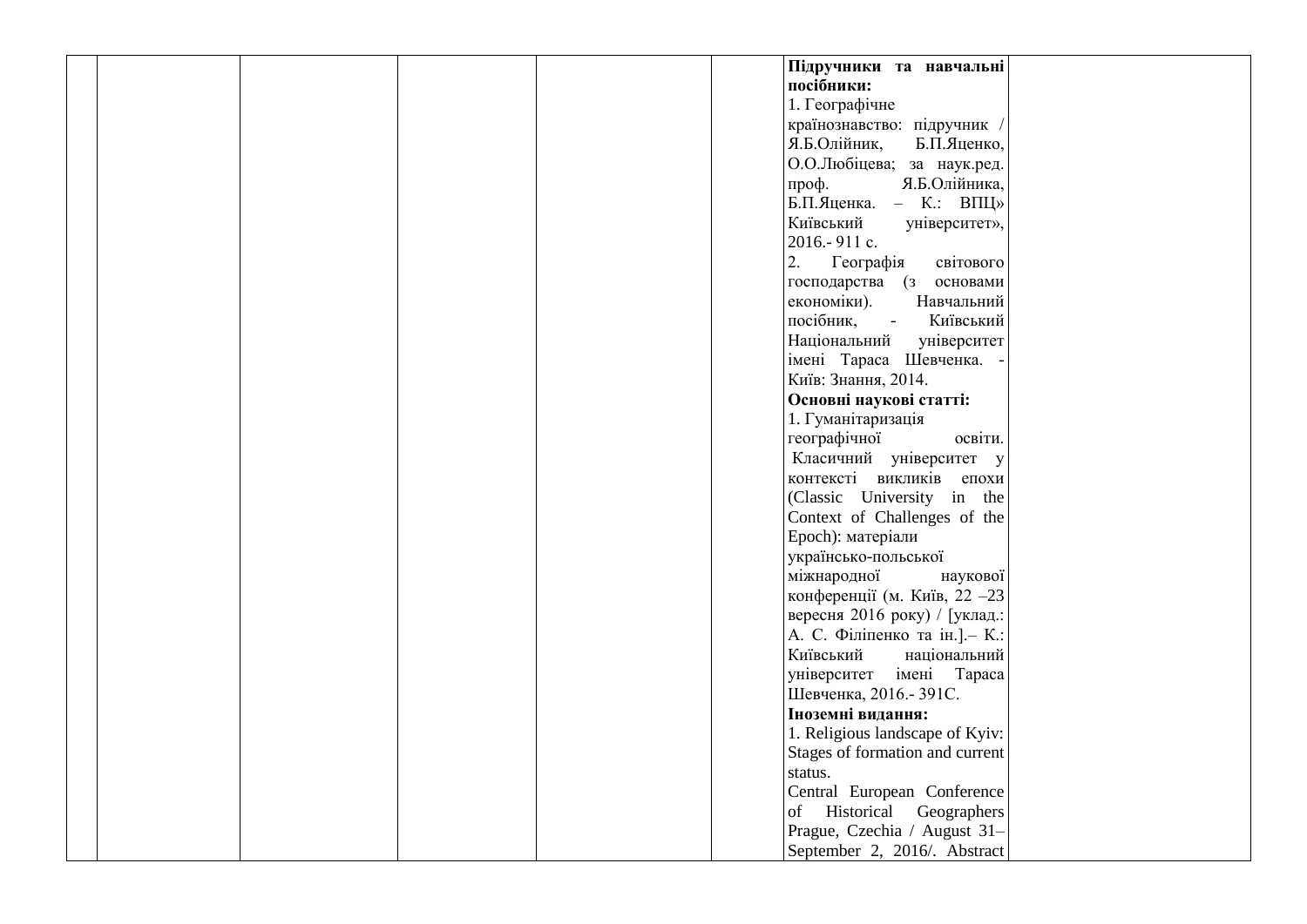|    |                   |                   |                                 |                                           |                 | book. - Prague, 2016. - 58 p. -                          |                                          |
|----|-------------------|-------------------|---------------------------------|-------------------------------------------|-----------------|----------------------------------------------------------|------------------------------------------|
|    |                   |                   |                                 |                                           |                 | p. 19                                                    |                                          |
|    |                   |                   |                                 |                                           |                 | Керує роботою<br>магістрантів, аспірантів.               |                                          |
|    |                   |                   |                                 |                                           |                 | Підготувала 1 докторанта, 9                              |                                          |
|    |                   |                   |                                 |                                           |                 | аспірантів.                                              |                                          |
| 4. | Брайчевський      | Доцент<br>кафедри | Київський                       | Кандидат<br>геогр.                        | $\overline{15}$ | Автор та співавтор більше                                | Підвищення кваліфікації:                 |
|    | Юліан             | країнознавства та | державний                       | наук; спеціальність                       |                 | 20 наукових та навчально-                                | 1. Сертифікат                            |
|    | Сергійович,       | туризму           | університет                     | 11.00.02                                  |                 | методичних праць                                         | (кваліфікаційний іспит з                 |
|    |                   | географічного     | T.Γ.<br>імені                   | економічна<br>та                          |                 | Монографії:                                              | англійської мови за                      |
|    | проектної<br>член | факультету КНУ    | Шевченка,<br>y                  | соціальна географія                       |                 | 1. Світове господарство в                                | програмою додаткової (до                 |
|    | групи             | імені<br>Tapaca   | 2002 р. отримав                 | У 2007 р. захистив                        |                 | умовах<br>глобалізації:                                  | вищої) освіти іноземної мови             |
|    |                   | Шевченка          | диплом магістра                 | дисертацію.<br>Тема                       |                 | Монографія / кол. авт.; за                               | для наукових і професійних               |
|    |                   |                   | кафедрі<br>на                   | дисертації:                               |                 | Я.Б.Олійника,<br>ред.<br>Б.П.Яценка,                     | цілей), КНУ імені Тараса                 |
|    |                   |                   | країнознавства                  | Функціонування<br>$\epsilon$ C<br>системи |                 | В.К.Бабарицької (Кіптенко)                               | Шевченка, інститут філології,<br>2013 p. |
|    |                   |                   | та туризму, за<br>спеціальністю | y<br>світовому                            |                 | (у співавторстві) – К.: ВПЦ                              |                                          |
|    |                   |                   | 11.00.02                        | господарстві                              |                 | «Київський університет»,                                 |                                          |
|    |                   |                   | економічна<br>та                | (суспільно-                               |                 | $2004. - 145$ c.                                         |                                          |
|    |                   |                   | соціальна                       | географічний аналіз)                      |                 | Підручники та навчальні                                  |                                          |
|    |                   |                   | географія.                      |                                           |                 | посібники:                                               |                                          |
|    |                   |                   |                                 |                                           |                 | 1. Географічне                                           |                                          |
|    |                   |                   |                                 |                                           |                 | країнознавство: підручник /                              |                                          |
|    |                   |                   |                                 |                                           |                 | Я.Б.Олійник,<br>Б.П.Яценко,                              |                                          |
|    |                   |                   |                                 |                                           |                 | О.О.Любіцева; за наук.ред.                               |                                          |
|    |                   |                   |                                 |                                           |                 | Я.Б.Олійника,<br>проф.                                   |                                          |
|    |                   |                   |                                 |                                           |                 | Б.П.Яценка. - К.: ВПЦ»                                   |                                          |
|    |                   |                   |                                 |                                           |                 | Київський<br>університет»,                               |                                          |
|    |                   |                   |                                 |                                           |                 | 2016.-911 c.                                             |                                          |
|    |                   |                   |                                 |                                           |                 | 2. Політична географія та                                |                                          |
|    |                   |                   |                                 |                                           |                 | геополітика/ навч. Посіб за                              |                                          |
|    |                   |                   |                                 |                                           |                 | ред. Яценка Б.П. - К.Ж                                   |                                          |
|    |                   |                   |                                 |                                           |                 | Либідь, 2007. - 255 с.                                   |                                          |
|    |                   |                   |                                 |                                           |                 | Основні наукові статті:                                  |                                          |
|    |                   |                   |                                 |                                           |                 | Географія зовнішньої<br>1.                               |                                          |
|    |                   |                   |                                 |                                           |                 | торгівлі та геоекономічний                               |                                          |
|    |                   |                   |                                 |                                           |                 | вибір України. Географія та<br>туризм: Науковий збірник. |                                          |
|    |                   |                   |                                 |                                           |                 |                                                          |                                          |
|    |                   |                   |                                 |                                           |                 |                                                          |                                          |
|    |                   |                   |                                 |                                           |                 | $K$ :<br>Альфа-ПІК,<br>Вип.28,<br>Київ. - 2014.          |                                          |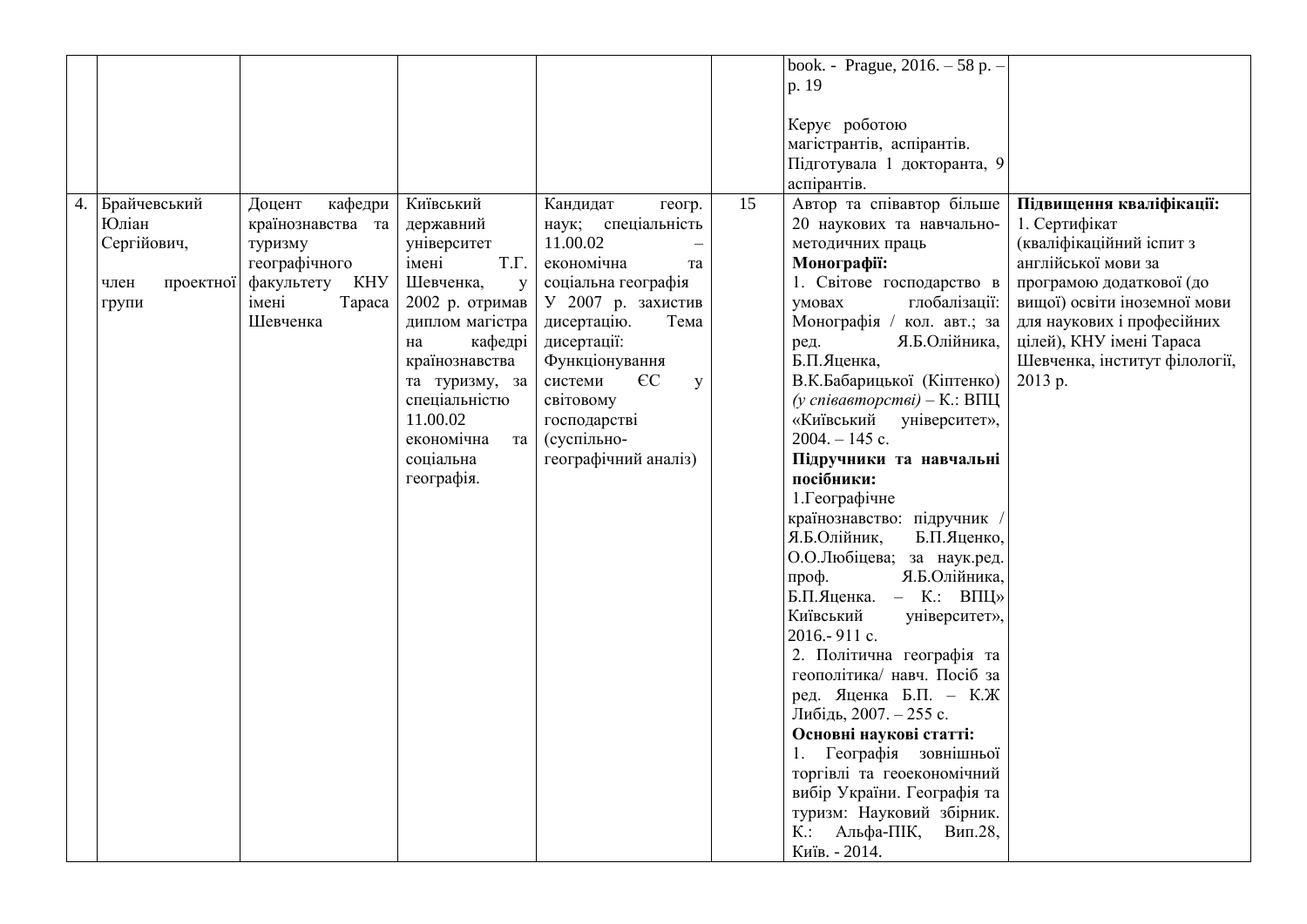|    |                   |                   |                      |                        |                 | 2.<br>Концепція<br>місця як        |                               |
|----|-------------------|-------------------|----------------------|------------------------|-----------------|------------------------------------|-------------------------------|
|    |                   |                   |                      |                        |                 | електоральної<br>чинника           |                               |
|    |                   |                   |                      |                        |                 | поведінки та регіональна           |                               |
|    |                   |                   |                      |                        |                 | поляризація в<br>політична         |                               |
|    |                   |                   |                      |                        |                 | Наук.<br>Україні.<br>збірник.      |                               |
|    |                   |                   |                      |                        |                 | "Економічна та соціальна           |                               |
|    |                   |                   |                      |                        |                 | географія", Київ. - 2013           |                               |
|    |                   |                   |                      |                        |                 | Є представником кафедри            |                               |
|    |                   |                   |                      |                        |                 | країнознавства та туризму в        |                               |
|    |                   |                   |                      |                        |                 | Малій академії наук (керує         |                               |
|    |                   |                   |                      |                        |                 | науковою роботою).                 |                               |
|    |                   |                   |                      |                        |                 | Брайчевський<br>Ю.С.<br>$\epsilon$ |                               |
|    |                   |                   |                      |                        |                 | членом журі                        |                               |
|    |                   |                   |                      |                        |                 | Всеукраїнської<br>шкільної         |                               |
|    |                   |                   |                      |                        |                 | Олімпіади з географії та           |                               |
|    |                   |                   |                      |                        |                 | турнірів юних географів.           |                               |
|    |                   |                   |                      |                        |                 | Бере участь у підготовці           |                               |
|    |                   |                   |                      |                        |                 | національної<br>учнівської         |                               |
|    |                   |                   |                      |                        |                 | участі в<br>команди для            |                               |
|    |                   |                   |                      |                        |                 | міжнародній Олімпіаді з            |                               |
|    |                   |                   |                      |                        |                 | географії.                         |                               |
| 5. | Малиновська       | Доцент<br>кафедри | Київський            | Кандидат<br>геогр.     | $\overline{21}$ | Автор та співавтор понад 60        | Підвищення кваліфікації:      |
|    | Оксана Юріївна,   | країнознавства та | державний            | 2002<br>наук;<br>p.    |                 | наукових та навчально-             | 1. Університет міста Мачерата |
|    |                   | туризму           | університет          | захистила              |                 | методичних праць:                  | (Італія), Еразмус+КА, 2017 р. |
|    | проектної<br>член | географічного     | $T.\Gamma.$<br>імені | кандидатську           |                 | Підручники та навчальні            |                               |
|    | групи             | факультету<br>KHY | Шевченка             | дисертацію             |                 | посібники:                         | 2. Сертифікат                 |
|    |                   | імені<br>Tapaca   | (y 1996 p.           | «Політико-             |                 | 1. Географічне                     | (кваліфікаційний іспит з      |
|    |                   | Шевченка          | закінчила            | географічні<br>аспекти |                 | країнознавство: підручник /        | англійської мови за           |
|    |                   |                   | Київський            | формування<br>та       |                 | Я.Б.Олійник, Б.П.Яценко,           | програмою додаткової (до      |
|    |                   |                   | національний         | функціонування         |                 | О.О.Любіцева; за наук.ред.         | вищої) освіти іноземної мови  |
|    |                   |                   | університет          | західного              |                 | проф. Я.Б.Олійника,                | для наукових і професійних    |
|    |                   |                   | імені Тараса         | державного кордону     |                 | Б.П.Яценка. - К.: ВПЦ»             | цілей), КНУ імені Тараса      |
|    |                   |                   | Шевченка,            | України»<br>за         |                 | Київський університет»,            | Шевченка, інститут філології, |
|    |                   |                   | спеціальність        | спеціальністю          |                 | 2016.-911 c.                       | 2013 p.                       |
|    |                   |                   | «Менеджер            | 11.00.02               |                 | 2. Туристичне                      |                               |
|    |                   |                   | туризму.             | економічна<br>та       |                 | країнознавство: навчальний         |                               |
|    |                   |                   | Викладач             | соціальна географія    |                 | посібник (у співавторстві).        |                               |
|    |                   |                   | reorpacii»).         |                        |                 | Херсон: ОЛДІ-ПЛЮС,                 |                               |
|    |                   |                   |                      |                        |                 | 2016. - 808 с.                     |                               |
|    |                   |                   |                      |                        |                 | Основні наукові статті: 1.         |                               |
|    |                   |                   |                      |                        |                 | New Media and Travel and           |                               |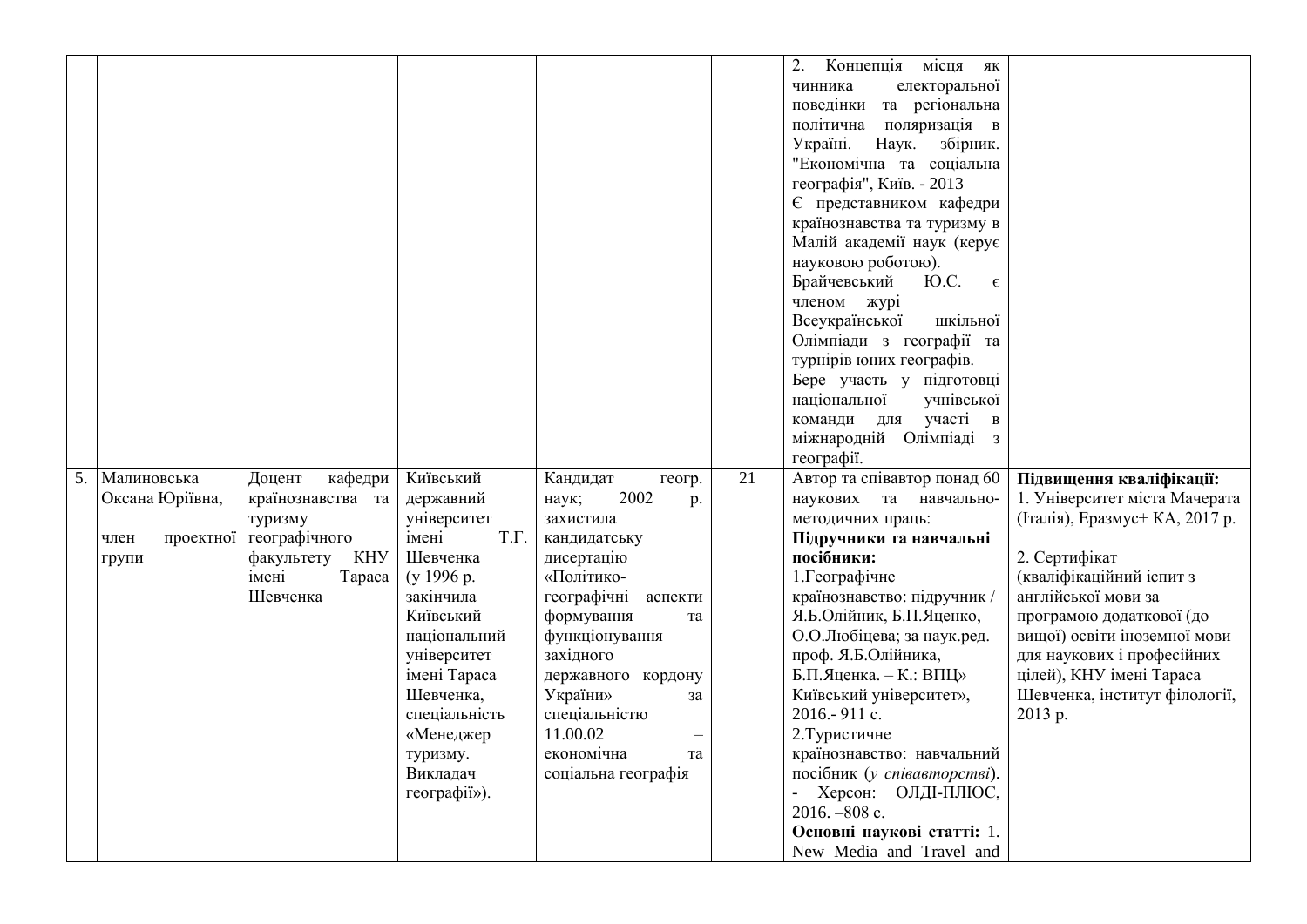|  | Tourism Consumer Habits:               |
|--|----------------------------------------|
|  | of<br>Ukraine<br>Case<br>$\frac{1}{2}$ |
|  | Proceedings<br>of<br>the               |
|  | Scientific<br>International            |
|  | "Topical<br>Conference                 |
|  | problems of modern science".           |
|  | June 16, 2017, Warsaw,                 |
|  | Poland. Vol.3. - P.9-12.               |
|  | 2. Дослідження темпів                  |
|  | приросту кількості                     |
|  | міждержавних конфліктів у              |
|  | регіонах світу (за період              |
|  | 2001-2013рр.). Географія та            |
|  | туризм: Науковий збірник.              |
|  | К.: Альфа-ПІК, (Вип.31),               |
|  | 2015, 125-131 c.                       |
|  | 3. Прояв глобалізаційних               |
|  | процесів у Центральній                 |
|  | Європі (у співавторстві) /             |
|  | Україна: географічні                   |
|  | проблеми сталого розвитку.             |
|  | 3б. наук. праць. В 4-х т. -            |
|  | К.: ВГЛ Обрії, 2004. - Т. 3.           |

При розробці Програми враховані вимоги:

Проекту освітнього стандарту спеціальності 106 – Географія за рівнем «магістр»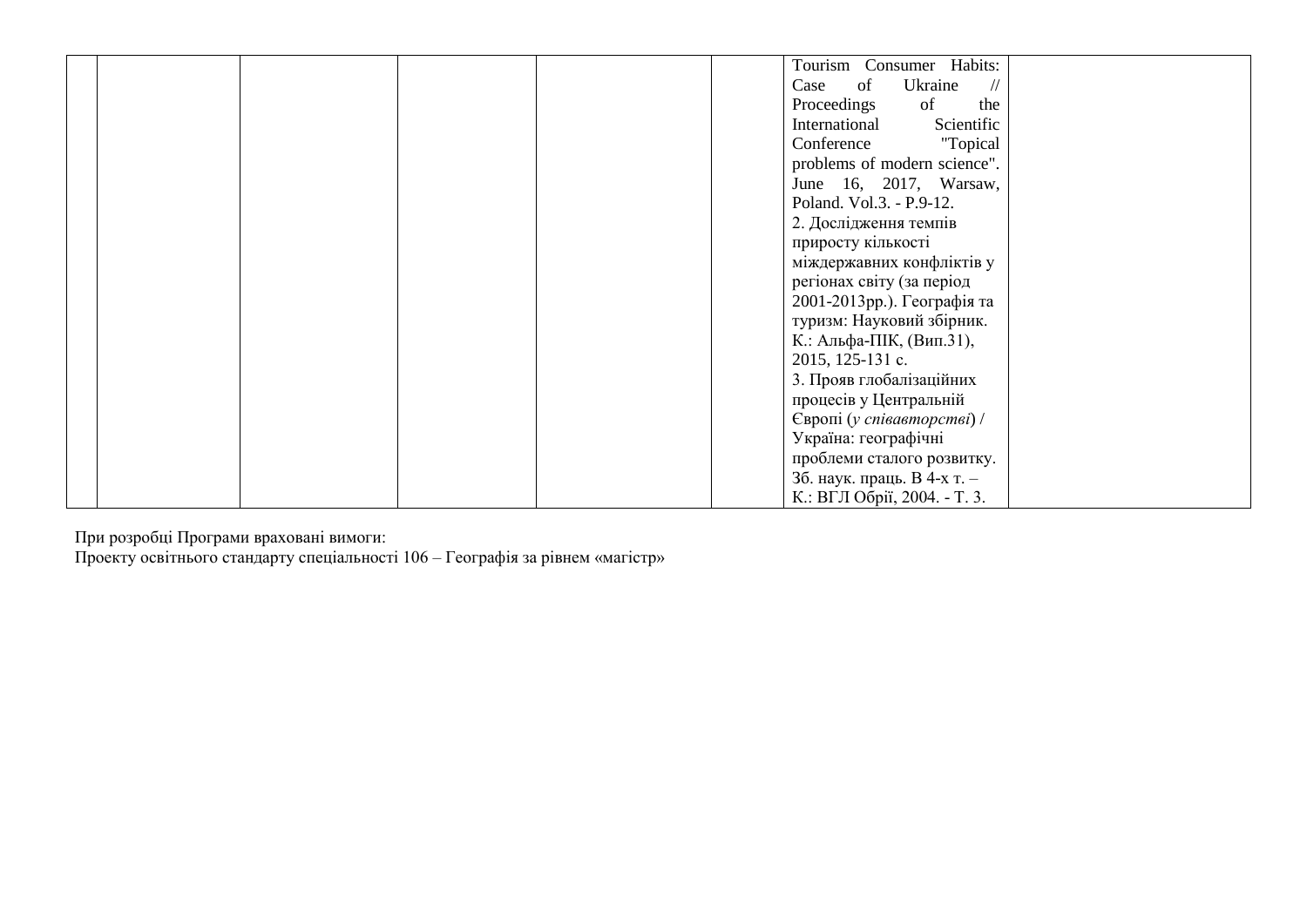## **1. ПРОФІЛЬ ОСВІТНЬО-НАУКОВОЇ ПРОГРАМИ «Geoglobalistics and Regional Studies»**

« Географічне країнознавство та геоглобалістика»

## **Specialty 106 Geography Field of knowledge 10 Nature Sciences**

за спеціальністю 106 Географія галузі знань 10 Природничі науки

| талуы энань то тіриродничі науки |                                                           |    |
|----------------------------------|-----------------------------------------------------------|----|
| 1 – General Information          |                                                           |    |
|                                  | 1-Загальна інформація                                     |    |
| <b>The High Education</b>        | Master                                                    |    |
| Degree and title of              | Speciality 106 Geography                                  |    |
| qualification                    | Geoglobalistics and Regional Studies                      |    |
|                                  | Specializations:                                          |    |
|                                  | 1. Geography of Global Transformations                    |    |
|                                  | 2. Regional Studies of Global Processes                   |    |
|                                  |                                                           |    |
|                                  |                                                           |    |
| Ступінь вищої освіти             | Ступінь вищої освіти: Магістр                             |    |
| та назва кваліфікації            | Спеціальність: 106 Географія                              |    |
|                                  | Освітня<br>Географічне<br>програма:<br>країнознавство     | та |
|                                  | геоглобалістика                                           |    |
|                                  | Спеціалізації                                             |    |
|                                  | 1. Географія глобальних трансформацій                     |    |
|                                  | 2. Країнознавчі дослідження глобальних процесів           |    |
|                                  |                                                           |    |
| The language(s) of               | English / Ukranian                                        |    |
| education and training           |                                                           |    |
| and evaluation                   |                                                           |    |
|                                  |                                                           |    |
| Мова(и) навчання і               | Англійська / Українська                                   |    |
| оцінювання                       |                                                           |    |
| The volume of the                | 120 ECTC credits                                          |    |
| educational program              | 2 years                                                   |    |
|                                  |                                                           |    |
| Обсяг освітньої                  | 120 кредитів ЄКТС                                         |    |
| програми                         | $2.$ роки                                                 |    |
| The type of the                  | <b>Educational Scientific</b>                             |    |
| programme                        |                                                           |    |
|                                  |                                                           |    |
| Тип програми                     | Освітньо-наукова                                          |    |
| The full name of the             | Taras Shevchenko National University of Kyiv              |    |
| institution of higher            | <b>Geography Faculty</b>                                  |    |
| education, as well as the        |                                                           |    |
| structural unit in which         |                                                           |    |
| the training is conducted        |                                                           |    |
|                                  |                                                           |    |
| Повна назва закладу              | Київський національний університет імені Тараса Шевченка, |    |
| вищої освіти, а також            | Географічний факультет                                    |    |
| структурного                     |                                                           |    |
| підрозділу, у якому              |                                                           |    |
|                                  |                                                           |    |
| здійснюється навчання            |                                                           |    |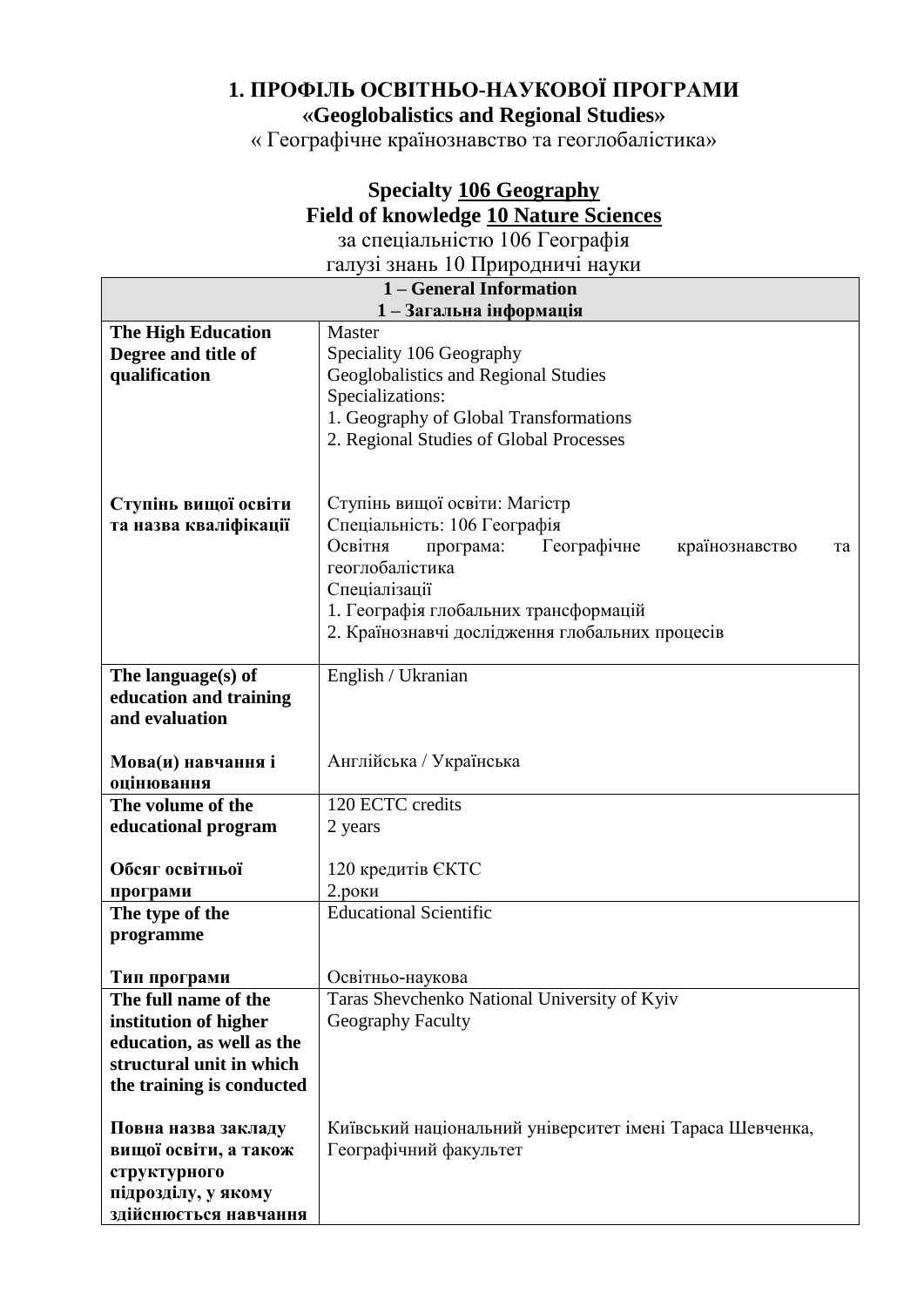| The availability of                 |                                                                         |
|-------------------------------------|-------------------------------------------------------------------------|
| accreditation                       |                                                                         |
| Наявність акредитації               |                                                                         |
| The cycle/level of the              | 8 level of the National Qualification Framework of Ukraine (NQF);       |
| progrmme                            | 7 level of the European Qualification Framework for life lasting        |
|                                     | learning (EQF LLL)                                                      |
|                                     | Second cycle of the European Higher Education Area (HPFQ EHEA)          |
|                                     |                                                                         |
| Цикл/рівень програми                | 8 рівень Національної рамки кваліфікацій України (НРК);                 |
|                                     | 7 рівень Європейської рамки кваліфікацій для навчання                   |
|                                     | впродовж життя (EQF LLL)                                                |
|                                     | Другий цикл Європейського простору вищої освіти (НРГО                   |
|                                     | EHEA)                                                                   |
| <b>Prerequisites</b>                | First level of higher education                                         |
|                                     |                                                                         |
|                                     | Перший рівень вищої освіти                                              |
| Передумови<br>The form of education | Full-time                                                               |
|                                     |                                                                         |
|                                     |                                                                         |
| Форма навчання                      | Денна (очна)                                                            |
| The duration of the                 | 5 years                                                                 |
| educational program                 |                                                                         |
|                                     |                                                                         |
| Термін дії освітньої                | 5 років                                                                 |
| програми                            |                                                                         |
| The web-address of the              | http://geo.univ.kiev.ua                                                 |
| permanent description               |                                                                         |
| of the educational                  |                                                                         |
| program                             |                                                                         |
|                                     |                                                                         |
| Інтернет-адреса                     | http://geo.univ.kiev.ua                                                 |
| постійного розміщення               |                                                                         |
| опису освітньої                     |                                                                         |
| програми                            |                                                                         |
|                                     | 2 – The purpose of the educational program                              |
|                                     | 2-Мета освітньої програми                                               |
| The purpose of the                  | To educate and train the ability to solve complex specialized tasks     |
| program (taking into                | and practical problems related to the subject area of geoglobalistics   |
| account the level of                | and regional studies in the framework of professional activities or in  |
| qualification)                      | the process of learning and educating and researching based on usage    |
|                                     | of modern theories and methods of studying the world's systems,         |
|                                     | regions and countries of the world, as well as geospatial               |
|                                     | transformations and processes at the global, regional and local levels. |
|                                     |                                                                         |
| Мета програми (з                    | Надати освіту, яка забезпечує здатність розв'язувати складні            |
| врахуванням рівня                   | спеціалізовані задачі та практичні проблеми у професійній               |
| кваліфікації)                       | діяльності предметної області геоглобалістики та географічного          |
|                                     | країнознавства, або у навчальному та освітньо-науковому                 |
|                                     | процесі із застосуванням сучасних теорій та методів дослідження         |
|                                     | світосистеми, регіонів та країн світу, а також геопросторових           |
|                                     | трансформацій та процесів на глобальному, регіональному та              |
|                                     | локальному рівнях.                                                      |
|                                     | 3 - Characteristics of the educational program                          |
| 3-Характеристика освітньої програми |                                                                         |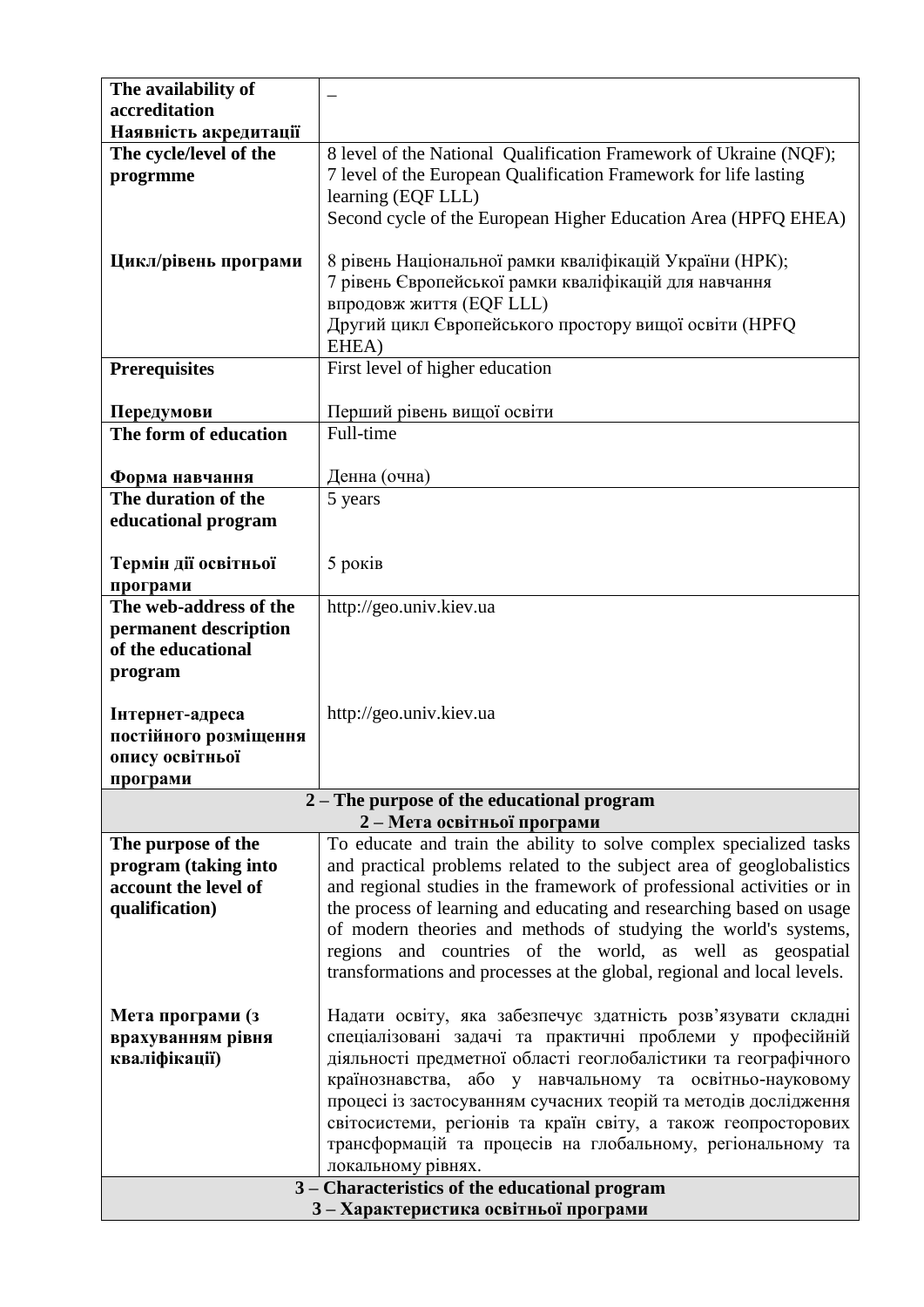| The subject area             | 10 – Nature Sciences                                                    |
|------------------------------|-------------------------------------------------------------------------|
| (knowledge / specialty /     | $106 - Geography$                                                       |
| specialization of the        | Specializations:                                                        |
| programme)                   | 1. Geography of Global Transformations                                  |
|                              | 2. Regional Studies of Global Processes                                 |
|                              |                                                                         |
| Предметна область            | 10 - Природничі науки                                                   |
| (галузь знань /              | 106 - Географія                                                         |
| спеціальність /              | Спеціалізації                                                           |
| спеціалізація                | 1. Географія глобальних трансформацій                                   |
| програми)                    | 2. Країнознавчі дослідження глобальних процесів                         |
|                              |                                                                         |
| The orientation of           | <b>Educational Scientific applied</b>                                   |
| <b>Educational Programme</b> |                                                                         |
|                              |                                                                         |
| Орієнтація освітньої         | Освітньо-наукова прикладна                                              |
| програми                     |                                                                         |
| The main focus of the        | Special education in geoglobalistics and geographical regional,         |
| educational programme        | country and area studies within the specialty of Geography. Key         |
| and specialization           | geoglobalistics, globalization, glocalization,<br>words:<br>regional    |
|                              | (country/area) and global studies.                                      |
|                              |                                                                         |
| Основний фокус               | Спеціальна освіта з геоглобалістики<br>географічного<br>та              |
| освітньої програми та        | країнознавства за спеціальністю Географія. Ключові слова:               |
| спеціалізації                | глобалізація, глокалізація,<br>геоглобалістика,<br>географічне          |
|                              | країнознавство, глобальні дослідження.                                  |
| The peculiarities of the     | Traineeships amount to at least 10% of the total volume of the          |
| programme                    | educational program.                                                    |
|                              | Participation in national and international congresses, conferences,    |
|                              | symposiums, etc.                                                        |
|                              | Виробничі практики в обсязі не менше 10 % від загального                |
|                              | обсягу освітньої програми.                                              |
|                              | Участь у національних та міжнародних конгресах, конференціях,           |
|                              | симпозіумах тощо. Академічна мобільність, участь у грантових            |
| Особливості програми         | програмах.                                                              |
|                              | Поточний<br>освітніх<br>моніторинг<br>програм,<br>діагностика<br>та     |
|                              | актуалізація освітніх програм (не менше одного разу на рік) у           |
|                              | відповідності з потребами ринку праці та академічної автономії          |
|                              | 3 <sub>BO</sub>                                                         |
|                              | 4 - Graduates suitability for employment and further training           |
|                              | 4 - Придатність випускників до працевлаштування та подальшого навчання  |
| The suitability for          | Employment with international and national governmental and non-        |
| employment                   | governmental entities, research, environmental protection institutions, |
|                              | state and regional government bodies, in consulting, analytical and     |
|                              | outsourcing companies (methodologist, researcher, analyst, expert)      |
|                              | and with educational institutions of I-III level.                       |
|                              |                                                                         |
| Придатність до               | Робочі місця в міжнародних та національних урядових та                  |
| працевлаштування             | неурядових структурах, у проектно-пошукових та науково-                 |
|                              | дослідних, природоохоронних установах, в органах державного             |
|                              | та регіонального управління, в консалтингових, аналітичних та           |
|                              | аутсорсингових<br>компаніях<br>(методист,<br>дослідник,<br>аналітик,    |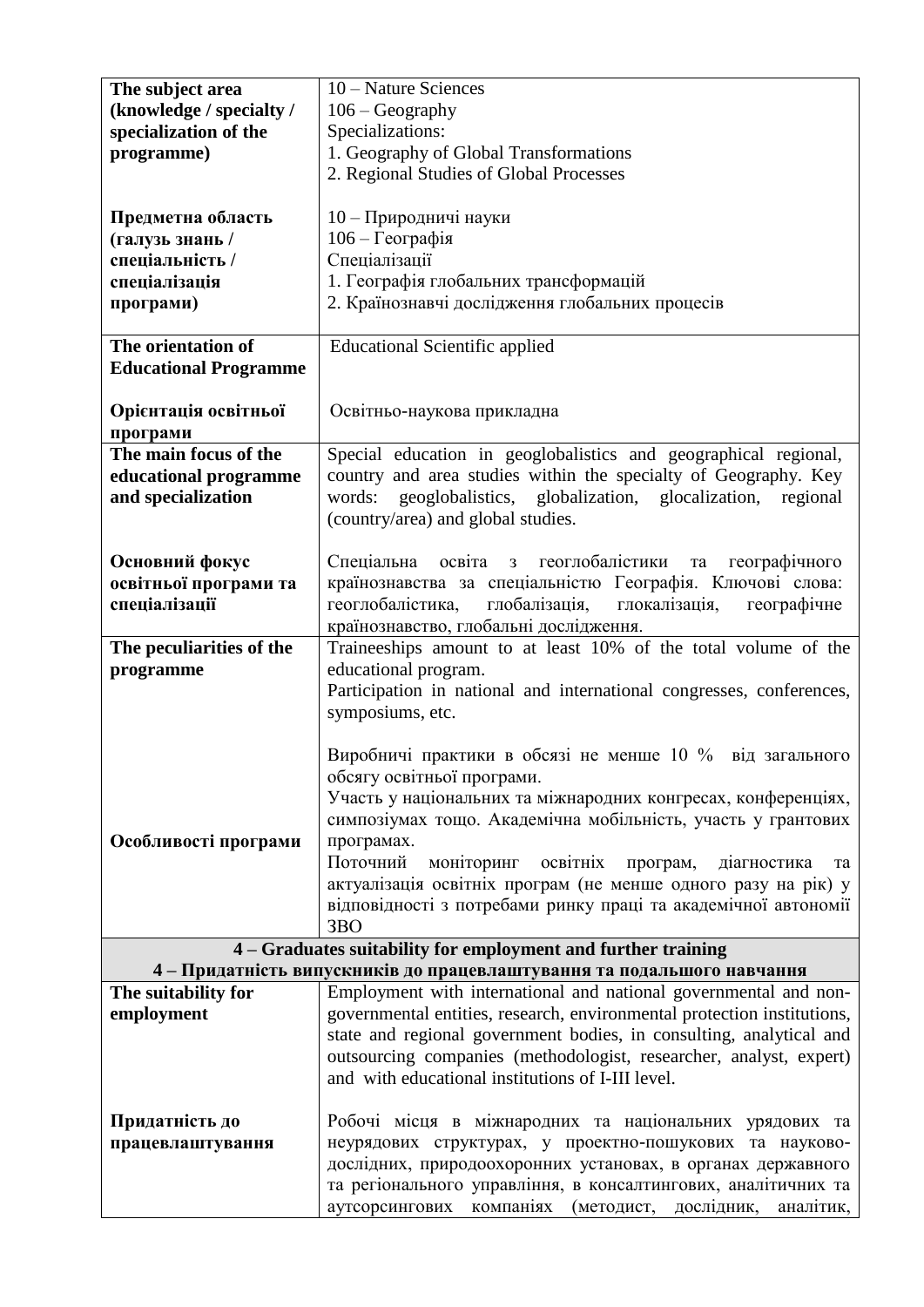|                                | експерт) та в закладах освіти I-III рівня.                                                                                              |  |
|--------------------------------|-----------------------------------------------------------------------------------------------------------------------------------------|--|
| <b>Further learning</b>        | Ability to continue education and training at the third educational-                                                                    |  |
|                                | scientific level of higher education; postgraduate education, advanced                                                                  |  |
|                                | training, academic mobility.                                                                                                            |  |
|                                |                                                                                                                                         |  |
| Подальше навчання              | Мають право<br>продовжити навчання на третьому освітньо-<br>науковому рівні вищої освіти; на отримання післядипломної                   |  |
|                                | освіти, підвищення кваліфікації, академічної мобільності                                                                                |  |
|                                | 5 - Teaching and evaluation                                                                                                             |  |
|                                | 5-Викладання та оцінювання                                                                                                              |  |
| <b>Teaching and evaluation</b> | Student-centered, problem- and competence-oriented, innovative and                                                                      |  |
|                                | informational, theoretical and prognostic learning process is                                                                           |  |
|                                | conducted in the form of lectures, seminars, practical classes,<br>including those in the specialized laboratories, self-working out of |  |
|                                | educational-methodical, scientific professional<br>literature<br>and                                                                    |  |
|                                | professional periodicals in Ukrainian and foreign languages,                                                                            |  |
|                                | consultations with lecturers and instructors. During the last year of                                                                   |  |
|                                | study half of the time is devoted to writing of qualification thesis,                                                                   |  |
|                                | which is publicly presented and discussed.                                                                                              |  |
| Викладання та                  | Студентоцентроване, проблемно-орієнтоване, комптентністно-                                                                              |  |
| навчання                       | орієнтоване, інноваційно-інформаційне, теоретико-прогностичне                                                                           |  |
|                                | навчання, яке проводиться у формі лекцій, семінарів, практичних                                                                         |  |
|                                | занять, в тому числі на базі спеціалізованих лабораторій,                                                                               |  |
|                                | самостійної роботи на<br>опрацювання<br>основі<br>навчально-                                                                            |  |
|                                | наукової фахової<br>літератури<br>методичної,<br>фахових<br>та<br>періодичних<br>української та<br>іноземним<br>видань<br>мовами,       |  |
|                                | консультацій з викладачами. Під час останнього року навчання                                                                            |  |
|                                | кваліфікаційної<br>часу надається на написання<br>половина                                                                              |  |
|                                | дипломної роботи, яка презентується та обговорюється публічно.                                                                          |  |
| <b>Evaluation</b>              | Written (or mixed written/oral) exams, credits, current control, oral                                                                   |  |
|                                | presentations, protection of traineeship reports, state examination on<br>the specialty Geography, defense of qualifying thesis.        |  |
|                                |                                                                                                                                         |  |
| Оцінювання                     | Письмові та усні іспити, заліки, диференційовані заліки,                                                                                |  |
|                                | поточний контроль, усні презентації, захист звітів з практики,                                                                          |  |
|                                | комплексний кваліфікаційний іспит, захист кваліфікаційної                                                                               |  |
|                                | роботи магістра (за професійним спрямуванням).<br>6 - Progammed Competences                                                             |  |
|                                | 6 - Програмні компетентності                                                                                                            |  |
| <b>Integral Competences</b>    | Ability to solve complex specialized tasks and practical problems                                                                       |  |
|                                | related to the subject area of geoglobalistics and regional studies in                                                                  |  |
|                                | the framework of professional activities or in the process of learning                                                                  |  |
|                                | and research based on usage of modern theories and methods of<br>studying the world's systems, regions and countries of the world, as   |  |
|                                | well as geospatial transformations and processes at the global,                                                                         |  |
|                                | regional and local levels.                                                                                                              |  |
|                                |                                                                                                                                         |  |
| Інтегральна                    | Здатність розв'язувати складні спеціалізовані задачі та практичні                                                                       |  |
| компетентність                 | проблеми<br>професійній<br>діяльності<br>V<br>предметної<br>області                                                                     |  |
|                                | геоглобалістики<br>географічного<br>країнознавства,<br>або<br>та<br>y                                                                   |  |
|                                | навчальному та дослідницькому процесі із застосуванням                                                                                  |  |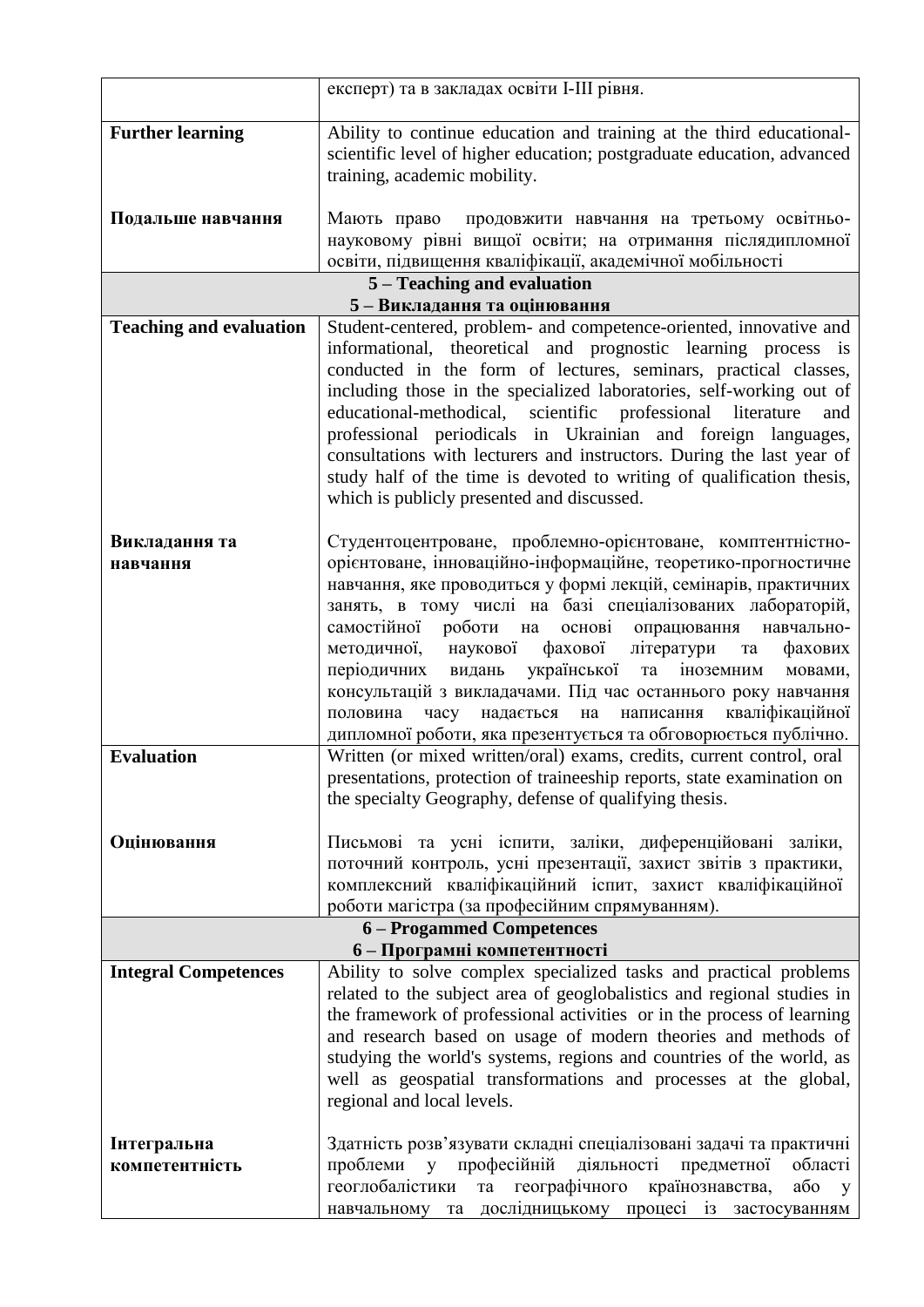|                                    | сучасних теорій та методів дослідження світосистеми, регіонів та<br>країн світу, а також геопросторових трансформацій та процесів<br>на глобальному, регіональному та локальному рівнях.                                                                                                                                                                                                                                                                                                                                                                                                                                                                                                                                                                                                                                                                                                                                                                                                                                                                                                                                                                                                                                                                                                                                                                                                                                                                                                                                                                                                                                                                                                                                                                                                                                                                                                                                                                                                                                                                                                                                                                                                                                                                                                                                                         |
|------------------------------------|--------------------------------------------------------------------------------------------------------------------------------------------------------------------------------------------------------------------------------------------------------------------------------------------------------------------------------------------------------------------------------------------------------------------------------------------------------------------------------------------------------------------------------------------------------------------------------------------------------------------------------------------------------------------------------------------------------------------------------------------------------------------------------------------------------------------------------------------------------------------------------------------------------------------------------------------------------------------------------------------------------------------------------------------------------------------------------------------------------------------------------------------------------------------------------------------------------------------------------------------------------------------------------------------------------------------------------------------------------------------------------------------------------------------------------------------------------------------------------------------------------------------------------------------------------------------------------------------------------------------------------------------------------------------------------------------------------------------------------------------------------------------------------------------------------------------------------------------------------------------------------------------------------------------------------------------------------------------------------------------------------------------------------------------------------------------------------------------------------------------------------------------------------------------------------------------------------------------------------------------------------------------------------------------------------------------------------------------------|
| <b>General Competences</b><br>(GC) | 1. Ability to realise own rights and duties as a society member,<br>understanding the values of civil (free democtratic) society and the<br>the neceddity of its sustainable development, the rule of law, human<br>rights and freedom as a citizen of ukraine (GC-1).<br>2. Capability to preserve and enrich the moral, cultural, scientific<br>values and achievements of society on the basis of understanding the<br>history and patterns of the subject area, its place in the general system<br>of knowledge about nature and society and in the development of<br>society, technology and technology, to use different types and forms<br>of motor activity for active rest and healthy (GC-2).<br>3. Knowledge and understanding of the subgect matter and essence of<br>the professional activity, ability to learn and aquire modern<br>knowledge $(GC - 3)$ .<br>4. Ability to identify, put, solve problems and make informed<br>decisions in professional activities (GC-4).<br>5. Ability to work in the global international and domestic<br>information environment within the specialty domain (GC-5).<br>6. Fluetly use and communicate in English and other (native) foreign<br>language (languages) in professional activities (GC -6).<br>7. Ability to communicate with professionals and experts of different<br>levels in other areas of knowledge (GC-7).<br>8. Ability to adapt and act in a new situation associated with work on<br>the specialty and the ability to generate new ideas in geographical<br>science (GC-8).<br>9. Ability to generate entrepreneurial spirit, creativity and desire to<br>achieve success and self-realization, ability to design and manage<br>projects (GC-9).<br>10. Ability to manage time (GC-10).<br>11. The ability to motivate people and move towards a common goal<br>and act in a socially responsible and conscious manner (GC-11).<br>12. Ability to assess and ensure the quality of the work being<br>performed (GC -12).<br>13Ability to abstract and critical thinking, searching, processing,<br>analysing and synthesing information in geographic science,<br>performe research at the appropriate level (GC -13).<br>14. Ability to make informed decisions and to solve problems, to<br>ensure the quality of the work being performed, and to act in socially |
| Загальні<br>компетентності (ЗК)    | responsible and conscious manner (GC-14).<br>1. Здатність реалізувати свої права і обов'язки як члена<br>суспільства, усвідомлювати цінності громадянського (вільного                                                                                                                                                                                                                                                                                                                                                                                                                                                                                                                                                                                                                                                                                                                                                                                                                                                                                                                                                                                                                                                                                                                                                                                                                                                                                                                                                                                                                                                                                                                                                                                                                                                                                                                                                                                                                                                                                                                                                                                                                                                                                                                                                                            |
|                                    | демократичного) суспільства та необхідність його сталого<br>верховенства права, прав і свобод<br>розвитку,<br>людини і<br>громадянина в Україні (ЗК-1).<br>2. Здатність зберігати та примножувати моральні, культурні,<br>наукові цінності і досягнення суспільства на основі розуміння<br>історії та закономірностей розвитку предметної області, її місця<br>у загальній системі знань про природу і суспільство та у<br>розвитку суспільства, техніки і технологій, використовувати<br>різні види та форми рухової активності<br>ДЛЯ<br>активного                                                                                                                                                                                                                                                                                                                                                                                                                                                                                                                                                                                                                                                                                                                                                                                                                                                                                                                                                                                                                                                                                                                                                                                                                                                                                                                                                                                                                                                                                                                                                                                                                                                                                                                                                                                             |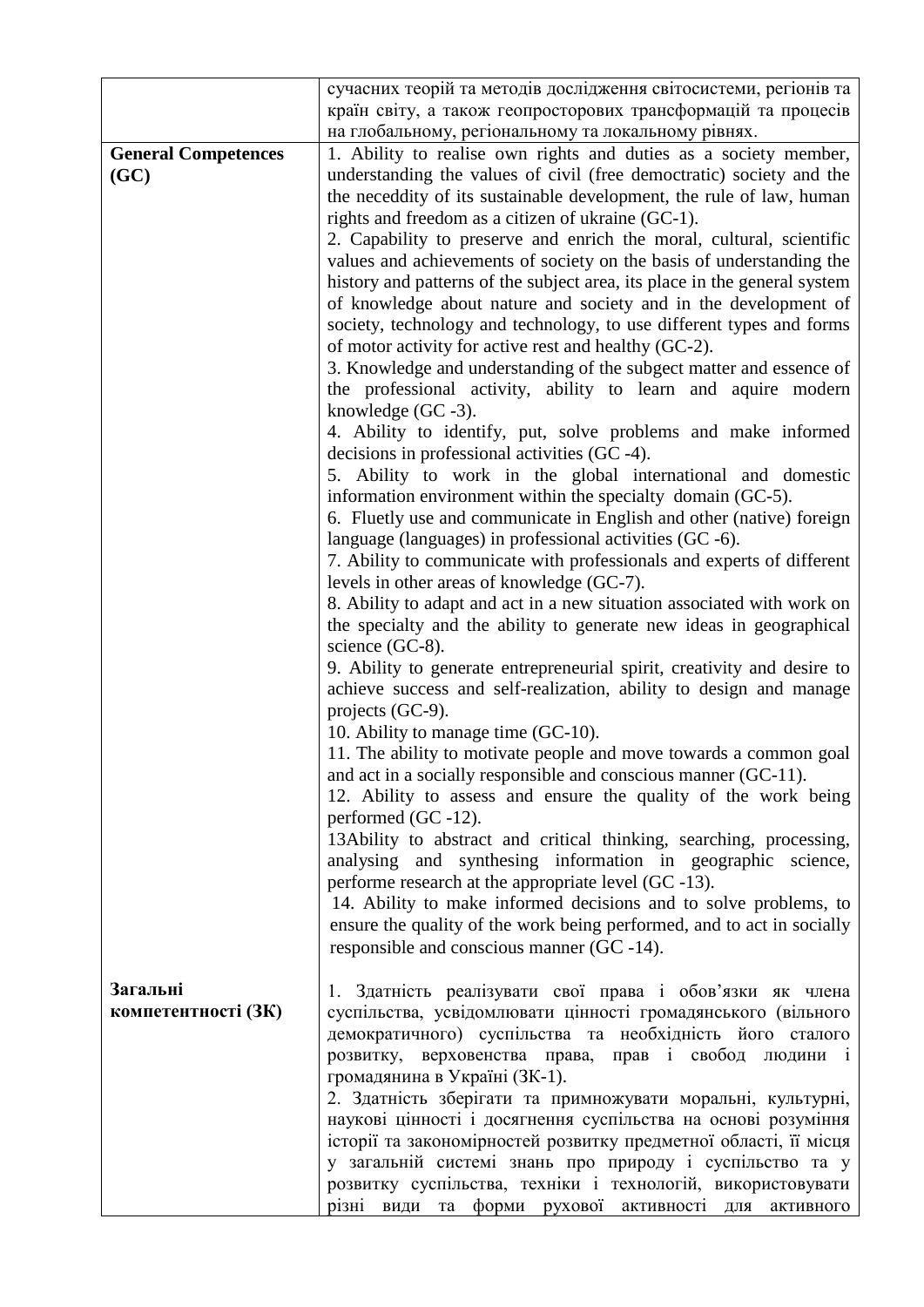|                     | відпочинку та ведення здорового способу життя (ЗК-2).                                                                                 |
|---------------------|---------------------------------------------------------------------------------------------------------------------------------------|
|                     | 3. Знання та розуміння предметної області та розуміння                                                                                |
|                     | професійної діяльності, здатність вчитися і оволодівати                                                                               |
|                     | сучасними знаннями (ЗК-3).                                                                                                            |
|                     | 4. Вміння виявляти, ставити, вирішувати проблеми та приймати                                                                          |
|                     | обгрунтовані рішення в професійній діяльності (ЗК-4).                                                                                 |
|                     | 5. Здатність працювати в глобальному міжнародному та                                                                                  |
|                     | вітчизняному інформаційному середовищі за фахом(ЗК-5).                                                                                |
|                     | 6. Вільно володіти та спілкуватися діловою англійською та                                                                             |
|                     | іншою (шими) іноземною (ними) мовою (мовами) в професійній                                                                            |
|                     | діяльності(ЗК-6).                                                                                                                     |
|                     | 7. Здатність спілкуватися з фахівцями та експертами різного<br>рівня інших галузей знань (ЗК-7).                                      |
|                     | 8. Здатність до адаптації і дії в новій ситуації, що пов'язана з                                                                      |
|                     | роботою за фахом та вміння генерувати нові ідеї в географічній<br>науці (ЗК-8).                                                       |
|                     | 9. Здатність до генерування духу підприємництва, заохочення                                                                           |
|                     | креативності та бажання досягнення успіху і самореалізації,                                                                           |
|                     | здатність розробляти та управляти проектами (ЗК-9).                                                                                   |
|                     | 10. Здатність до time-менеджменту, (ЗК-10).                                                                                           |
|                     | 11. Здатність мотивувати людей та рухатися до спільної мети і                                                                         |
|                     | діяти соціально відповідально та свідомо (ЗК-11).                                                                                     |
|                     | 12. Здатність оцінювати та забезпечувати якість робіт, що                                                                             |
|                     | виконуються (ЗК-12).                                                                                                                  |
|                     | 13. Здатність до абстрактного критичного мислення, пошуку,                                                                            |
|                     | опрацювання, аналізу та синтезу інформації в географічній                                                                             |
|                     | науці, проведення досліджень на відповідному рівні (ЗК-13).                                                                           |
|                     | 1. 14. Уміння приймати обгрунтовані рішення та розв'язувати                                                                           |
|                     | проблеми, забезпечувати якість робіт, що виконуються, діяти                                                                           |
|                     | соціально відповідально та свідомо (ЗК-14).                                                                                           |
| <b>Professional</b> | 1. Knowledge of subject matter of geoglobalistics and regional                                                                        |
| competences of the  | studies, understanding of global spatial-temporal transformations and                                                                 |
| specialty (PC)      | regularities of the world system functioning. Ability to geospatioal                                                                  |
|                     | vision at the global, regional and national level (PC-1).                                                                             |
|                     | 2. Ability to search and work with various<br>of<br>sources                                                                           |
|                     | interdisciplinary information (PC-2).                                                                                                 |
|                     | 3. Knowledge and understanding of the professional domain of                                                                          |
|                     | geoglobalistics and regional studies. Ability to use the existing<br>general and special geographic and interdisciplinary theoretical |
|                     | models and practices, critical thinking in the professional activity                                                                  |
|                     | $(PC-3)$ .                                                                                                                            |
|                     | 4. Knowledge and understanding of the environmental, socio-                                                                           |
|                     | demographic, geopolitical and geo-economic, ethno-cultural and                                                                        |
|                     | technological-information diversity, the scale of the manifestation of                                                                |
|                     | global transformations of the world system, discreteness and                                                                          |
|                     | continuity of geographic networks (PC-4).                                                                                             |
|                     | 5. Ability to identify, evaluate and map the signs of global                                                                          |
|                     | transformations of the world system, to use the methods of field and                                                                  |
|                     | cameral geographic studies of countries, regions and the world                                                                        |
|                     | system. $(PC-5)$ .                                                                                                                    |
|                     | 6. Knowledge of the geospatial peculiarities and global features of                                                                   |
|                     | human activity, their geographical indications, principles and the                                                                    |
|                     | indicators of sustainable development, global, regional and local                                                                     |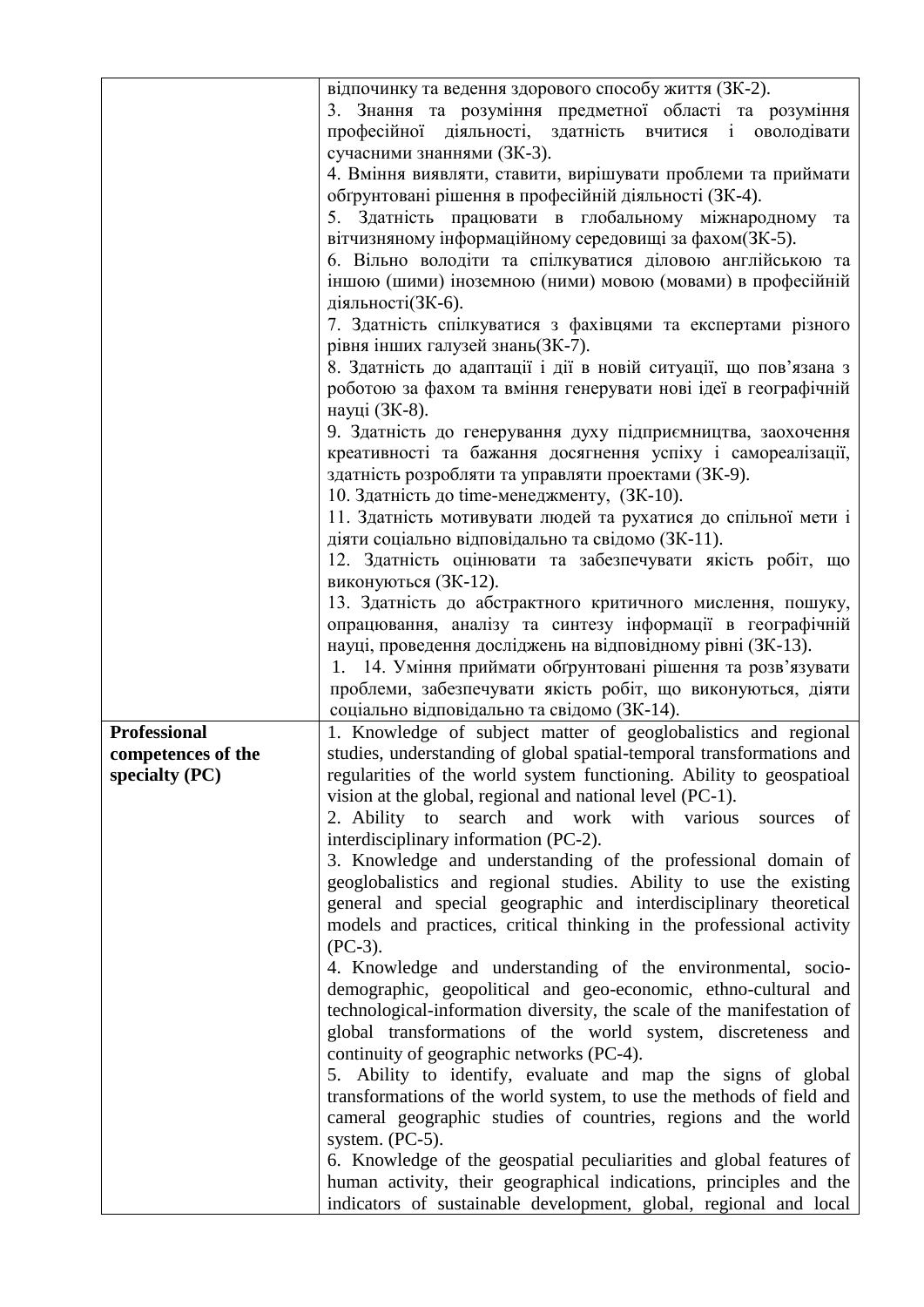|                       | risks, inequality and geoconflictology, the ability to apply them in the                                                                   |
|-----------------------|--------------------------------------------------------------------------------------------------------------------------------------------|
|                       | practical sphere (PC-6).                                                                                                                   |
|                       | 7. Ability to use methods and technologies for the processing of                                                                           |
|                       | spatial geographic information, the basic skills of using GIS                                                                              |
|                       | technologies, mapping and geographic modeling (PC-7).                                                                                      |
|                       | 8. Ability to fill specialized databases and use network IT resources                                                                      |
|                       | and specialized software for solving professional problems. (PC-8).                                                                        |
|                       | 9. Ability to use basic tools for geospatial management, geospatial                                                                        |
|                       | information management and spatial analysis, observation of                                                                                |
|                       | geographic environment parameters (PC-9).                                                                                                  |
|                       | 10. Knowledge of evolution and modern trends in the development of                                                                         |
|                       | geographical science and education at national and international                                                                           |
|                       | levels. Ability to use them in solving professional interdisciplinary                                                                      |
|                       | tasks $(PC-10)$ .                                                                                                                          |
|                       | 11. Knowledge of the system of global, regional and local geospatial                                                                       |
|                       | governance, geomanagement and geomarketing, geologistics (PC-                                                                              |
|                       | $11$ ).                                                                                                                                    |
|                       | 12. Knowledge of global demographic, anthropogenic, geoeconomic                                                                            |
|                       | and geopolitical transformations of the world system and the                                                                               |
|                       | peculiarities of their manifestation in countries and regions of the                                                                       |
|                       | world $(PC-12)$ .                                                                                                                          |
|                       | 13. Knowledge of geospatial transformations of the world system                                                                            |
|                       | and the formation of trans-forms of its macro-structure, de-and re-                                                                        |
|                       | territorialization, and globalization (PC-13).                                                                                             |
|                       | 14. Basic knowledge of the imaginary geography and branding of<br>places and territories in the global, regional and local context, taking |
|                       | into account geographic and regional specificity. (PC-14).                                                                                 |
|                       |                                                                                                                                            |
|                       | 15. Ability to use methods of integration of geographical knowledge<br>in professional activities ensuring the imperative of sustainable   |
|                       | development and preservation of the diversity of the environment                                                                           |
|                       | $(PC-15).$                                                                                                                                 |
|                       | 16. Basic knowledge of general and specialized national, foreign and                                                                       |
|                       | international geographic sign systems, geographic names standards,                                                                         |
|                       | geospatial data infrastructure and the ability to apply them in                                                                            |
|                       | professional activities (PC-16).                                                                                                           |
|                       | 17. Ability to carry out professional activity at the international level                                                                  |
|                       | in various circumstances under different natural, socio-economic and                                                                       |
|                       | ethno-cultural conditions (PC-17).                                                                                                         |
|                       | 18. Knowledge of pedagogy and psychology of higher education and                                                                           |
|                       | ability to apply teaching methods in higher education (PC-18).                                                                             |
|                       |                                                                                                                                            |
| Фахові компетентності | предмету геоглобалістики<br>географічного<br>Знання<br>1.<br>та                                                                            |
| спеціальності (ФК)    | країнознавства, розуміння глобальних<br>просторово-часових                                                                                 |
|                       | трансформацій<br>закономірностей<br>функціонування<br>та                                                                                   |
|                       | світосистеми. Здатність геопросторового бачення картини світу                                                                              |
|                       | на глобальному, регіональному та по-країнному рівні. (ФК-1).                                                                               |
|                       | 2. Пошук та опрацювання різних джерел міждисциплінарної                                                                                    |
|                       | інформації (ФК-2).                                                                                                                         |
|                       | 3. Знання і розуміння фахової предметної області географічного                                                                             |
|                       | країнознавства і геоглобалістики та професії. Здатність до                                                                                 |
|                       | використання у професійній діяльності існуючих загальних та                                                                                |
|                       | спеціальних географічних та міждисциплінарних теоретичних                                                                                  |
|                       | моделей та практик, критичного мислення (ФК-3).                                                                                            |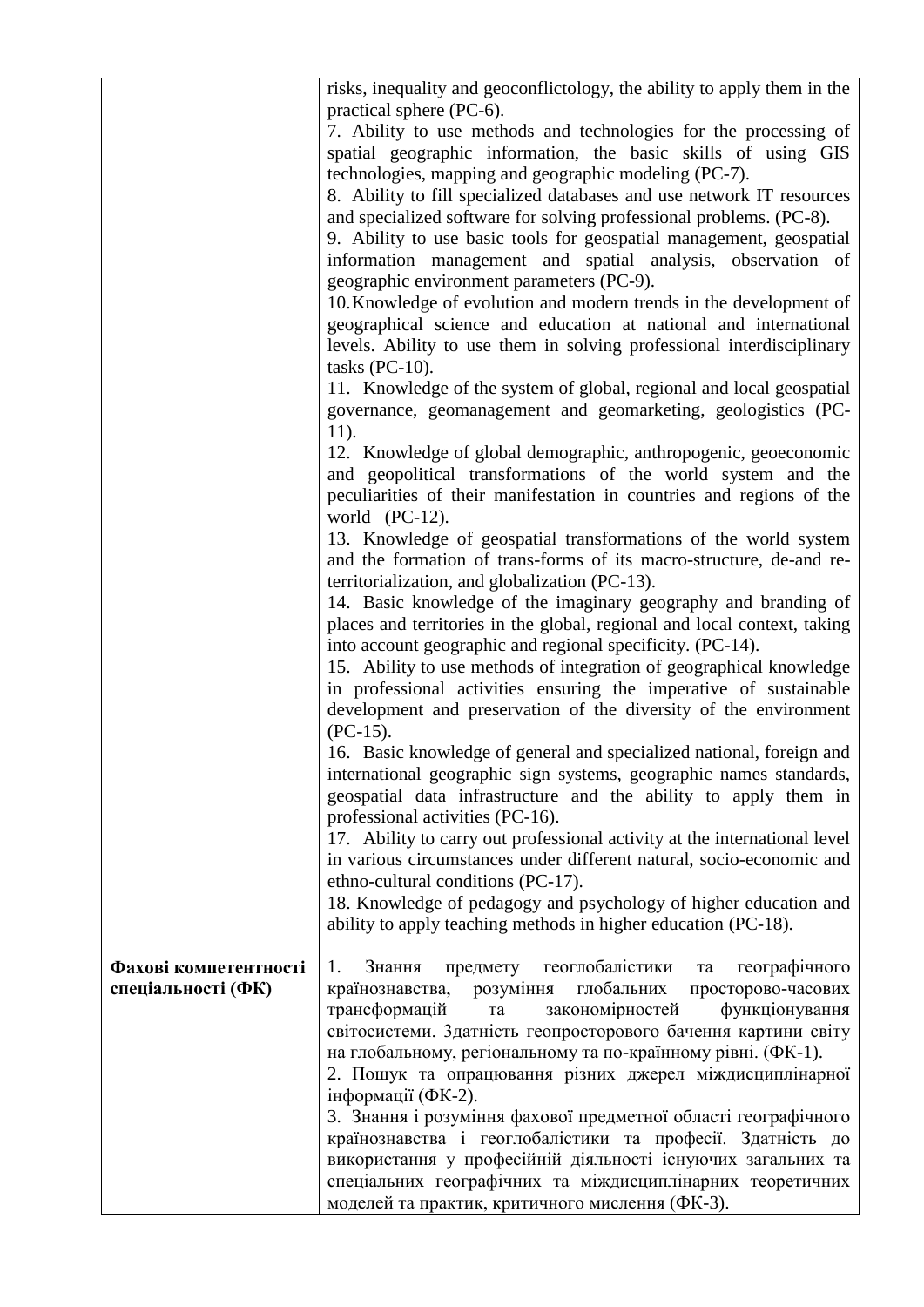| 4. Знання та розуміння природного, соціо-демографічного,                |
|-------------------------------------------------------------------------|
| геополітичного та геоекономічного, етнокультурного<br>та                |
| технологічно-інформаційного різноманіття<br>географічного               |
| простору, масштабності вияву глобальних трансформацій                   |
| світосистеми, дискретності та континуальності географічних              |
| мереж (ФК-4).                                                           |
| 5. Здатність виявляти, оцінювати та картографувати ознаки               |
| глобальних трансформацій світосистеми, використовувати                  |
|                                                                         |
| методи польових та камеральних географічних досліджень країн            |
| світу та світосистеми (ФК-5).                                           |
| 6. Знання геопросторових особливостей та глобальних рис                 |
| діяльності людини, їх географічної індикації, знання принципів          |
| індикаторів сталого розвитку, глобальних,<br>основних<br>та             |
| ризиків,<br>місцевих<br>регіональних<br>нерівності<br>та<br>та          |
| геоконфліктології, здатність застосовувати їх у практичній сфері        |
| $(\Phi K-6)$ .                                                          |
| 7. Здатність використовувати методи і технології обробки                |
| просторової географічної інформації, володіти<br>базовими               |
| навичками використання ГІС-технологій, картографування і                |
| географічного моделювання (ФК-7).                                       |
|                                                                         |
| 8. Здатність наповнювати спеціалізовані бази<br>$\overline{1}$<br>даних |
| спеціалізоване<br>використовувати мережеві ІТ-ресурси та                |
| програмне забезпечення для вирішення фахових задач (ФК-8).              |
| 9. Володіння<br>базовими інструментами<br>геопросторового               |
| управління, менеджменту геопросторової інформації<br>та                 |
| аналізу, спостереження<br>просторового<br>параметрами<br>3a             |
| географічного середовища (ФК-9).                                        |
| 10. Знання еволюції та сучасних тенденцій розвитку                      |
| географічної науки і освіти на національному та міжнародному            |
| рівнях. Здатність їх використовувати у вирішенні професійних            |
| завдань міждисциплінарного характеру (ФК-10).                           |
|                                                                         |
| 11. Знання з системи глобального, регіонального та локального           |
| геопросторового управління, геоменеджменту та геомаркетингу,            |
| геологістики (ФК-11).                                                   |
| 12. Знання<br>глобальних<br>демографічних,<br>антропогенних,            |
| геоекономічних та геополітичних трансформацій світосистеми й            |
| особливостей їх прояву у країнах та регіонах світу (ФК-12).             |
| 13. Знання геопросторових трансформацій світосистеми та                 |
| формування транс-утворень її макро-структури, де- та ре-                |
| територіалізації, глокалізації (ФК-13).                                 |
| 14. Базові знання з імажинарної географії та брендингу місць та         |
| територій у глобальному, регіональному та місцевому контексті,          |
| з урахуванням географо-країнознавчої специфіки (ФК-14).                 |
| 15. Здатність використовувати методи інтеграції географічного           |
|                                                                         |
| знання у професійній діяльності, забезпечуючи імператив                 |
| сталого розвитку та збереження різноманіття середовища (ФК-             |
| 15).                                                                    |
| 16. Базові знання загальних та спеціалізованих національних,            |
| зарубіжних та міжнародних географічних знакових систем,                 |
| стандартів географічних назв, інфраструктури геопросторових             |
| даних та здатність їх застосовувати у професійній діяльності            |
| $(\Phi K-16).$                                                          |
| 17. Здатність<br>професійну<br>здійснювати<br>діяльність<br>на          |
|                                                                         |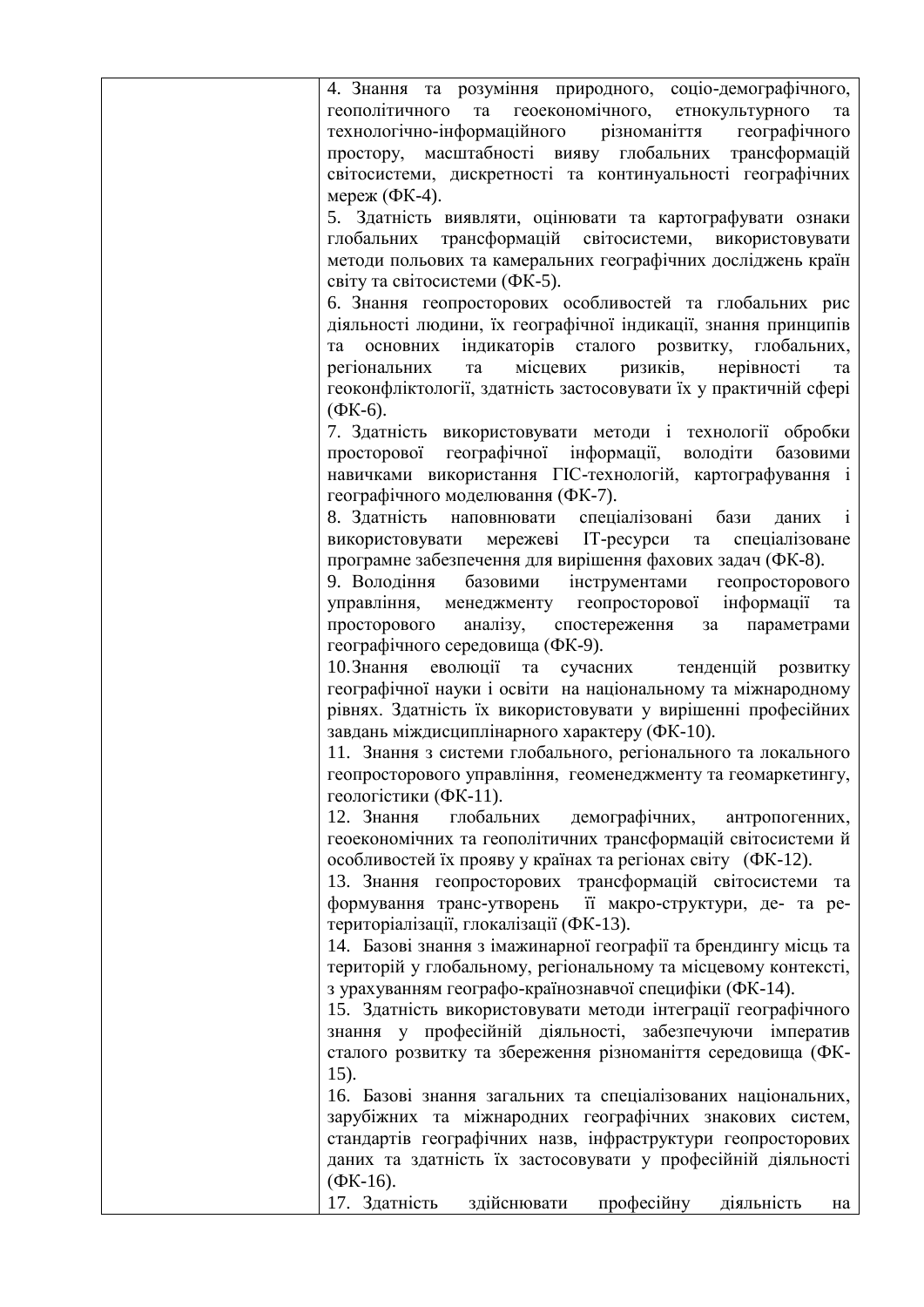|                              | міжнародному рівні у різноманітних обставинах в різних<br>природних, соціально-економічних та етнокультурних умовах                     |
|------------------------------|-----------------------------------------------------------------------------------------------------------------------------------------|
|                              | $(\Phi K-17)$ .                                                                                                                         |
|                              | 18. Знання з педагогіки та психології вищої школи та володіння                                                                          |
|                              | методиками викладання у вищій школі (ФК-18).                                                                                            |
|                              | 7 – Programmed results of education and training                                                                                        |
| <b>Programmed results of</b> | 7 - Програмні результати навчання<br>Knowledge:                                                                                         |
| education and training       | 1. To apply basic knowledge of geoglobalics and regional studies,                                                                       |
|                              | understanding of the basic global spatial-temporal transformations                                                                      |
|                              | and regularities of the functioning of the world system.                                                                                |
|                              | 2. To apply existing general and special geographic and                                                                                 |
|                              | interdisciplinary theoretical models and practices, methods of                                                                          |
|                              | integrating geographic knowledge into professional activities in                                                                        |
|                              | solving professional tasks ensuring the imperative of sustainable                                                                       |
|                              | development and preservation of the diversity of the environment.                                                                       |
|                              | 3. To apply in practice knowledge about the natural, socio-                                                                             |
|                              | demographic, geopolitical and geo-economic, ethno-cultural and                                                                          |
|                              | technological and informational diversity of geographical space, the<br>magnitude of the manifestation of global transformations of the |
|                              | world system, discreteness and continuity of geographic networks.                                                                       |
|                              | 4. To apply in practice the knowledge of the main geospatial                                                                            |
|                              | peculiarities and global features of human activity, their geographical                                                                 |
|                              | indications, principles and key indicators of sustainable development,                                                                  |
|                              | global, regional and local risks, inequalities and geoconflictology.                                                                    |
|                              | 5. To apply basic knowledge of global, regional and local geospatial                                                                    |
|                              | governance, geo-management and geomarketing, geologistics,                                                                              |
|                              | management of geospatial information and spatial analysis,                                                                              |
|                              | observation of geographic environment parameters when solving                                                                           |
|                              | professional tasks.                                                                                                                     |
|                              | 6. To apply knowledge of global demographic, human, geo-economic<br>and geopolitical transformations of the world system and the        |
|                              | peculiarities of their manifestation in countries and regions of the                                                                    |
|                              | world in solving professional tasks.                                                                                                    |
|                              | 7. To apply knowledge of geospatial transformations of the world                                                                        |
|                              | system and the formation of trans-entities of its macro-structure, de-                                                                  |
|                              | and re-territorialization, and globalization in solving professional                                                                    |
|                              | tasks.                                                                                                                                  |
|                              | 8. To apply in practice the knowledge of the imaginary geography                                                                        |
|                              | and the branding of places and territories in the global, regional and                                                                  |
|                              | local context, taking into account geographic and regional specificity.                                                                 |
|                              | 9. To apply in solving the interdisciplinary professional tasks the                                                                     |
|                              | knowledge of modern developments in geographical science and<br>education at the national and international levels.                     |
|                              | 10. To apply in the professional activity the basic knowledge of                                                                        |
|                              | general and specialized national, foreign and international geographic                                                                  |
|                              | sign systems, geographic names standards, geospatial<br>data                                                                            |
|                              | infrastructure.                                                                                                                         |
|                              | 11. To apply in the professional activity the knowledge on pedagogy                                                                     |
|                              | and psychology of high school and methods of teaching.                                                                                  |
|                              | <b>Skills:</b>                                                                                                                          |
|                              | 12. To apply theoretical knowledge and critical analysis in practical                                                                   |
|                              | situations.                                                                                                                             |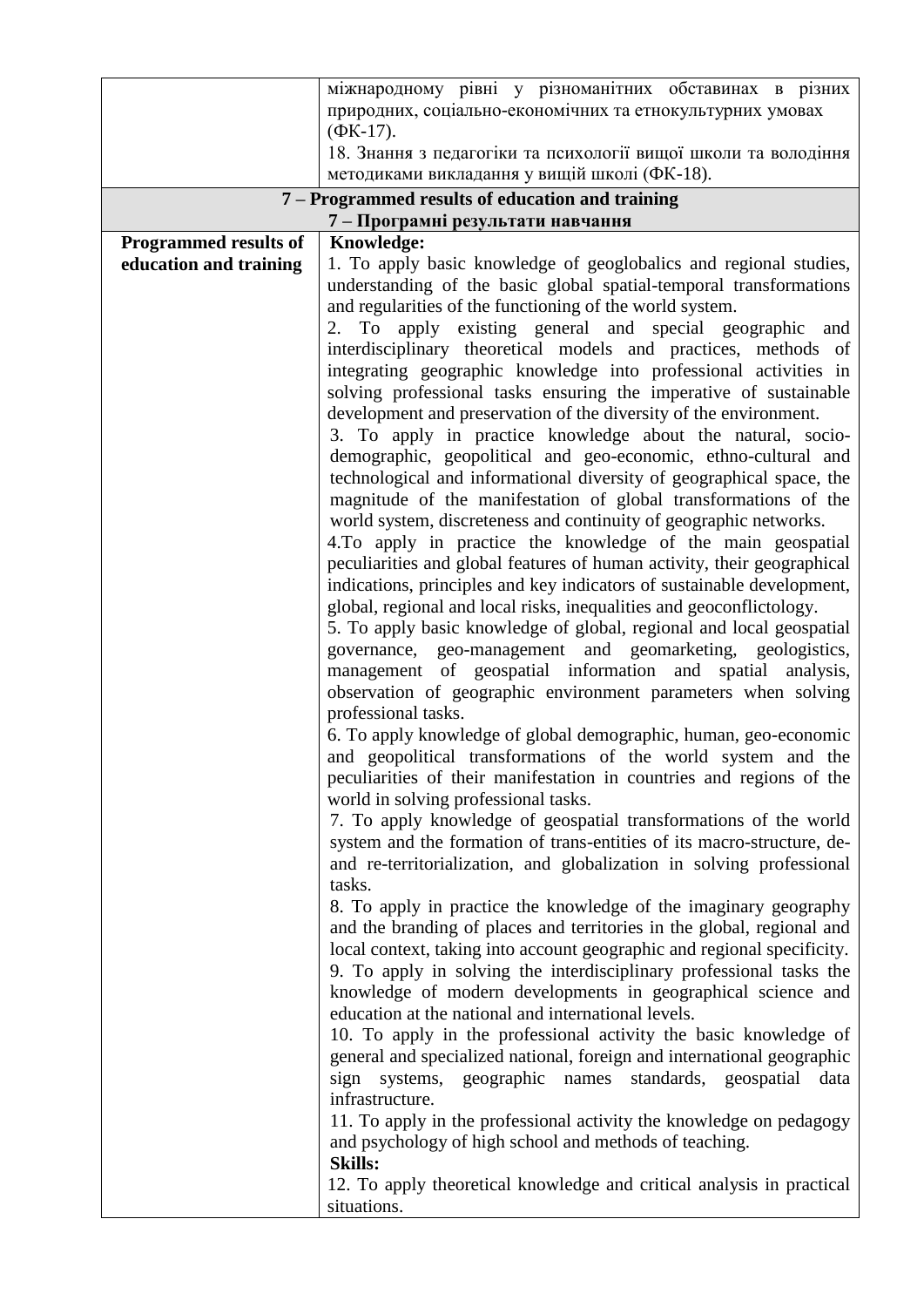|                      | 13. Communicate in native and foreign language (-s) both verbally        |
|----------------------|--------------------------------------------------------------------------|
|                      | and in writing.                                                          |
|                      | 14. To identify, evaluate and perform the processing of spatial-         |
|                      | temporal information, signs of global transformations of the world       |
|                      |                                                                          |
|                      | system, using standard methods of field and camera geographic            |
|                      | research of regions, countries and world systems by methods of           |
|                      | human geography, regional and global studies.                            |
|                      | 15. To analyze the properties of the geographical environment and its    |
|                      | global transformations at regional and local levels, using mapping,      |
|                      | geographic modeling, designing, GIS technologies, specialized            |
|                      | databases using network IT resources, and specialized software for       |
|                      | solving professional problems.                                           |
|                      | 16. To apply knowledge on the methodology of teaching                    |
|                      | geoglobalistics and regional studies at high school.                     |
|                      | To carry out professional activity at the international level in various |
|                      |                                                                          |
|                      | circumstances under different natural, socio-economic and ethno-         |
|                      | cultural conditions.                                                     |
|                      | <b>Communication:</b>                                                    |
|                      | 18. To demonstrate skills of effective interpersonal interaction and     |
|                      | teamwork, respect and appreciation for diversity, multiculturalism,      |
|                      | gender equality, information and communication technologies usage.       |
|                      | <b>Autonomity:</b>                                                       |
|                      | 19. To demonstrate the ability to learn and to be trained, to search and |
|                      | sources of geographic and interdisciplinary<br>study various             |
|                      | information, to combine criticality and self-criticism,<br>and           |
|                      | commitment to security.                                                  |
|                      | <b>Responsibility:</b>                                                   |
|                      | 20. To act professionally, safely and tolerantly on the basis of ethical |
|                      | considerations (motives), to demonstrate social responsiblity and        |
|                      |                                                                          |
|                      | civic consciousness in different natural, socio-economic and ethno-      |
|                      | cultural conditions, persuing certainty and persistence on the tasks     |
|                      | and responsibilities taken and the desire to preserve the environment    |
|                      | and its diversity.                                                       |
|                      |                                                                          |
| Програмні результати | Знати:                                                                   |
| навчання             | 1. Застосовувати знання з геоглобалістики та географічного               |
|                      | країнознавства, розуміння основних глобальних просторово-                |
|                      | часових трансформацій та закономірностей функціонування                  |
|                      | світосистеми.                                                            |
|                      | 2. Застосовувати у вирішенні професійних завдань існуючі                 |
|                      | спеціальні географічні та<br>загальні та<br>міждисциплінарні             |
|                      | моделі та<br>практики,<br>методи інтегрування<br>теоретичні              |
|                      | географічного знання у професійну діяльність, забезпечуючи               |
|                      | імператив сталого розвитку та збереження різноманіття                    |
|                      | географічного середовища.                                                |
|                      | 3. Застосовувати у<br>практичній<br>діяльності знання<br>щодо            |
|                      | соціо-демографічного, геополітичного<br>природного,<br>та                |
|                      | геоекономічного,<br>етнокультурного<br>технологічно-<br>та               |
|                      |                                                                          |
|                      | різноманіття географічного<br>інформаційного<br>простору,                |
|                      | масштабності вияву глобальних трансформацій світосистеми,                |
|                      | дискретності та континуальності географічних мереж.                      |
|                      | 4. Застосовувати у практичній діяльності знання основних                 |
|                      | геопросторових особливостей та глобальних рис діяльності                 |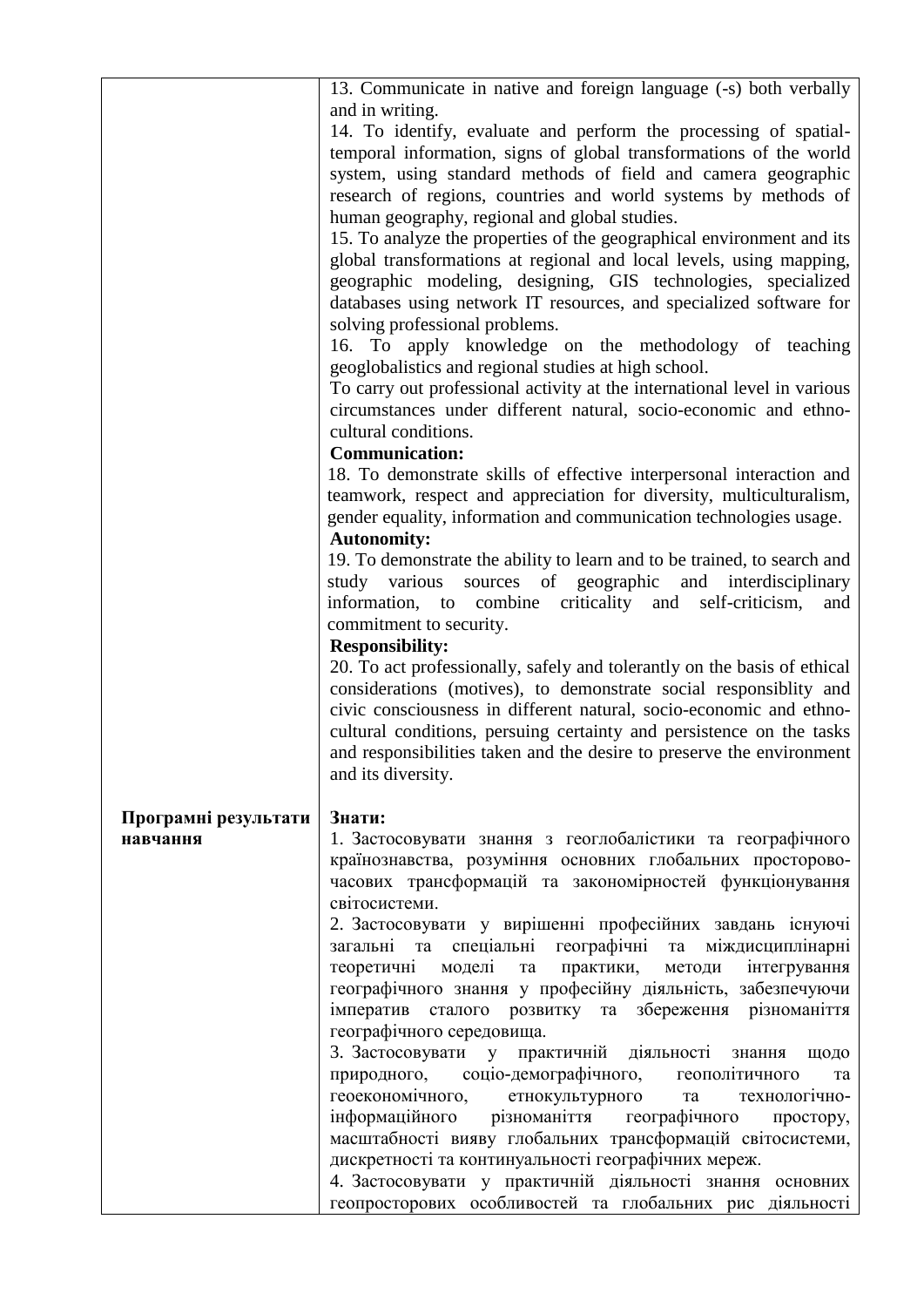| людини, їх географічної індикації, принципів та основних       |
|----------------------------------------------------------------|
| індикаторів сталого розвитку, глобальних, регіональних та      |
| місцевих ризиків, нерівності та геоконфліктології              |
| 5. Застосовувати у вирішенні професійних завдань базові знання |
| з глобального, регіонального та локального геопросторового     |
| управління, геоменеджменту та геомаркетингу, геологістики,     |
| менеджменту геопросторової інформації та просторового          |
| аналізу, спостереження за параметрами географічного            |
| середовища.                                                    |
| 6. Застосовувати у вирішенні професійних завдань знання        |
| глобальних демографічних, антропогенних, геоекономічних та     |
| геополітичних трансформацій світосистеми й особливостей їх     |
| прояву у країнах та регіонах світу                             |
| 7. Застосовувати у вирішенні професійних завдань знання        |
| геопросторових трансформацій світосистеми та формування        |
| транс-утворень її макро-структури, де- та ре-територіалізації, |
| глокалізації.                                                  |
| 8. Застосовувати у практичній діяльності знання з імажинарної  |
| географії та брендингу місць та територій у глобальному,       |
| регіональному та місцевому контексті, з урахуванням географо-  |
| країнознавчої специфіки.                                       |
| 9. Застосовувати<br>у вирішенні професійних завдань            |
| міждисциплінарного характеру знання сучасних тенденцій         |
| розвитку географічної науки і освіти на національному та       |
| міжнародному рівнях.                                           |
| 10. Застосовувати у професійній діяльності базові знання       |
| загальних та спеціалізованих національних, зарубіжних та       |
| міжнародних географічних<br>знакових систем, стандартів        |
| географічних назв, інфраструктури геопросторових даних.        |
| 11. Застосовувати у професійній діяльності знання з педагогіки |
| й психології вищої школи та методів викладання.                |
| Вміти:                                                         |
| 12. Застосовувати теоретичні фахові знання та критичний аналіз |
| у практичних ситуаціях.                                        |
| 13. Застосовувати спілкування рідною та іноземною (ними)       |
| мовою (вами) як усно, так і письмово.                          |
| 14. Виявляти, оцінювати та виконувати обробку просторово-      |
| інформації,<br>глобальних<br>трансформацій<br>часової<br>ознак |
| світосистеми, використовуючи стандартні методи польових та     |
| камеральних географічних досліджень регіонів, країн світу та   |
| світосистеми методами суспільної географії, географічно-       |
| країнознавчих та глобальних досліджень.                        |
| 15. Аналізувати властивості географічного середовища та його   |
| глобальних трансформацій на регіональному й локальному         |
| картографування,<br>рівнях,<br>використовуючи<br>географічне   |
| моделювання, проектування, ГІС-технології, спеціалізовані бази |
| даних з використанням мережевих IT-ресурсів та спеціалізоване  |
| програмне забезпечення для вирішення фахових задач.            |
| 16. Застосовувати<br>знання<br>методики<br>3<br>викладання     |
| геоглобалістики та географічного країнознавства у вищій школі. |
| 17. Здійснювати професійну діяльність на міжнародному рівні у  |
| різноманітних обставинах в різних природних, соціально-        |
| економічних та етнокультурних умовах.                          |
|                                                                |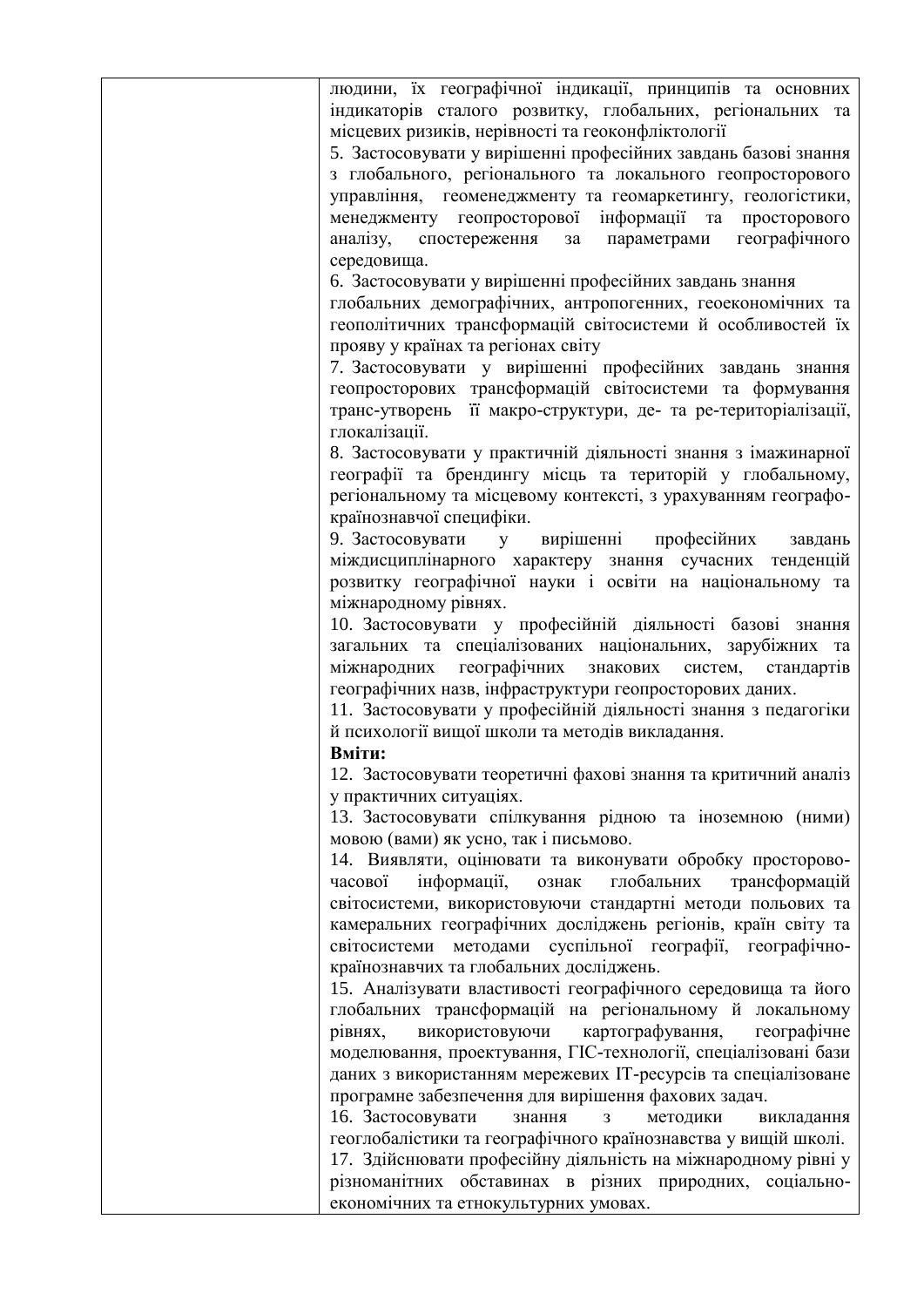|                                                                                                 | Комунікація:<br>18. Демонструвати<br>ефективної<br>міжособистісної<br>навички<br>взаємодії та командної роботи, повагу та цінування<br>ДО<br>різноманітності, мультикультурності, гендерної рівності, вміння<br>використовувати інформаційні і комунікаційні технології.<br>Автономність:<br>19. Демонструвати здатність вчитися і бути сучасно навченим,<br>виконувати пошук та опрацювання різних джерел географічної<br>та міждисциплінарної інформації, поєднувати критичність та<br>самокритичність, демонструвати прихильність безпеці.<br>Відповідальність:<br>Діяти професійно, безпечно та толерантно на основі етичних<br>міркувань (мотивів), соціально відповідально та громадянськи<br>свідомо врізних в різних природних, соціально-економічних та<br>демонструючи<br>етнокультурних<br>умовах,<br>визначеність<br>1<br>наполегливість щодо поставлених завдань і взятих обов'язків та<br>прагнення до збереження навколишнього середовища та його<br>різноманіття. |
|-------------------------------------------------------------------------------------------------|-----------------------------------------------------------------------------------------------------------------------------------------------------------------------------------------------------------------------------------------------------------------------------------------------------------------------------------------------------------------------------------------------------------------------------------------------------------------------------------------------------------------------------------------------------------------------------------------------------------------------------------------------------------------------------------------------------------------------------------------------------------------------------------------------------------------------------------------------------------------------------------------------------------------------------------------------------------------------------------|
|                                                                                                 | 8 – Resource support for the implementation of the programme                                                                                                                                                                                                                                                                                                                                                                                                                                                                                                                                                                                                                                                                                                                                                                                                                                                                                                                      |
|                                                                                                 | 8 - Ресурсне забезпечення реалізації програми                                                                                                                                                                                                                                                                                                                                                                                                                                                                                                                                                                                                                                                                                                                                                                                                                                                                                                                                     |
| <b>Specific characteristics</b>                                                                 | Possible involvement of foreign and domestic specialists to education                                                                                                                                                                                                                                                                                                                                                                                                                                                                                                                                                                                                                                                                                                                                                                                                                                                                                                             |
| of staffing                                                                                     | and training process.                                                                                                                                                                                                                                                                                                                                                                                                                                                                                                                                                                                                                                                                                                                                                                                                                                                                                                                                                             |
| Специфічні<br>характеристики<br>кадрового<br>забезпечення                                       | Можливе залучення закордонних та вітчизняних фахівців до<br>учбового процесу.                                                                                                                                                                                                                                                                                                                                                                                                                                                                                                                                                                                                                                                                                                                                                                                                                                                                                                     |
| <b>Specific characteristics</b><br>of logistics                                                 | Laboratories (information technology), educational<br>classrooms,<br>equipped with modern means of training, software:<br>Statistica,<br>MapInfo Professional, ArcGlS.                                                                                                                                                                                                                                                                                                                                                                                                                                                                                                                                                                                                                                                                                                                                                                                                            |
| Специфічні<br>характеристики<br>матеріально-<br>технічного<br>забезпечення                      | Забезпеченість<br>лабораторіями<br><i>(</i> інформаційних<br>технологій),<br>навчальними аудиторіями, обладнаними сучасними засобами<br>MapInfo<br>забезпечення:<br>Statistica,<br>програмне<br>навчання,<br>Professional, ArcGlS.                                                                                                                                                                                                                                                                                                                                                                                                                                                                                                                                                                                                                                                                                                                                                |
| <b>Specific characteristics</b><br>of information and<br>teaching and<br>methodological support | The availability of scientific and methodological complexes of<br>disciplines (including electronic versions); laboratory of information<br>technologies; specialist cabinets / laboratories (at the choice of<br>educational institution); packages of specialized applied licensed<br>programs, library fund by professional, incl. international, periodicals<br>and internet resources.                                                                                                                                                                                                                                                                                                                                                                                                                                                                                                                                                                                       |
| Специфічні<br>характеристики<br>інформаційного та<br>навчально-<br>методичного<br>забезпечення  | Наявність науково-методичних комплексів дисциплін (у тому<br>числі електронні версії); лабораторії інформаційних технологій;<br>фахових кабінетів/лабораторій (на вибір навчального закладу);<br>пакетів спеціалізованих прикладних ліцензованих програм,<br>бібліотечного<br>фонду<br>фаховими, у т.ч.<br>міжнародними,<br>періодичними виданнями та інтернет-ресурсами.                                                                                                                                                                                                                                                                                                                                                                                                                                                                                                                                                                                                         |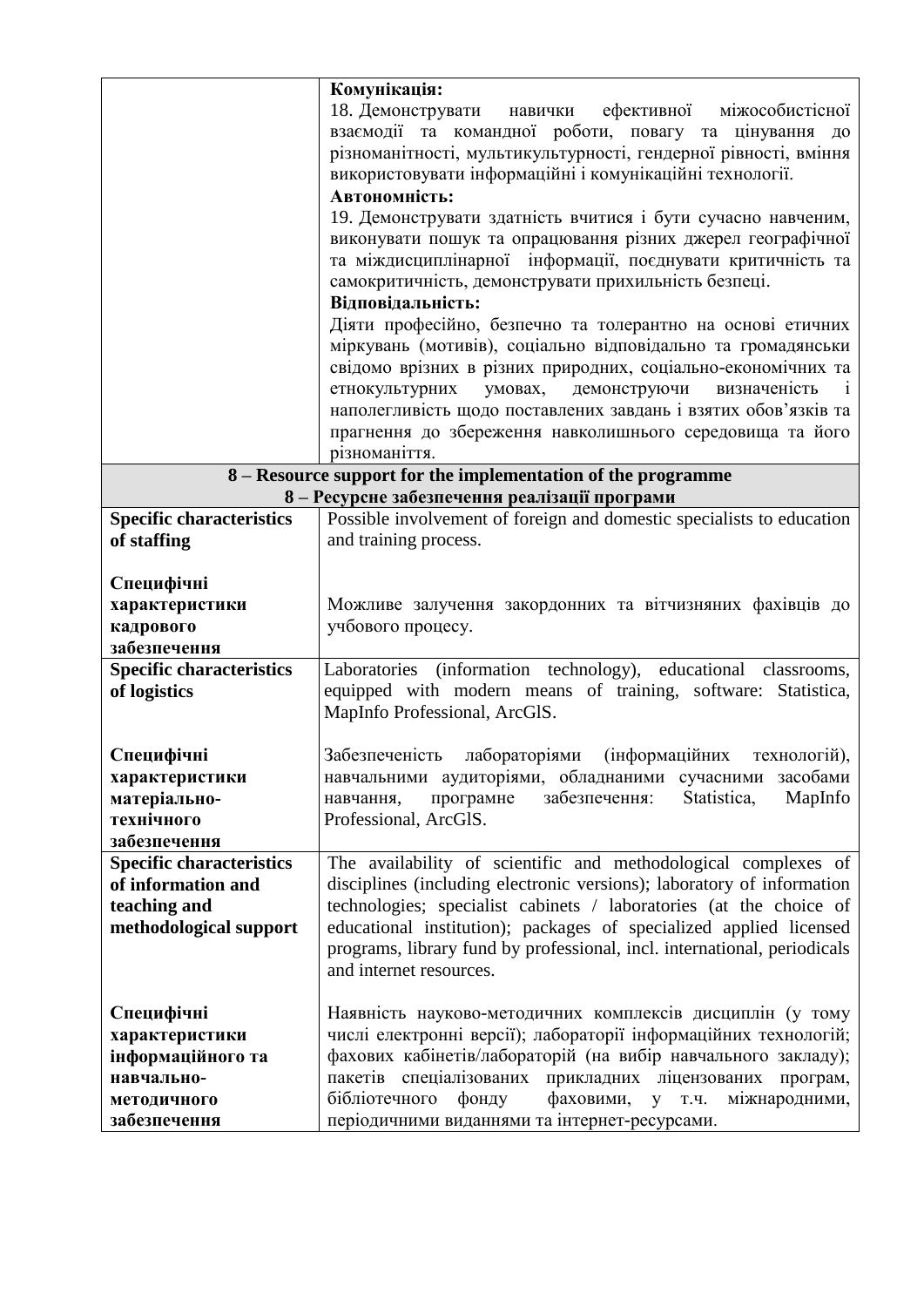| 9 – Academic mobility           |                                                                   |  |  |  |  |  |  |  |  |  |  |
|---------------------------------|-------------------------------------------------------------------|--|--|--|--|--|--|--|--|--|--|
|                                 | 9 - Академічна мобільність                                        |  |  |  |  |  |  |  |  |  |  |
| <b>National credit mobility</b> | not provided                                                      |  |  |  |  |  |  |  |  |  |  |
|                                 |                                                                   |  |  |  |  |  |  |  |  |  |  |
| Національна кредитна            | не передбачено                                                    |  |  |  |  |  |  |  |  |  |  |
| мобільність                     |                                                                   |  |  |  |  |  |  |  |  |  |  |
| <b>International credit</b>     | On the basis of agreements on international academic mobility     |  |  |  |  |  |  |  |  |  |  |
| mobility                        | programme signed by Taras Shevchenko National University of Kyiv. |  |  |  |  |  |  |  |  |  |  |
|                                 |                                                                   |  |  |  |  |  |  |  |  |  |  |
| Міжнародна кредитна             | На основі угод про міжнародну академічну мобільність              |  |  |  |  |  |  |  |  |  |  |
| мобільність                     | укладених Київським національним університетом імені Тараса       |  |  |  |  |  |  |  |  |  |  |
|                                 | Шевченка на умовах конкурсу                                       |  |  |  |  |  |  |  |  |  |  |
| <b>Teaching foreign</b>         | Teaching of foreign applicants for higher education is possible   |  |  |  |  |  |  |  |  |  |  |
| applicants for higher           | provided that they meet the requirements of the Conditions of     |  |  |  |  |  |  |  |  |  |  |
| education                       | admission to the Taras Shevchenko National University of Kyiv     |  |  |  |  |  |  |  |  |  |  |
|                                 |                                                                   |  |  |  |  |  |  |  |  |  |  |
| Навчання іноземних              | На загальних умовах                                               |  |  |  |  |  |  |  |  |  |  |
| здобувачів вищої                |                                                                   |  |  |  |  |  |  |  |  |  |  |
| освіти                          |                                                                   |  |  |  |  |  |  |  |  |  |  |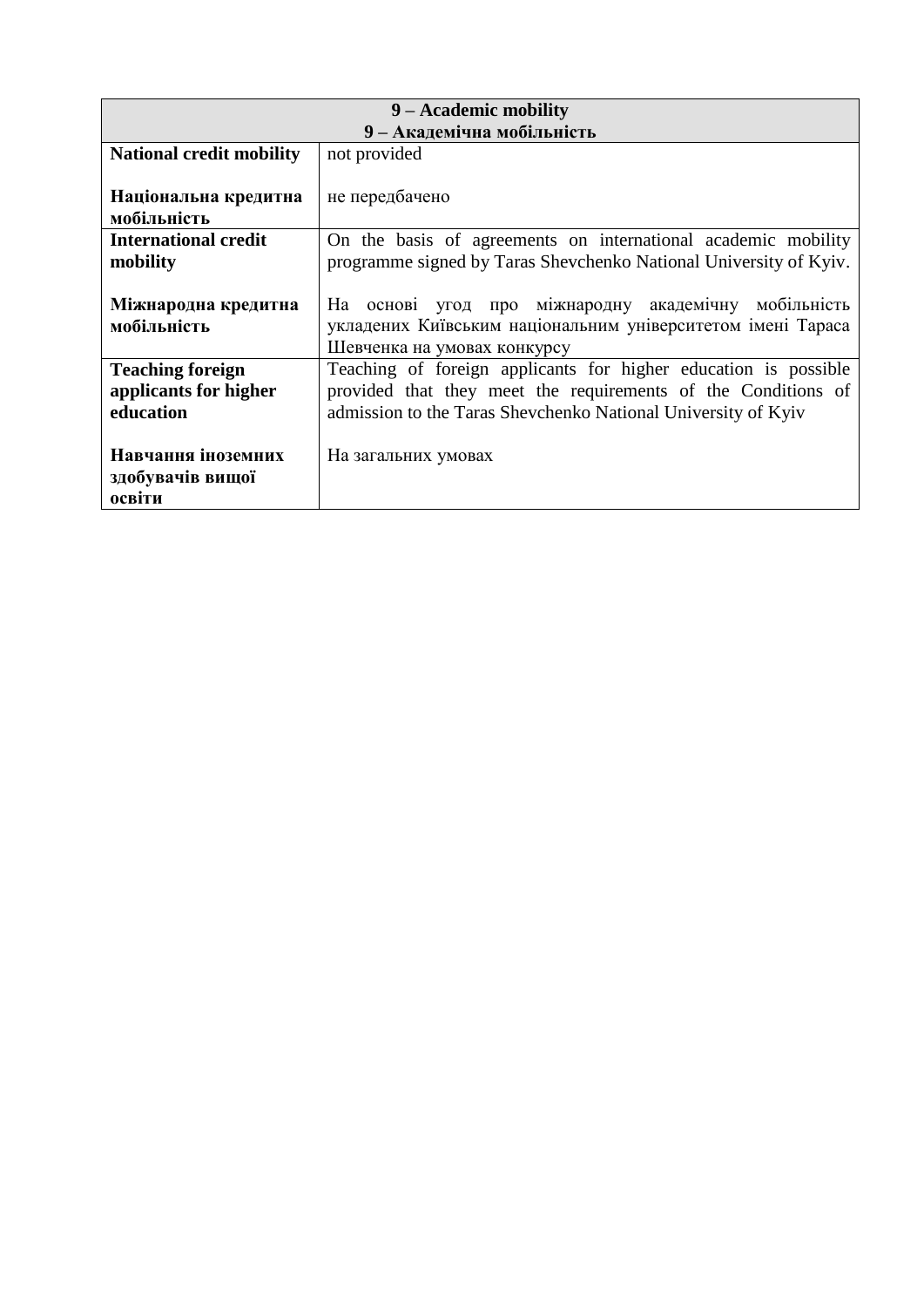## **2. THE LIST OF THE COMPONENTS OF THE EDUCATIONAL SCIENTIFIC PROGRAMME (ESP) AND THE LOGIC CONSEQUENCE**

## 2. ПЕРЕЛІК КОМПОНЕНТ ОСВІТНЬО-НАУКОВОЇ ПРОГРАМИ ТА ЇХ ЛОГІЧНА ПОСЛІДОВНІСТЬ

#### **2.1. The list of the ESP components:**

2.1. Перелік компонент ОП:

| Code of the<br>discipline<br>Код н/д | <b>Components of ESP</b><br>(disciplines, course papers<br>(works), traineeships,<br>qualification thesis)                     | Компоненти освітньої<br>програми (навчальні<br>дисципліни, курсові<br>проекти (роботи),<br>практики,                                          | <b>Number</b><br>of credits<br>Кількість<br>кредитів | The form of<br>results control<br>Форма<br>підсумкового<br>контролю |
|--------------------------------------|--------------------------------------------------------------------------------------------------------------------------------|-----------------------------------------------------------------------------------------------------------------------------------------------|------------------------------------------------------|---------------------------------------------------------------------|
|                                      |                                                                                                                                | кваліфікаційна робота)                                                                                                                        |                                                      |                                                                     |
| $\mathbf{1}$                         | $\overline{2}$                                                                                                                 |                                                                                                                                               | $\overline{\mathbf{4}}$                              | 5                                                                   |
|                                      |                                                                                                                                | <b>Mandatory components of ESP</b><br>Обов'язкові компоненти ОП                                                                               |                                                      |                                                                     |
| <b>ННД.01</b>                        | Geoglobalistics                                                                                                                | Геоглобалістика                                                                                                                               | 6                                                    | Exam<br>Іспит                                                       |
| ННД.02                               | Pedagogic and Psychology<br>of High School.<br>Methodology of Teaching<br>Geography at Higher<br><b>Education Institution</b>  | Педагогіка та психологія<br>вищої школи. Методика<br>викладання географії у<br>3BO                                                            | 6                                                    | Exam<br>Іспит                                                       |
| <b>ННД.03</b>                        | <b>Evolution of Geographic</b><br><b>Enquiry and Spatial</b><br>Analysis in the Postmodern<br>Era                              | Еволюція географічної<br>думки та географія<br>постмодерну                                                                                    | 6                                                    | Exam<br>Іспит                                                       |
| <b>ННД.09</b>                        | Scientific seminar on<br>Glocalization: current<br>issues of Global and<br>Regional Studies,<br><b>Sustainable Development</b> | Науковий семінар з<br>актуальних проблем<br>сталого розвитку,<br>географічного<br>країнознавства та<br>глобальних досліджень:<br>глокалізація | 12                                                   | Credit<br>Залік                                                     |
| <b>ННД.04</b>                        | Professional and Corporate<br>Ethics                                                                                           | Професійна та<br>корпоративна етика                                                                                                           | 3                                                    | Credit<br>Залік                                                     |
| ННД.05                               | Methodology and<br>Organization of Scientific<br><b>Research and Fundamentals</b><br>of the Intellectual Property              | Методологія та<br>організація наукових<br>досліджень з основами<br>інтелектуальної<br>власності                                               | $\overline{3}$                                       | Credit<br>Залік                                                     |
| ННД.06                               | Traineeship                                                                                                                    | Виробнича практика                                                                                                                            | 12                                                   | Differentiated<br>credit<br>Диф. залік                              |
| <b>ННД.07</b>                        | Assistant traineeship (full-<br>time)                                                                                          | Асистентська практика<br>(без відриву від<br>теоретичного навчання)                                                                           | 12                                                   | Differentiated<br>credit<br>Диф. залік                              |
| <b>ННД.08</b>                        | <b>Master Thesis</b>                                                                                                           | Магістерська робота                                                                                                                           | 6                                                    | Defense<br>Захист                                                   |
| ННД.10                               | <b>Geospatial Governance</b>                                                                                                   | Геопросторове<br>управління                                                                                                                   | 6                                                    | Credit<br>Залік                                                     |
| ННД.11                               | Imaginary Geography and<br>Place Branding                                                                                      | Імажинарна географія та<br>брендінг місця                                                                                                     | 6                                                    | Credit<br>Залік                                                     |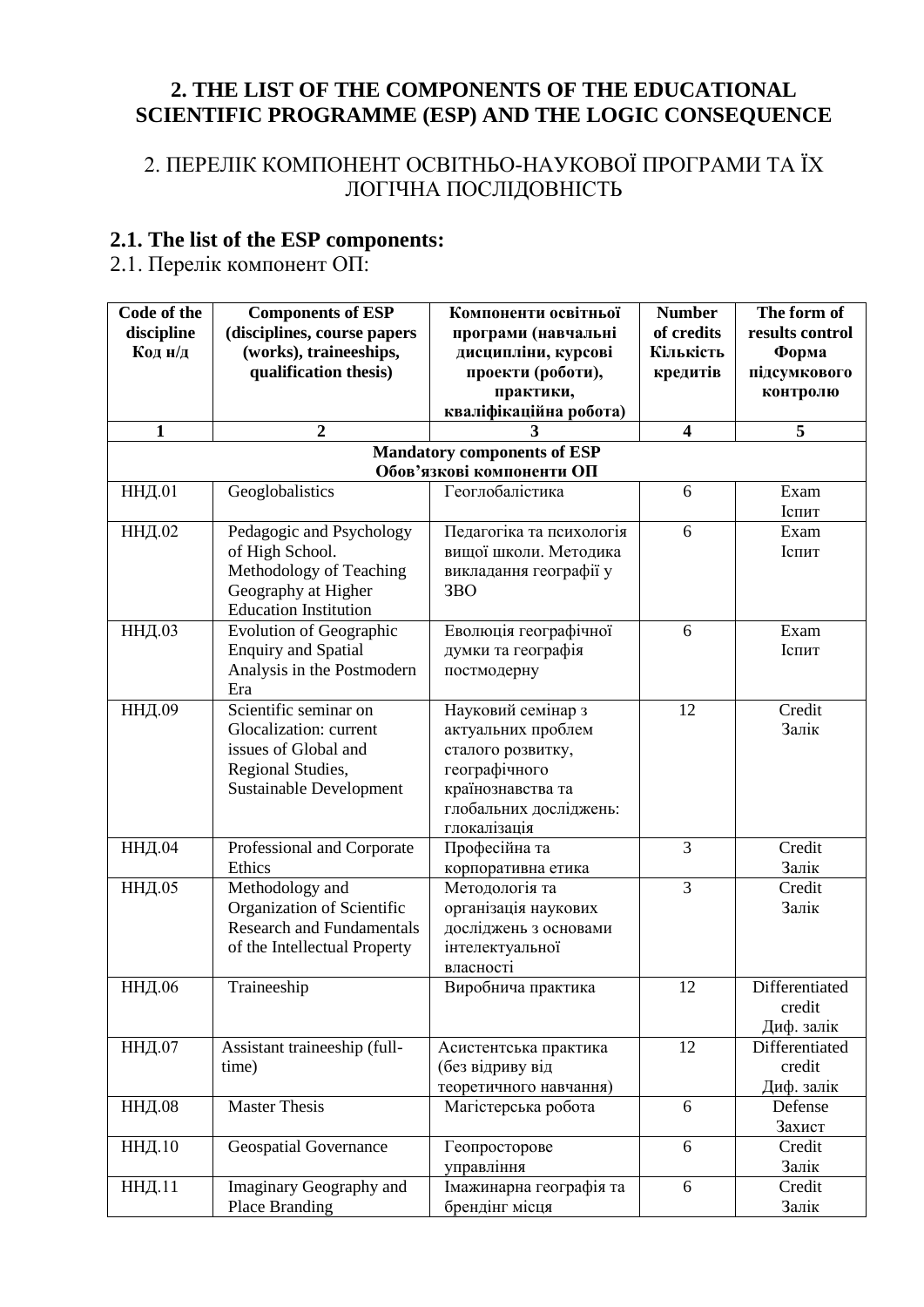| ННД.12      | Geography of Informational                                                       | Географія інформаційної                                                   | 6 | Exam   |
|-------------|----------------------------------------------------------------------------------|---------------------------------------------------------------------------|---|--------|
|             | Transformation of the                                                            | трансформації                                                             |   | Іспит  |
|             | World System                                                                     | світосистеми                                                              |   |        |
| ННД.13      | Geography of Inequality                                                          | Географія нерівності та                                                   | 6 | Exam   |
|             | and Geoconflictology                                                             | геоконфліктологія                                                         |   | Іспит  |
|             | <b>Mandatory components in total:</b>                                            |                                                                           |   | 90     |
|             | Загальний обсяг обов'язкових компонент:                                          |                                                                           |   |        |
|             |                                                                                  | Disciplines by students' choice                                           |   |        |
|             |                                                                                  | Дисципліни вибору студента                                                |   |        |
|             |                                                                                  | Block by choice No.1 (Specialization Geography of Global TRansformations) |   |        |
|             | Вибірковий блок 1 (Спеціалізація «Географія глобальних трансформацій»)           |                                                                           |   |        |
| ДВС.2.02.01 | Geography of Global Social                                                       | Географія глобальних                                                      | 6 | Exam   |
|             | and Demographic                                                                  | соціо-демографічних                                                       |   | Іспит  |
|             | Transformations                                                                  | трансформацій                                                             |   |        |
| ДВС.2.02.02 | Geography of Global                                                              | Географія глобальних                                                      | 6 | Exam   |
|             | Environmental                                                                    | трансформацій                                                             |   | Іспит  |
|             | Transformations                                                                  | географічного                                                             |   |        |
|             |                                                                                  | середовища                                                                |   |        |
| ДВС.2.02.03 | Geography of Global<br>Transformation of the                                     | Географія глобальної                                                      | 6 | Exam   |
|             |                                                                                  | трансформації                                                             |   | Іспит  |
|             | Competitiveness of                                                               | конкурентоспроможності<br>країн та регіонів світу                         |   |        |
|             | Countries and Regions of<br>the World                                            |                                                                           |   |        |
|             |                                                                                  | Block by choice No.2 (Speciality Regional Studies of Global Processes)    |   |        |
|             | Вибірковий блок 2 (Спеціалізація «Країнознавчі дослідження глобальних процесів») |                                                                           |   |        |
| ДВС.2.02.01 | Global and Regional                                                              | Країни світу: глобальне                                                   | 6 | Exam   |
|             | Environment for                                                                  | та регіональне                                                            |   | Іспит  |
|             | Development:                                                                     | середовище розвитку                                                       |   |        |
|             | Countries/Regions of the                                                         |                                                                           |   |        |
|             | World                                                                            |                                                                           |   |        |
| ДВС.2.02.02 | Anthropogenic                                                                    | Країни світу:                                                             | 6 | Exam   |
|             | Transformation of                                                                | антропогенна                                                              |   | Іспит  |
|             | Geosystems:                                                                      | трансформація геосистем                                                   |   |        |
|             | Countries/Regions of the                                                         |                                                                           |   |        |
|             | World                                                                            |                                                                           |   |        |
| ДВС.2.02.03 | Geopolitical and                                                                 | Країни світу:                                                             | 6 | Exam   |
|             | Geoeconomic                                                                      | геополітичні та                                                           |   | Іспит  |
|             | Transformations:                                                                 | геоекономічні                                                             |   |        |
|             | Countries/Regions of the                                                         | трансформації                                                             |   |        |
|             | World                                                                            |                                                                           |   |        |
|             |                                                                                  | Choice from the list                                                      |   |        |
|             |                                                                                  | Вибір з переліку                                                          |   |        |
|             |                                                                                  | List Nol of free student's choice<br>Перелік №1 вільного вибору студента  |   |        |
| ДВС.3.01.01 | Geospatial dimension of                                                          | Просторовий вимір сили                                                    | 6 | Credit |
|             | power in the global world                                                        | у глобальному світі                                                       |   | Залік  |
| ДВС.3.01.02 | International                                                                    | Міжнародні комунікації                                                    | 6 | Credit |
|             | Communications and                                                               | та глобальні медіа                                                        |   | Залік  |
|             | Global Media                                                                     |                                                                           |   |        |
| ДВС 3.01.03 | International ecologic                                                           | Міжнародне екологічне                                                     | 6 | Credit |
|             | cooperation                                                                      | співробітництво                                                           |   | Залік  |
|             |                                                                                  | List $N2$ of free student's choice                                        |   |        |
|             |                                                                                  | Перелік №2 вільного вибору студента                                       |   |        |
| ДВС.3.01.01 | Geography of global                                                              | Країни світу: географія                                                   | 6 | Credit |
|             | cooperation:                                                                     | глобального                                                               |   | Залік  |
|             | countries/regions of the                                                         | співробітництва                                                           |   |        |
|             | world                                                                            |                                                                           |   |        |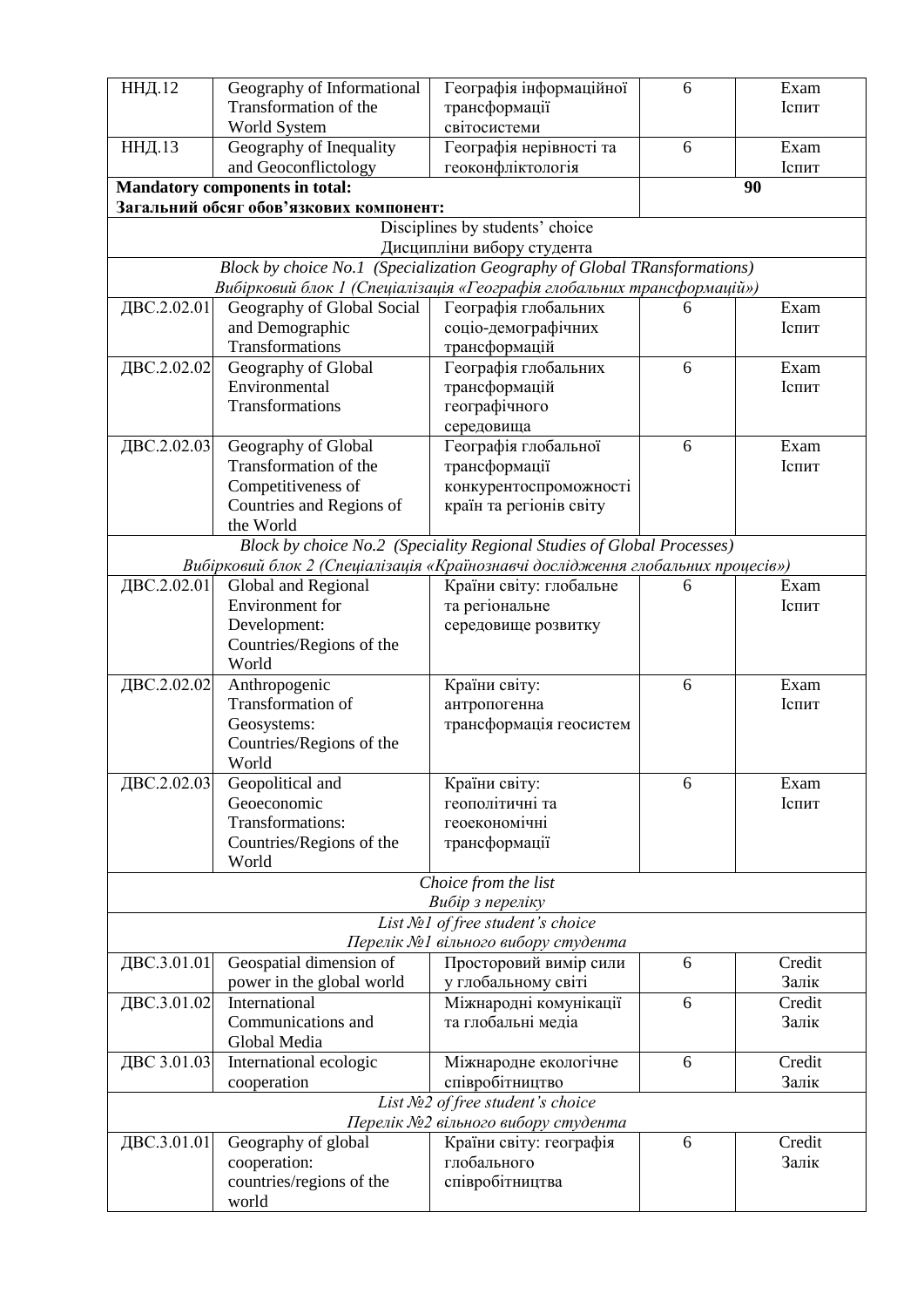| ДВС.3.01.02 | <b>International Management</b>               | Міжнародний             | 6   | Credit |
|-------------|-----------------------------------------------|-------------------------|-----|--------|
|             | and Marketing                                 | менеджмент та           |     | Залік  |
|             |                                               | маркетинг               |     |        |
| ДВС 3.01.03 | Global Climate Change                         | Глобальні зміни клімату |     | Credit |
|             | and International                             | та міжнародне           |     | Залік  |
|             | Cooperation                                   | співробітництво         |     |        |
|             | Components of free choice in total:           |                         |     | 30     |
|             | Загальний обсяг вибіркових компонент          |                         |     |        |
|             | The Educational Scientific Programme in total |                         | 120 |        |
|             | ЗАГАЛЬНИЙ ОБСЯГ ОСВІЕТНЬОЇ ПРОГРАМИ           |                         |     |        |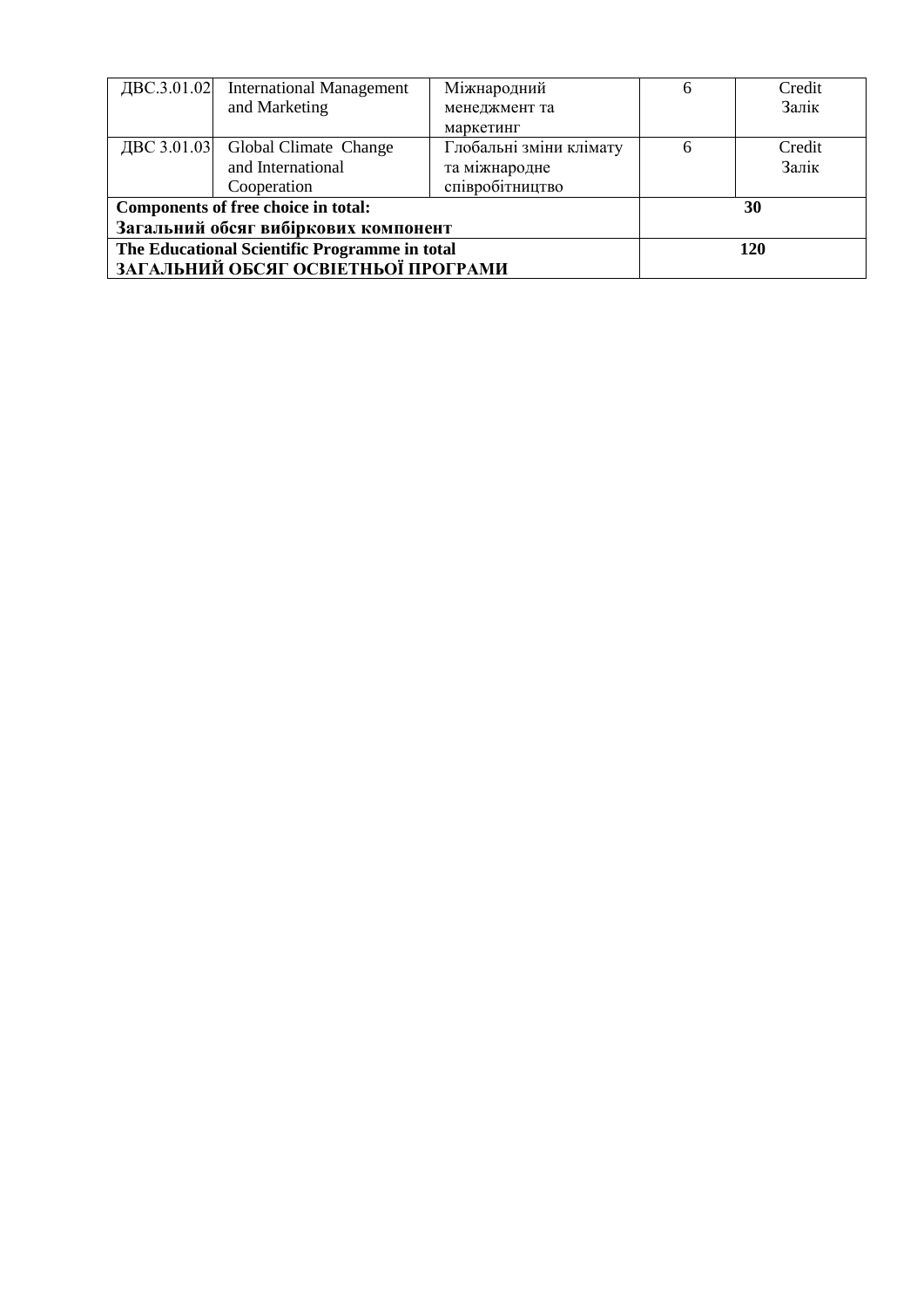#### **2.2. Структурно-логічна схема ОП**



|                       |                                                                                                       | <b>BLOC3</b>          |                                                                                       |
|-----------------------|-------------------------------------------------------------------------------------------------------|-----------------------|---------------------------------------------------------------------------------------|
|                       | <b>Gography of global transformations</b>                                                             |                       | <b>Regional Studies and Global processes</b>                                          |
|                       | Geography of global social and<br>demographic transformations                                         |                       | Global and Regional Environment for<br>Development: countries/regions of the<br>world |
| Disciplines on choice | Geography of global transformation of the<br>competitiveness of countries and regions of<br>the world | Disciplines on choice | Geopolitical and geoeconomic<br>transformations: countries/regions of<br>the world    |
|                       | Geography of global environmental<br>transformations                                                  |                       | Anthropogenic transformation of<br>geosystems: countries/regions of the<br>world      |
|                       | Geospatial dimension of power in the<br>global world                                                  |                       | Geography of global cooperation:<br>countries/regions of the world                    |
|                       |                                                                                                       |                       |                                                                                       |
| Disciplines on choice | International Communications and Global<br>Media                                                      | Disciplines on choice | International Management and<br>Marketing                                             |
|                       |                                                                                                       |                       |                                                                                       |
|                       | International ecologic cooperation                                                                    |                       | Global climate change and<br>international cooperation                                |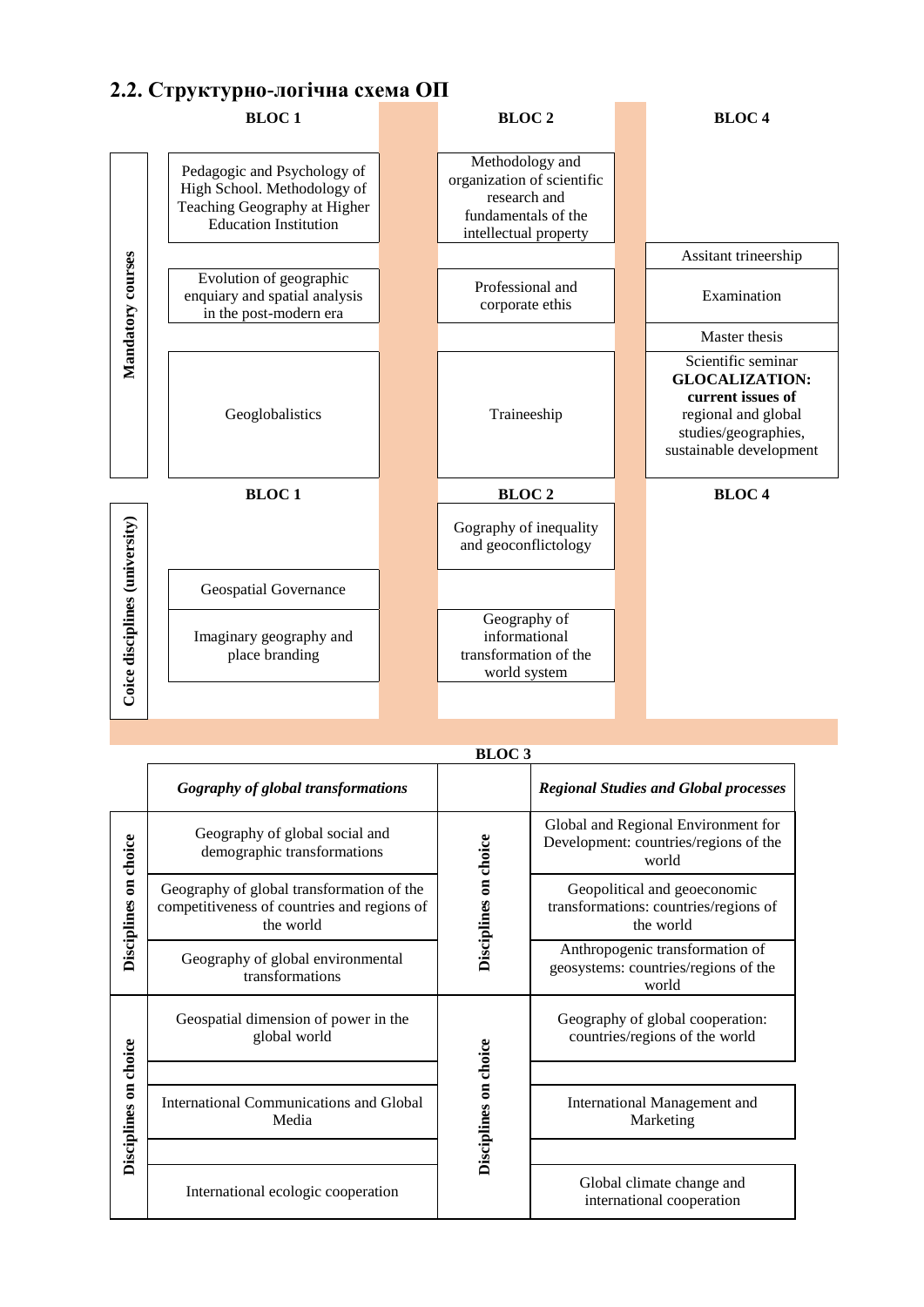#### **2.2. Structure and logist of ESP**

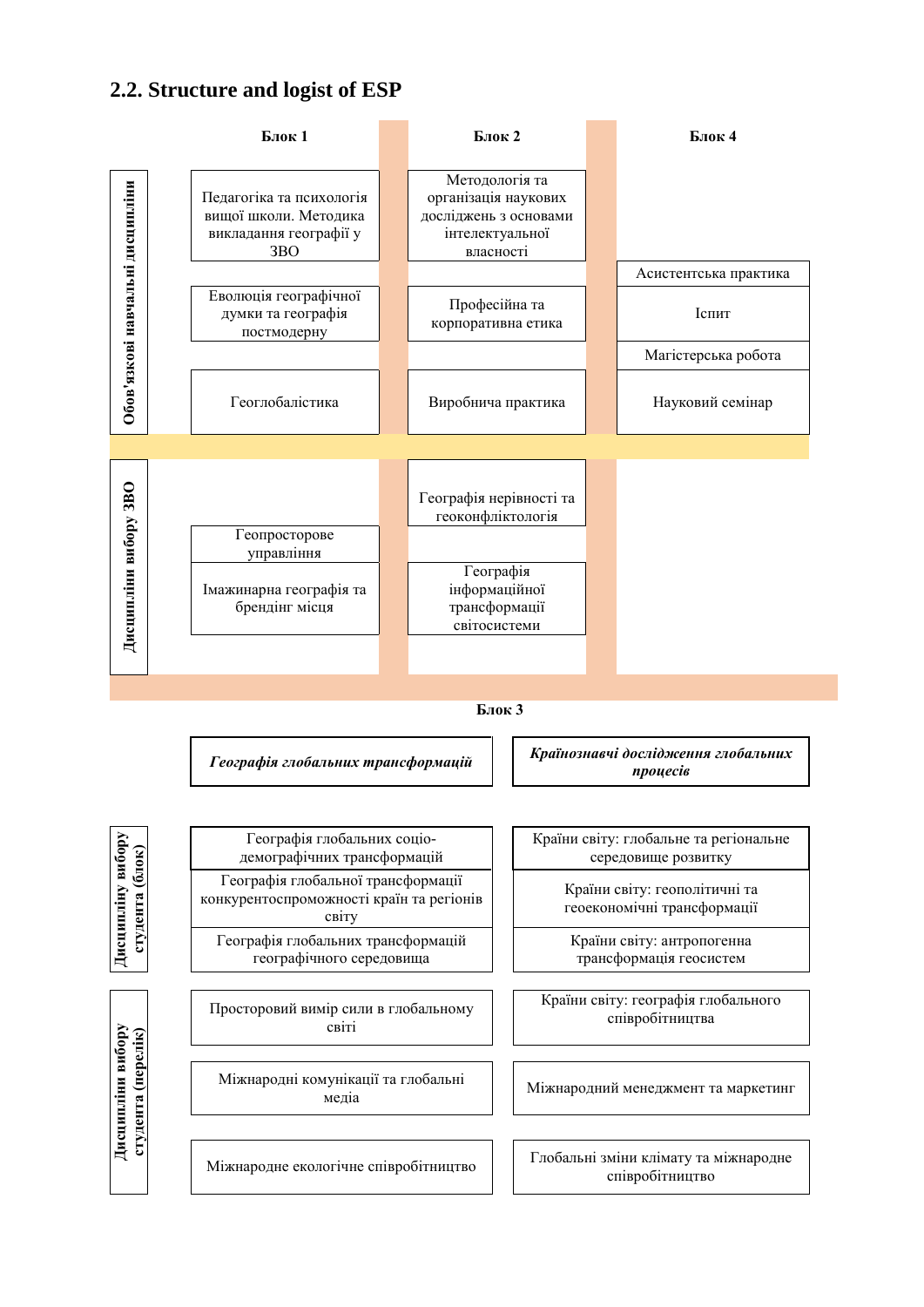## **3. THE FORM OF ATTESTATION OF HIGHER EDUCATION APLICANTS**

Certification of graduates of the educational scientific program "Geoglobalistics and Regional Studiess" of specialty 106 Geography is conducted in the form of a complex examination on the specialty and defense of master thesis in a professional domain (one of the paragraphs of the Mater Degree thesis shall be devoted to the methods of education and training in country and/or global and/or regionsal studies taking into account the content and topic of the qualification thesis providing for qualification "teacher"). The Issuance of the standardized certificate of awarding a master degree with a qualification: Master of speciality 106 Geography, educational programme «Geoglobalistics and Regional Studies».

Master of Science in Geography (feoglobalistics and regional studies), specializing in the geography of global transformations or regional studies of global processes accomplishes the certification.

### **The complex examination certifies the results of acquiring the knowledge as follows:**

1. Geoglobalics and regional studies, understanding of the basic global spatialtemporal transformations and regularities of the functioning of the world system (PR-1);

2. Key geospatial peculiarities and global features of human activity, their geographical indications, principles and key indicators of sustainable development, global, regional and local risks, inequalities and geoconflictology (PR-4);

3. Global, regional and local geospatial governance, geo-management and geomarketing, geologistics, management of geospatial information and spatial analysis, observation of geographic environment parameters when solving professional tasks (PR-5);

4. Imaginary geography and the branding of places and territories in the global, regional and local context, taking into account geographic and regional specificity (PR-8);

#### **Qualification Master Thesis certifies the results of knowledge acquiring and skills mastering as fiollows:**

1. Ability to apply existing general and special geographic and interdisciplinary theoretical models and practices, methods of integrating geographic knowledge into professional activities in solving professional tasks ensuring the imperative of sustainable development and preservation of the diversity of the environment (PR-2);

2. Ability to apply in the professional activity the basic knowledge of general and specialized national, foreign and international geographic sign systems, geographic names standards, geospatial data infrastructure (PR-10).

3. Ability to identify, evaluate and perform the processing of spatial-temporal information, signs of global transformations of the world system, using standard methods of field and camera geographic research of regions, countries and world systems by methods of human geography, regional and global studies (PR-14);

4. Capability to analyze the properties of the geographical environment and its global transformations at regional and local levels, using mapping, geographic modeling, designing, GIS technologies, specialized databases using network IT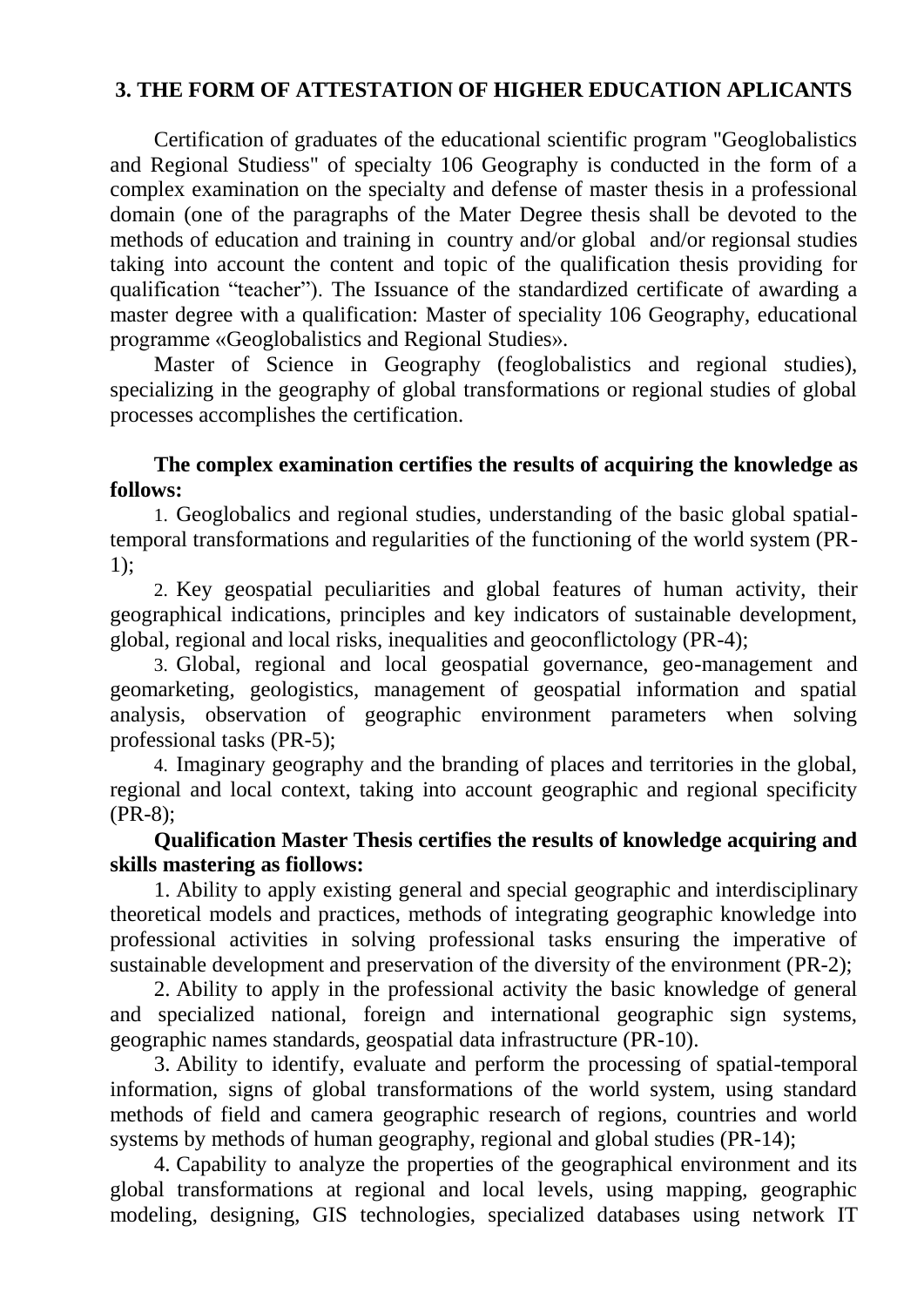resources, and specialized software for solving professional problems (PR-15);

5. Capability to learn and to be trained, to search and study various sources of geographic and interdisciplinary information, to combine criticality and selfcriticism, and commitment to security (PR-19);

The separate decision of the examination commission, based on the professional mastery of competences provided by blok of spetialization disiciplines and disciplines "Pedagogic and Psychology of High School. Methodology of Teaching Geography at Higher Education Institution" and "Methodology and Organization of Scientific Research and Fundamentals of the Intellectual Property" (minimum required criteria: the level of mastering the specialization disciplines graded at least 75 points), the assistant traineeship under specialization graded at least 75 points), obtaining for a complex exam graded at least 75 points and defense of qualification thesis graded at least 75 points) awards the professional qualification **teacher of higher education institution (2310.2).**

The separate decision of the examination commission, based on the professional mastery of competences provided by blok of disciplines by students' choice (minimum required criteria: the level of mastering the specialization disciplines graded at least 75 points, the professional traineeship under specialization graded at least 75 points), obtaining for a complex exam graded at least 75 points and defense of qualification thesis graded at least 75 points) awards the professional qualification **junior researcher, geography (2442.1).**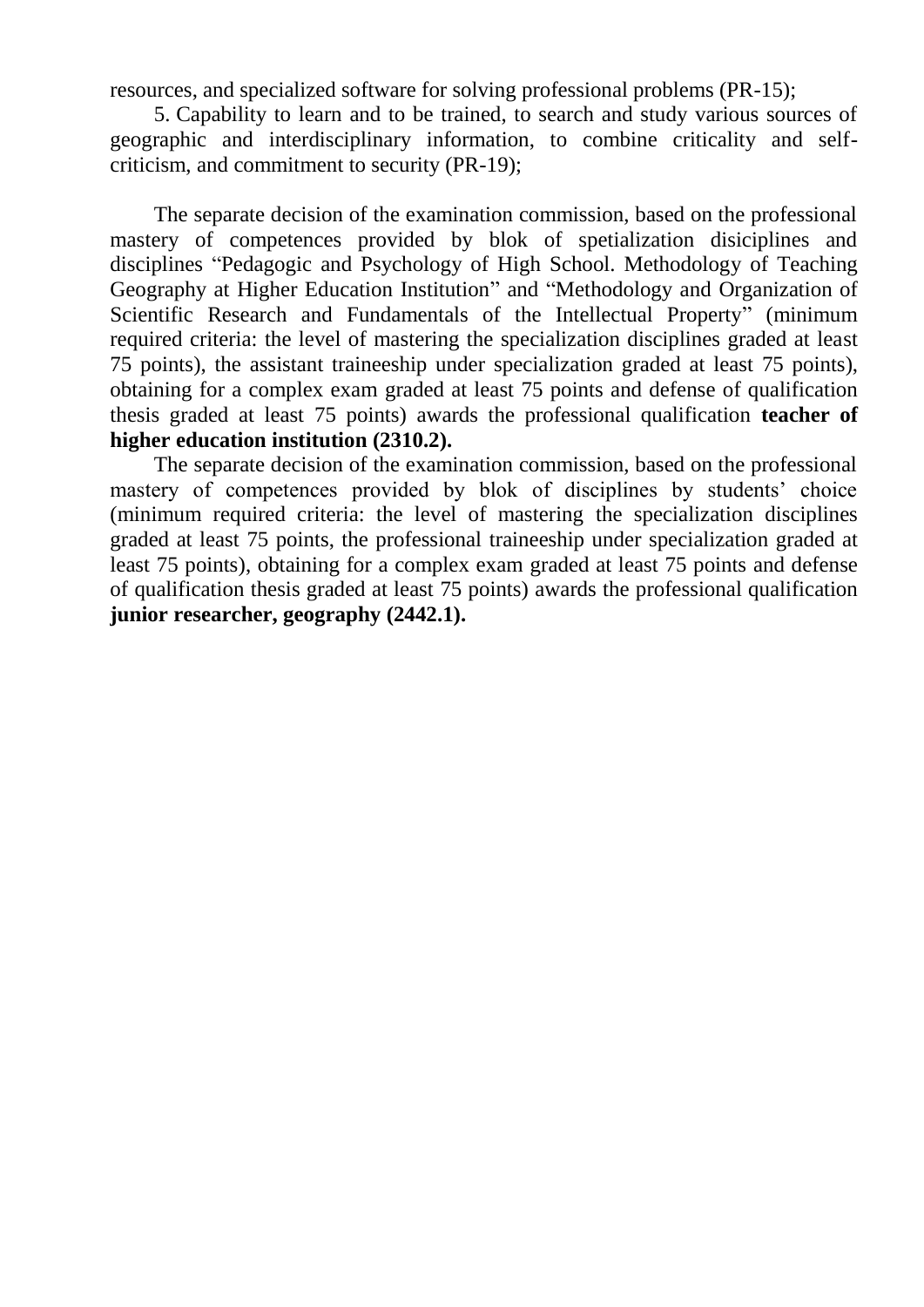## **3. ФОРМА АТЕСТАЦІЇ ЗДОБУВАЧІВ ВИЩОЇ ОСВІТИ**

Атестація випускників освітньої програми «Географічне країнознавство та геоглобалістика» спеціальності 106 Географія проводиться у формі складання комплексного іспиту за спеціальністю та захисту кваліфікаційної роботи магістра за професійним спрямуванням (один з пунктів магістерської роботи має бути присвячений методиці викладання країнознавства та/або глобальних та/або регіональних досліджень з урахуванням змісту та теми дипломної роботи, що дає можливість надати кваліфікацію «викладач»). Атестація завершується видачою документу встановленого зразка про присудження йому ступеня магістра з присвоєнням кваліфікації: Магістр за спеціальністю 106 Географія, освітня програма «Ггеографічне країнознавство та геоглобалістика».

Комплексний іспит визначає результати опанування знань:

1. З геоглобалістики та географічного країнознавства, розуміння основних глобальних просторово-часових трансформацій та закономірностей функціонування світосистеми (ПР-1);

2. Основних геопросторових особливостей та глобальних рис діяльності людини, їх географічної індикації, принципів та основних індикаторів сталого розвитку, глобальних, регіональних та місцевих ризиків, нерівності та геоконфліктології. (ПР-4);

3. З глобального, регіонального та локального геопросторового управління, геоменеджменту та геомаркетингу, геологістики, менеджменту геопросторової інформації та просторового аналізу, спостереження за параметрами географічного середовища. (ПР-5);

4. З імажинарної географії та брендингу місць та територій у глобальному, регіональному та місцевому контексті, з урахуванням географо-країнознавчої специфіки. (ПР-8).

#### **Кваліфікаційна робота магістра засвідчує результати опанування знань та навичок:**

1. Застосовування у вирішенні професійних завдань існуючих загальних та спеціальних географічних та міждисциплінарних теоретичних моделей та практик, методів інтегрування географічного знання у професійну діяльність, забезпечуючи імператив сталого розвитку та збереження різноманіття географічного середовища.(ПР-2);

2. Загальних та спеціалізованих національних, зарубіжних та міжнародних географічних знакових систем, стандартів географічних назв, інфраструктури геопросторових даних (ПР-10);

3. Виявляти, оцінювати та виконувати обробку просторово-часової інформації, ознак глобальних трансформацій світосистеми, використовуючи стандартні методи польових та камеральних географічних досліджень регіонів, країн світу та світосистеми методами суспільної географії, географічнокраїнознавчих та глобальних досліджень. (ПР-14);

4. Аналізувати властивості географічного середовища та його глобальних трансформацій на регіональному й локальному рівнях, використовуючи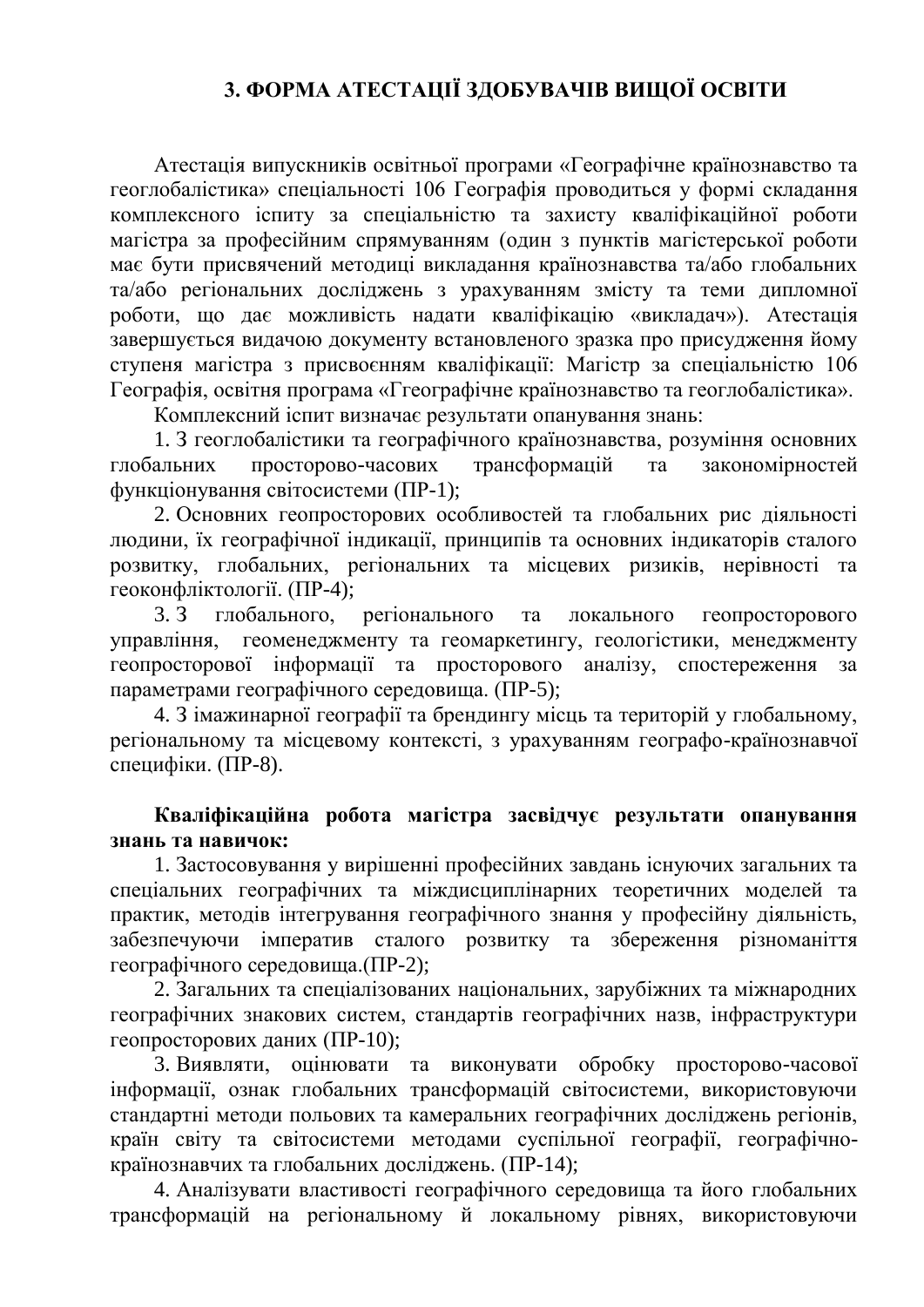картографування, географічне моделювання, проектування, ГІС-технології, спеціалізовані бази даних з використанням мережевих ІТ-ресурсів та спеціалізоване програмне забезпечення для вирішення фахових задач. (ПР-15);

5. Демонструвати здатність вчитися і бути сучасно навченим, виконувати пошук та опрацювання різних джерел географічної та міждисциплінарної інформації, поєднувати критичність та самокритичність, демонструвати прихильність безпеці. (ПР-19);

Окремим рішенням екзаменаційної комісії, на підставі професійного оволодіння компетентностями, передбаченими блоком обов'язкових дисциплін «Педагогіка та психологія вищої школи. Методика викладання географії у ЗВО» і «Методологія та організація наукових досліджень з основами інтелектуальної власності» з оцінками не менше як 75 балів, асистентську практику не менше як 75 балів, отримання за комплексний іспит оцінки не нижче 75 балів; а також захист кваліфікаційної роботи з оцінкою не нижче 75 балів) може бути присвоєна професійна кваліфікація **викладач закладу вищої освіти (2310.2)**.

Окремим рішенням екзаменаційної комісії, на підставі обрання дисциплін вільного вибору студента з навчального плану та професійного оволодіння компетентностями блоку з оцінками не нижче 75 балів; проходження виробничої практики з оцінкою не нижче 75 балів; отримання за екзамен оцінки не нижче 75 балів; захисту кваліфікаційної роботи магістра (за професійним спрямуванням) з оцінкою не нижче 75 балів присвоюється професійна кваліфікація **молодший науковий співробітник (географія) (2442.1**)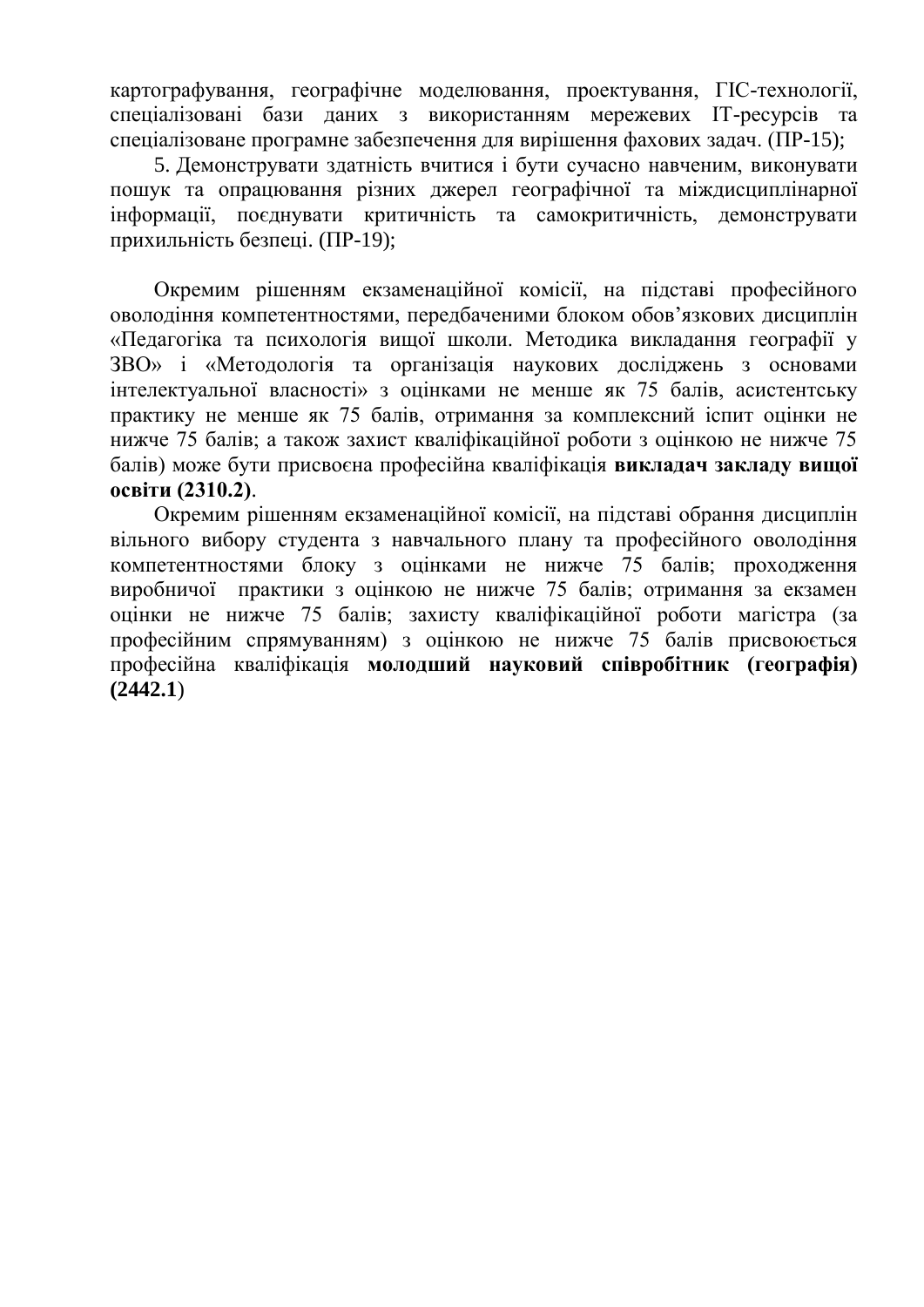## **4. MATRIX OF CORRESPONDENCE BETWEEN PROGRAMMED COMPETENCES AND EDUCATIONAL PROGRAMME COMPONENTS**

4. МАТРИЦЯ ВІДПОВІДНОСТІ ПРОГРАМНИХ КОМПЕТЕНТНОСТЕЙ КОМПОНЕНТАМ ОСВІТНЬОЇ ПРОГРАМИ

|          | <b>ННД.01</b> | <b>ННД.02</b> | <b>ННД.03</b>    | <b>ННД.04</b> | ННД.05 | <b>ННД.06</b> | <b>ННД.07</b>    | <b>ННД.08</b>     | <b>ННД.09</b> | ННД.10           | <b>ННД</b> 11 | ННД.12 | ННД.13            |
|----------|---------------|---------------|------------------|---------------|--------|---------------|------------------|-------------------|---------------|------------------|---------------|--------|-------------------|
| $GC-1$   | $+$           |               |                  |               | $\, +$ | $^{+}$        | $\pm$            |                   | $^{+}$        |                  |               |        |                   |
| $GC -2$  |               | $+$           | $+$              |               | $+$    |               | $+$              | $^{+}$            |               |                  |               |        |                   |
| $GC -3$  | $+$           | $+$           | $^{+}$           |               |        | $^{+}$        | $+$              | $^{+}$            | $+$           | $+$              | $^{+}$        | $+$    |                   |
| $GC -4$  |               | $+$           |                  | $+$           |        | $^{+}$        | $+$              | $+$               | $^{+}$        |                  | $+$           |        | $+$               |
| $GC -5$  | $+$           |               | $\boldsymbol{+}$ | $+$           |        | $^{+}$        |                  | $^{+}$            | $^{+}$        | $+$              |               | $+$    | $\boldsymbol{+}$  |
| $GC -6$  | $+$           |               | $^{+}$           | $+$           |        | $^{+}$        |                  |                   |               | $+$              | $+$           | $^{+}$ | $+$               |
| GC -7    |               |               |                  | $+$           |        | $+$           |                  |                   | $+$           |                  | $+$           |        |                   |
| $GC - 8$ |               |               | $^{+}$           |               | $^{+}$ | $^{+}$        | $+$              | $^{+}$            | $^{+}$        | $+$              | $+$           | $+$    |                   |
| $GC -9$  |               |               |                  |               | $+$    | $+$           | $+$              | $+$               | $+$           |                  |               |        |                   |
| $GC -10$ | $+$           | $+$           |                  | $+$           |        | $^{+}$        | $+$              | $+$               |               | $+$              |               |        |                   |
| $GC -11$ |               | $+$           |                  | $+$           | $+$    | $^{+}$        | $+$              |                   | $^{+}$        |                  |               |        |                   |
| $GC-12$  | $+$           | $^{+}$        |                  |               |        | $^{+}$        | $\boldsymbol{+}$ |                   | $+$           | $\boldsymbol{+}$ |               |        | $\qquad \qquad +$ |
| $GC-13$  | $+$           | $^{+}$        | $^{+}$           |               | $^{+}$ |               | $^{+}$           | $^{+}$            | $^{+}$        | $+$              | $^{+}$        | $^{+}$ | $+$               |
| $GC-14$  |               | $+$           |                  | $+$           | $+$    |               | $\, +$           | $^{+}$            | $^{+}$        |                  |               | $+$    |                   |
|          |               |               |                  |               |        |               |                  |                   |               |                  |               |        |                   |
|          | <b>ННД.01</b> | <b>ННД.02</b> | <b>ННД.03</b>    | <b>ННД.04</b> | ННД.05 | <b>ННД.06</b> | <b>ННД.07</b>    | <b>ННД.08</b>     | <b>ННД.09</b> | ННД.10           | <b>ННД11</b>  | ННД.12 | ННД.13            |
| $PC-1$   | $+$           |               | $+$              |               |        |               |                  | $^{+}$            | $+$           |                  | $+$           |        | $+$               |
| $PC-2$   | $+$           | $+$           |                  | $+$           | $+$    | $+$           | $+$              | $^{+}$            | $+$           | $+$              | $^{+}$        | $+$    | $+$               |
| $PC-3$   | $+$           | $+$           | $\boldsymbol{+}$ |               | $+$    | $^{+}$        | $+$              | $+$               | $+$           | $\boldsymbol{+}$ |               | $+$    |                   |
| $PC-4$   | $+$           |               |                  |               |        |               |                  | $^{+}$            | $^{+}$        |                  | $^{+}$        | $+$    | $+$               |
| $PC-5$   |               |               |                  |               |        |               |                  | $\qquad \qquad +$ |               | $+$              |               | $+$    |                   |
| $PC-6$   |               |               |                  |               |        |               |                  |                   | $^{+}$        |                  | $^{+}$        |        | $+$               |

PC-7 + + +

PC-11 + +

PC-8 + + + + PC-9 + +

PC-10 + + + + + + + +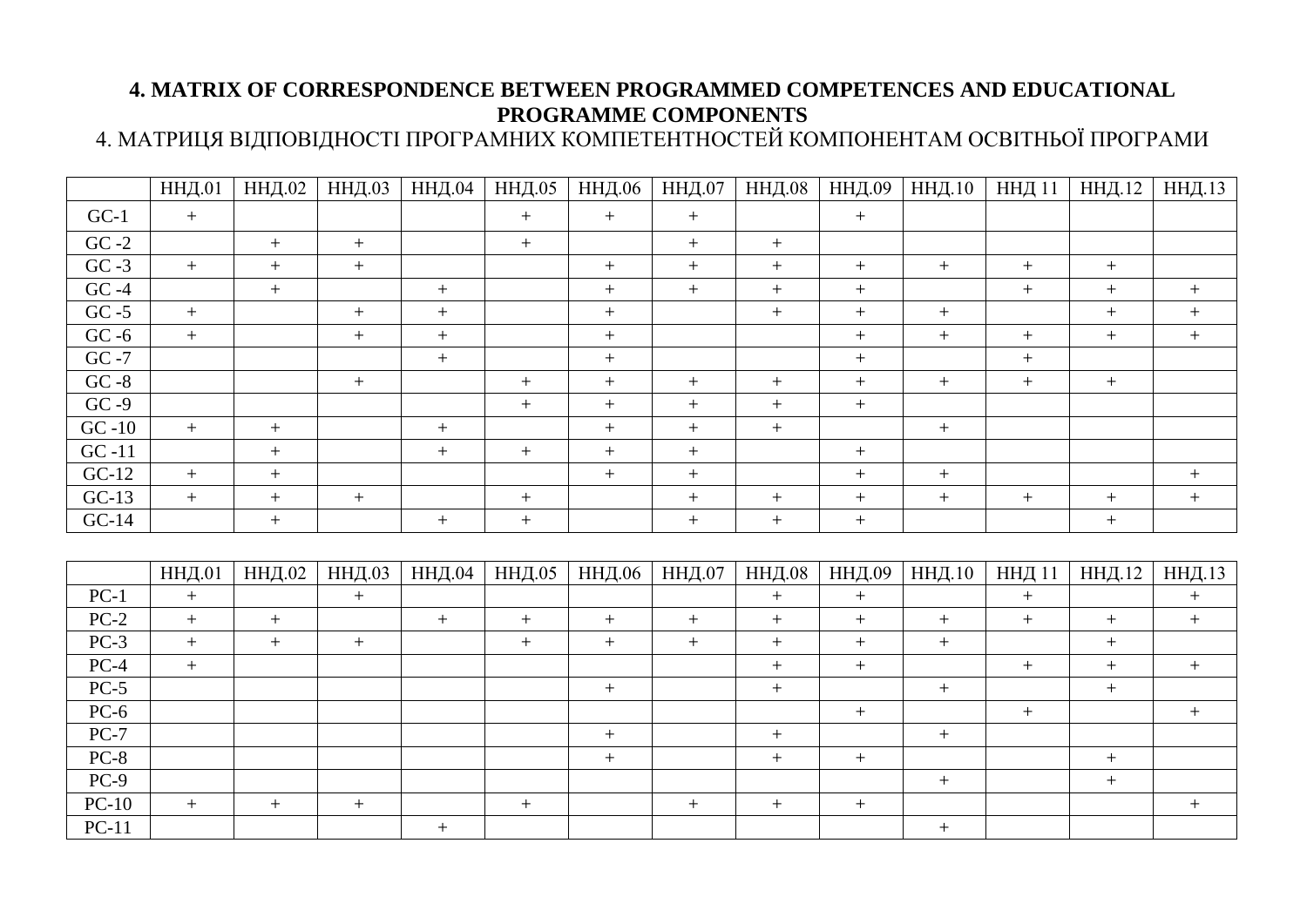| $PC-12$                                            |  |  |  |  |  |  |  |
|----------------------------------------------------|--|--|--|--|--|--|--|
|                                                    |  |  |  |  |  |  |  |
| PC-13<br>PC-14<br>PC-15<br>PC-16<br>PC-17<br>PC-18 |  |  |  |  |  |  |  |
|                                                    |  |  |  |  |  |  |  |
|                                                    |  |  |  |  |  |  |  |
|                                                    |  |  |  |  |  |  |  |
|                                                    |  |  |  |  |  |  |  |

|          | ДВС<br>2.02.01 | ДВС<br>2.02.02 | ДВС<br>2.02.03 | ДВС<br>2.02.01 | ДВС<br>2.02.02 | ДВС<br>2.02.03 | ДВС<br>3.02.01 | ДВС<br>3.02.02 | ДВС<br>3.02.03 | ДВС<br>3.02.01 | ДВС<br>3.02.02 | ДВС<br>3.02.03 |
|----------|----------------|----------------|----------------|----------------|----------------|----------------|----------------|----------------|----------------|----------------|----------------|----------------|
|          |                |                |                |                |                |                |                |                |                |                |                |                |
| $GC-1$   | $+$            | $+$            |                |                | $+$            |                | $+$            | $+$            | $+$            | $+$            |                | $+$            |
| $GC -2$  |                | $+$            |                |                |                | $+$            | $+$            | $+$            |                |                |                |                |
| $GC -3$  | $+$            | $+$            |                | $+$            | $+$            | $+$            | $+$            | $+$            | $+$            | $+$            | $+$            | $+$            |
| $GC -4$  |                | $+$            | $+$            | $+$            |                | $+$            | $+$            |                | $+$            | $+$            | $+$            |                |
| $GC -5$  |                |                | $+$            | $+$            |                | $+$            | $+$            | $+$            | $+$            | $+$            | $+$            | $+$            |
| $GC -6$  | $+$            | $+$            | $+$            | $+$            | $+$            | $+$            | $+$            | $+$            | $+$            | $+$            | $+$            | $+$            |
| $GC -7$  |                |                | $+$            | $+$            |                |                |                | $+$            | $+$            | $+$            |                | $+$            |
| $GC -8$  |                |                | $+$            |                |                |                | $+$            |                |                |                |                |                |
| $GC -9$  | $+$            |                | $+$            |                |                |                |                |                |                |                | $+$            |                |
| $GC -10$ | $+$            |                | $+$            |                |                |                |                | $+$            |                |                |                |                |
| $GC -11$ | $+$            | $+$            |                | $+$            | $+$            |                |                | $+$            | $+$            |                | $+$            |                |
| $GC-12$  |                | $+$            | $+$            |                |                |                |                |                | $+$            | $+$            | $+$            | $+$            |
| $GC-13$  | $+$            | $+$            | $+$            | $+$            |                | $+$            | $+$            |                |                | $+$            |                |                |
| $GC-14$  | $+$            |                | $+$            |                |                |                |                | $+$            | $+$            |                | $+$            | $+$            |

|        | ДВС<br>2.02.01 | ДВС<br>2.02.02 | ДВС<br>2.02.03 | ДВС<br>2.02.01 | ДВС<br>2.02.02 | ДВС<br>2.02.03 | ДВС<br>3.02.01 | ДВС<br>3.02.02 | ДВС<br>3.02.03 | ДВС<br>3.02.01 | ДВС<br>3.02.02 | ДВС<br>3.02.03 |
|--------|----------------|----------------|----------------|----------------|----------------|----------------|----------------|----------------|----------------|----------------|----------------|----------------|
| $PC-1$ |                |                |                |                |                |                |                |                |                |                |                |                |
| $PC-2$ |                |                |                |                |                |                |                |                |                |                |                |                |
| $PC-3$ |                |                |                |                |                |                |                |                |                |                |                |                |
| $PC-4$ |                |                |                |                |                |                |                |                |                |                |                |                |
| $PC-5$ |                |                |                |                |                |                |                |                |                |                |                |                |
| $PC-6$ |                |                |                |                |                |                |                |                |                |                |                |                |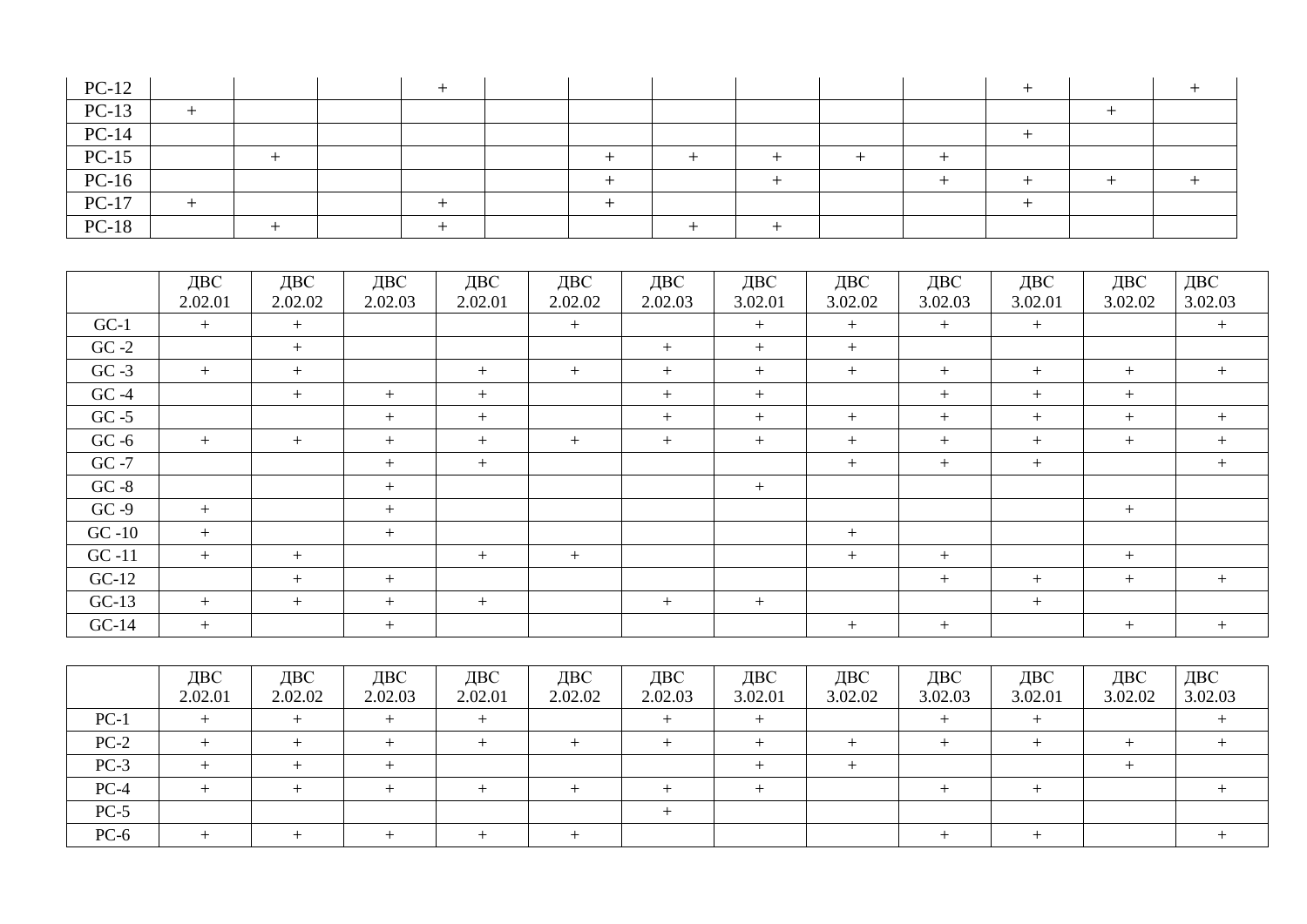| $PC-7$  |        |        |      |        |      |        |       |        |        |   |       |  |
|---------|--------|--------|------|--------|------|--------|-------|--------|--------|---|-------|--|
| $PC-8$  | $+$    | $+$    | $^+$ |        | $+$  |        |       | $+$    |        |   |       |  |
| $PC-9$  |        | $^{+}$ |      | $^{+}$ | $+$  |        |       |        | $^{+}$ |   | $+$   |  |
| $PC-10$ |        | $+$    |      |        |      |        |       |        |        |   |       |  |
| $PC-11$ | $+$    | $^{+}$ | $^+$ | $^{+}$ |      |        |       |        | ᆠ      | + | ∸     |  |
| $PC-12$ | $^{+}$ | $^{+}$ | ┭    | $\pm$  | $^+$ | $+$    | $\pm$ |        | $^{+}$ |   |       |  |
| $PC-13$ |        |        | ┭    | $^{+}$ |      | $^{+}$ |       | $^{+}$ |        |   |       |  |
| $PC-14$ | $+$    |        |      |        |      |        |       | $+$    |        |   | $\pm$ |  |
| $PC-15$ |        |        |      |        |      |        |       |        |        |   |       |  |
| $PC-16$ |        |        |      | $^{+}$ |      |        |       |        |        |   |       |  |
| $PC-17$ |        |        |      |        |      |        |       |        |        |   |       |  |
| $PC-18$ |        |        |      |        |      |        |       | $+$    |        |   |       |  |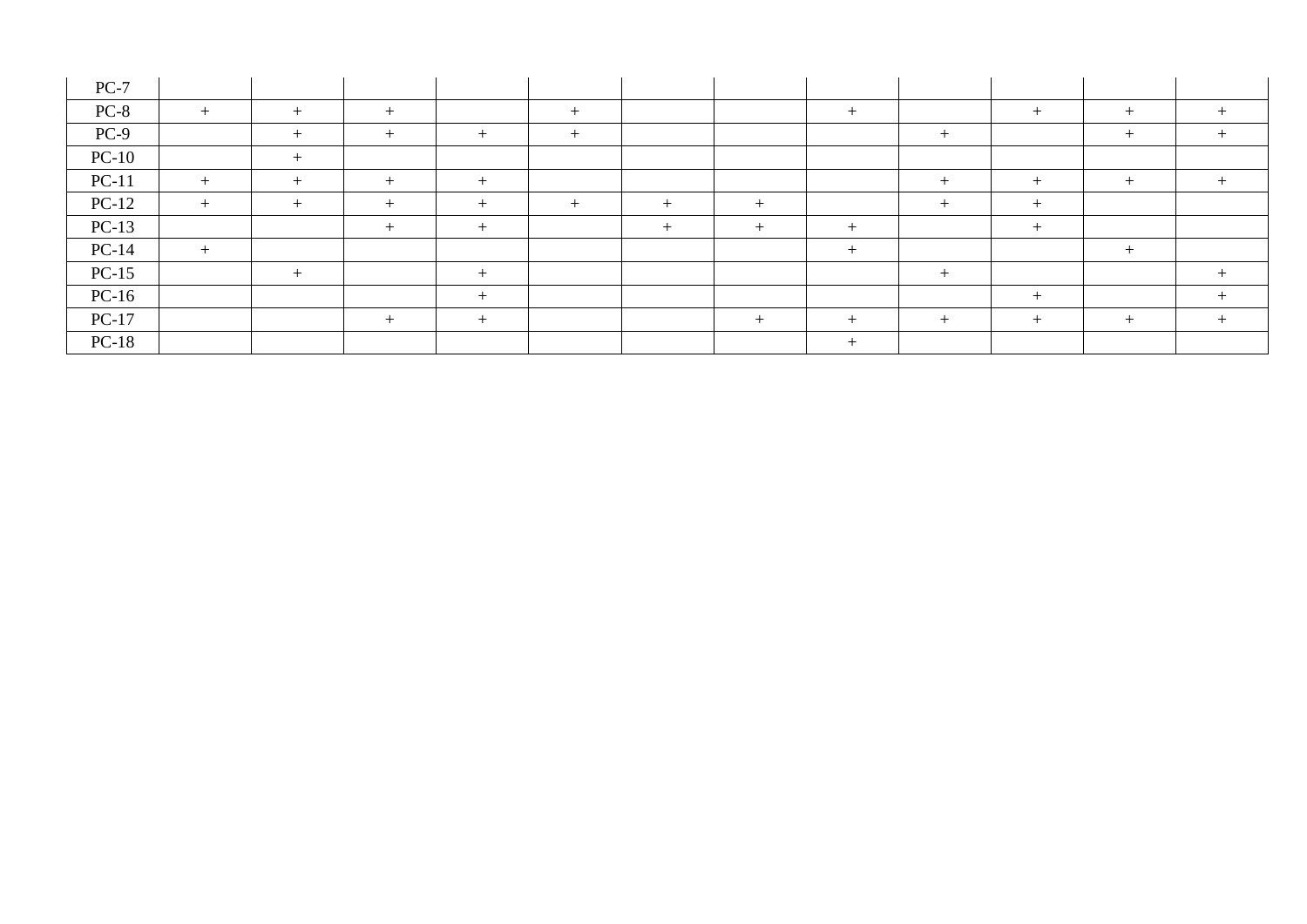#### **5.MATRIX OF CORRESPONDANCE BETWEEN THE PROGRAMMED RESULTS OF EDUCTION (PRE) AND COMPONENTS OF THE EDUCATIONAL PROGRAMME**

### 5. МАТРИЦЯ ЗАБЕЗПЕЧЕННЯ ПРОГРАМНИХ РЕЗУЛЬТАТІВ НАВЧАННЯ (ПРН) ВІДПОВІДНИМИ КОМПОНЕНТАМИ ОСВІТНЬОЇ ПРОГРАМИ

|                  | ННД 01 | <b>ННД.02</b> | <b>ННД.03</b> | <b>ННД.04</b> | ННД.05           | ННД.06           | ННД.07 | <b>ННД.08</b> | ННД.09 | ННД.10           | <b>ННД11</b> | ННД.12 | ННД.13 |
|------------------|--------|---------------|---------------|---------------|------------------|------------------|--------|---------------|--------|------------------|--------------|--------|--------|
| PRE 1            | $+$    |               |               |               |                  |                  |        |               | $+$    |                  | $+$          | $+$    | $+$    |
| PRE <sub>2</sub> | $+$    | $+$           |               | $+$           | $+$              | $+$              | $+$    | $+$           | $+$    | $\boldsymbol{+}$ |              | $\pm$  |        |
| PRE <sub>3</sub> | $+$    |               |               |               |                  | $+$              |        |               |        |                  | $+$          | $+$    | $+$    |
| PRE 4            |        |               |               |               |                  | $+$              |        |               | $+$    | $+$              | $+$          | $+$    | $+$    |
| PRE <sub>5</sub> |        |               |               |               |                  | $\boldsymbol{+}$ |        |               |        | $+$              |              |        |        |
| PRE <sub>6</sub> |        |               |               |               |                  | $+$              |        |               | $+$    |                  | $+$          |        | $+$    |
| PRE <sub>7</sub> | $+$    |               |               |               |                  |                  |        |               |        |                  |              |        |        |
| PRE 8            |        |               |               |               |                  |                  |        |               |        |                  | $+$          |        |        |
| PRE 9            | $+$    | $+$           | $\pm$         |               | $\boldsymbol{+}$ |                  | $\pm$  |               | $\, +$ | $\boldsymbol{+}$ |              | $\, +$ |        |
| <b>PRE 10</b>    |        |               |               |               |                  | $+$              |        | $+$           |        | $+$              | $+$          |        | $\pm$  |
| <b>PRE 11</b>    |        | $+$           |               | $+$           |                  |                  | $+$    |               |        |                  |              |        |        |
| <b>PRE 12</b>    | $+$    | $+$           | $+$           | $+$           | $+$              | $+$              | $+$    |               | $+$    |                  |              | $\pm$  |        |
| <b>PRE 13</b>    | $+$    | $+$           | $+$           |               | $+$              | $+$              | $+$    |               | $+$    | $+$              | $+$          | $+$    | $+$    |
| <b>PRE 14</b>    | $+$    |               |               |               |                  | $\boldsymbol{+}$ |        | $+$           | $+$    | $+$              | $+$          | $+$    | $\pm$  |
| <b>PRE 15</b>    |        |               |               |               |                  | $+$              |        | $+$           | $+$    | $+$              |              | $+$    |        |
| <b>PRE 16</b>    |        | $+$           | $+$           |               |                  |                  | $+$    |               |        |                  |              |        |        |
| <b>PRE 17</b>    | $+$    |               |               | $+$           |                  | $+$              |        |               |        |                  | $+$          |        |        |
| <b>PRE 18</b>    | $+$    | $+$           | $+$           | $+$           | $+$              | $+$              | $+$    |               | $+$    | $+$              |              | $+$    |        |
| <b>PRE 19</b>    | $+$    | $+$           | $+$           | $+$           | $+$              | $+$              | $+$    | $+$           | $+$    | $\boldsymbol{+}$ |              | $+$    |        |
| <b>PRE 20</b>    | $+$    | $+$           |               | $+$           | $+$              | $+$              | $+$    |               | $+$    | $+$              | $+$          | $+$    |        |